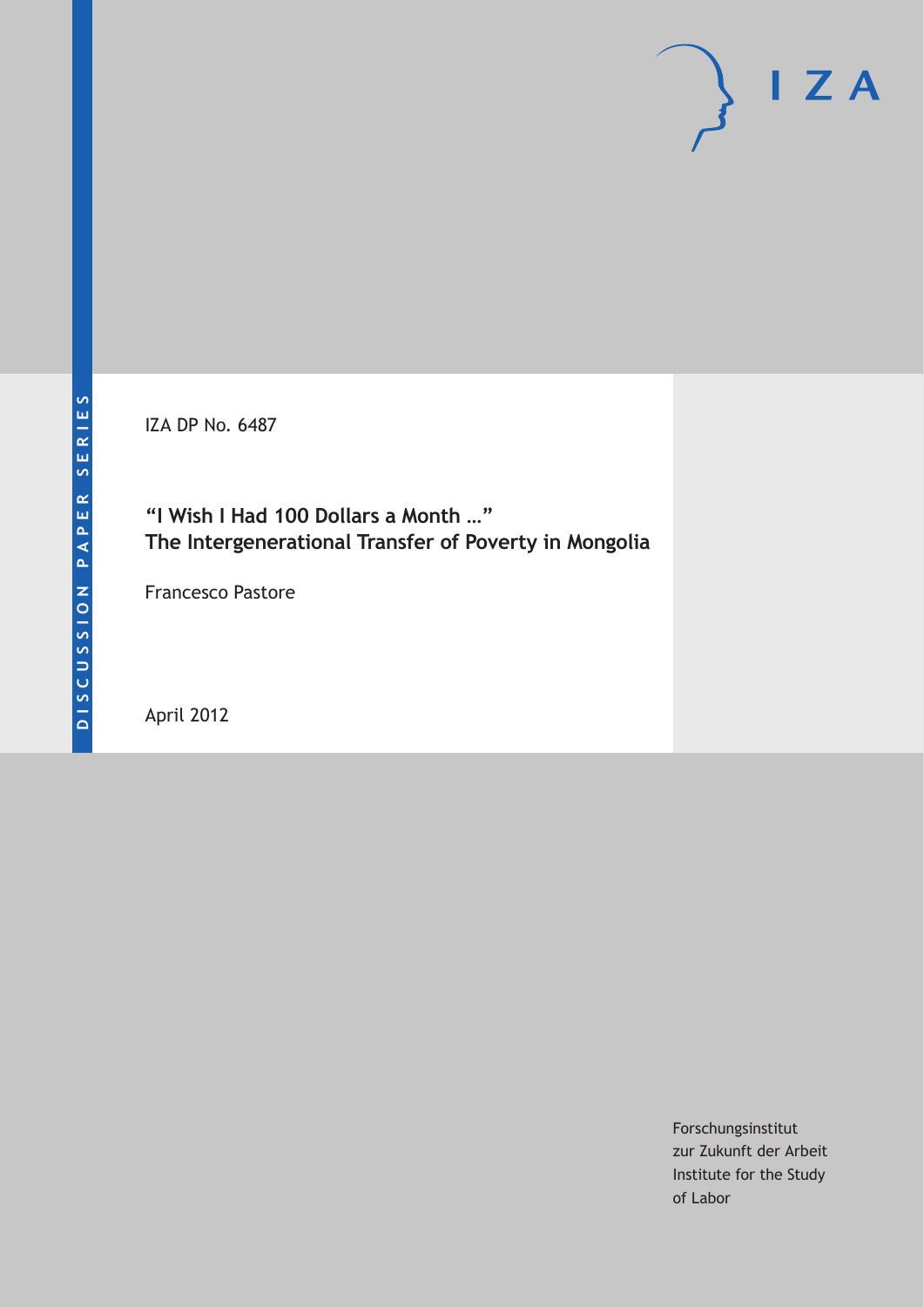# **"I Wish I Had 100 Dollars a Month …" The Intergenerational Transfer of Poverty in Mongolia**

**Francesco Pastore** 

*Seconda Università di Napoli and IZA* 

Discussion Paper No. 6487 April 2012

IZA

P.O. Box 7240 53072 Bonn Germany

Phone: +49-228-3894-0 Fax: +49-228-3894-180 E-mail: [iza@iza.org](mailto:iza@iza.org)

Any opinions expressed here are those of the author(s) and not those of IZA. Research published in this series may include views on policy, but the institute itself takes no institutional policy positions.

The Institute for the Study of Labor (IZA) in Bonn is a local and virtual international research center and a place of communication between science, politics and business. IZA is an independent nonprofit organization supported by Deutsche Post Foundation. The center is associated with the University of Bonn and offers a stimulating research environment through its international network, workshops and conferences, data service, project support, research visits and doctoral program. IZA engages in (i) original and internationally competitive research in all fields of labor economics, (ii) development of policy concepts, and (iii) dissemination of research results and concepts to the interested public.

IZA Discussion Papers often represent preliminary work and are circulated to encourage discussion. Citation of such a paper should account for its provisional character. A revised version may be available directly from the author.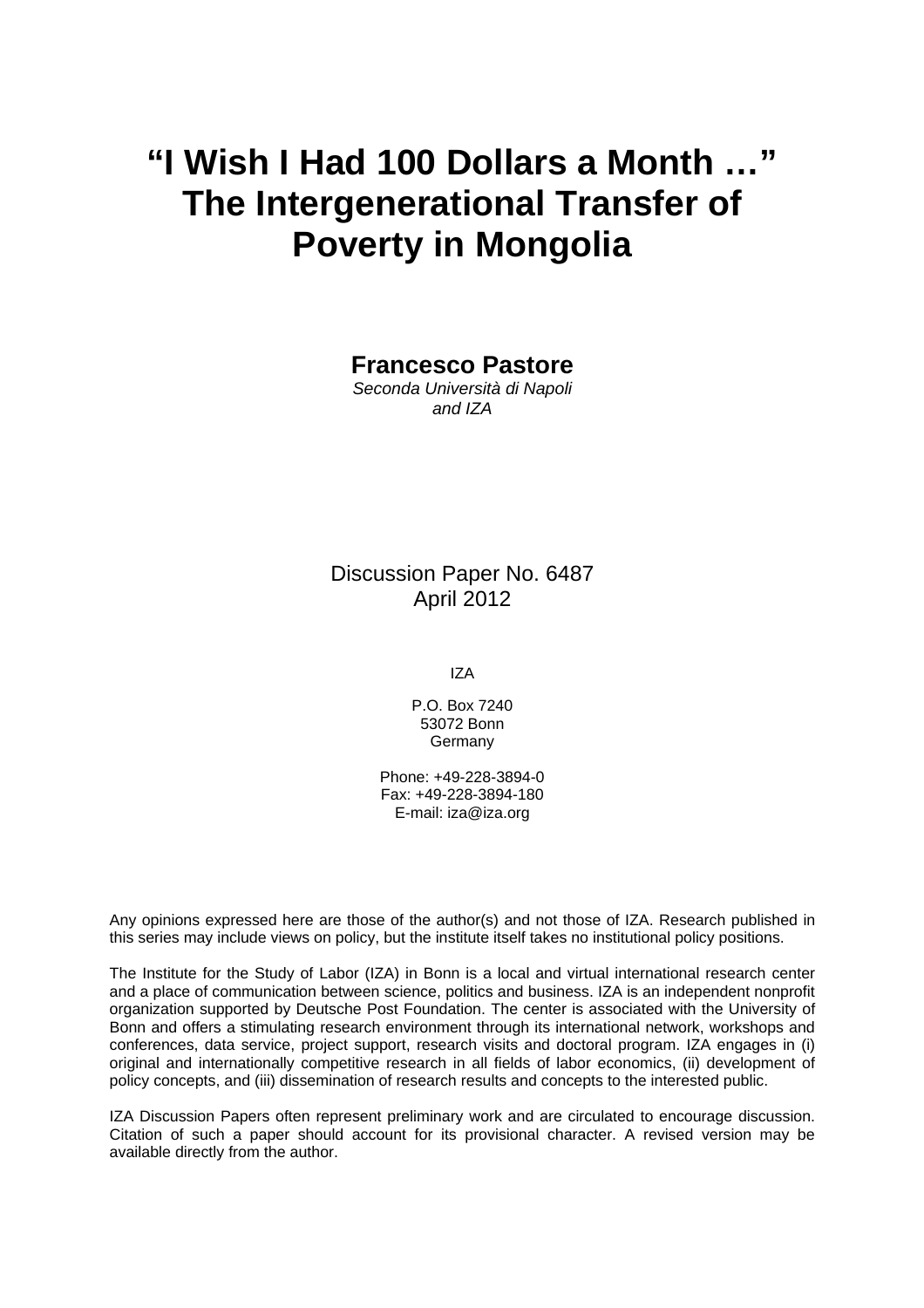IZA Discussion Paper No. 6487 April 2012

## **ABSTRACT**

## **"I Wish I Had 100 Dollars a Month …" The Intergenerational Transfer of Poverty in Mongolia[\\*](#page-2-0)**

This paper aims to study the mechanisms of the intergenerational transfer of poverty: it considers household poverty as a risk factor for youth poverty. The study is based on a unique, nationally representative School-to-Work Transition survey carried out in 2006 in Mongolia, one of the 50 poorest countries of the world. A young person born in a household living out of \$1 a day has a ceteris paribus probability about 4 times greater of dropping out of school, 2.5 times greater of being educationally marginalized and 20 times greater of being a working poor than a contemporary born in a family living out of more than \$3 a day.

JEL Classification: D63, H24, J62, I32, P36

Keywords: transition from plan to market, poverty and inequality, intergenerational transfer of poverty, Mongolia

Corresponding author:

 $\overline{a}$ 

Francesco Pastore Seconda Università di Napoli Faculty of Law Via Mazzocchi, 5 I-81055 Santa Maria Capua Vetere (CE) Italy E-mail: [francesco.pastore@unina2.it](mailto:francesco.pastore@unina2.it) 

<span id="page-2-0"></span><sup>\*</sup> "Se potessi avere mille lire al mese …" (En.Tr.: "I wish I had 1000 liras per month") is the refrain of a famous 1939 Italian song representing the aspirations of the country's population at that time. The Euro equivalent of 1000 liras is about €0.50. This paper further elaborates on findings of research work carried out as part of two projects implemented together with the ILO in 2007 (Project "Promoting decent and productive work for young women and men in Mongolia" within the framework of the ILO/Korea Partnership programme.) and the UNESCO in 2011. A special thank is due to all those who have carried out the Mongolian School to Work Transition Survey. In addition, the author wishes to thank Claire Harasty, Diego Rei and Cameron Stuart for useful comments on background research. This notwithstanding, the usual disclaimer applies.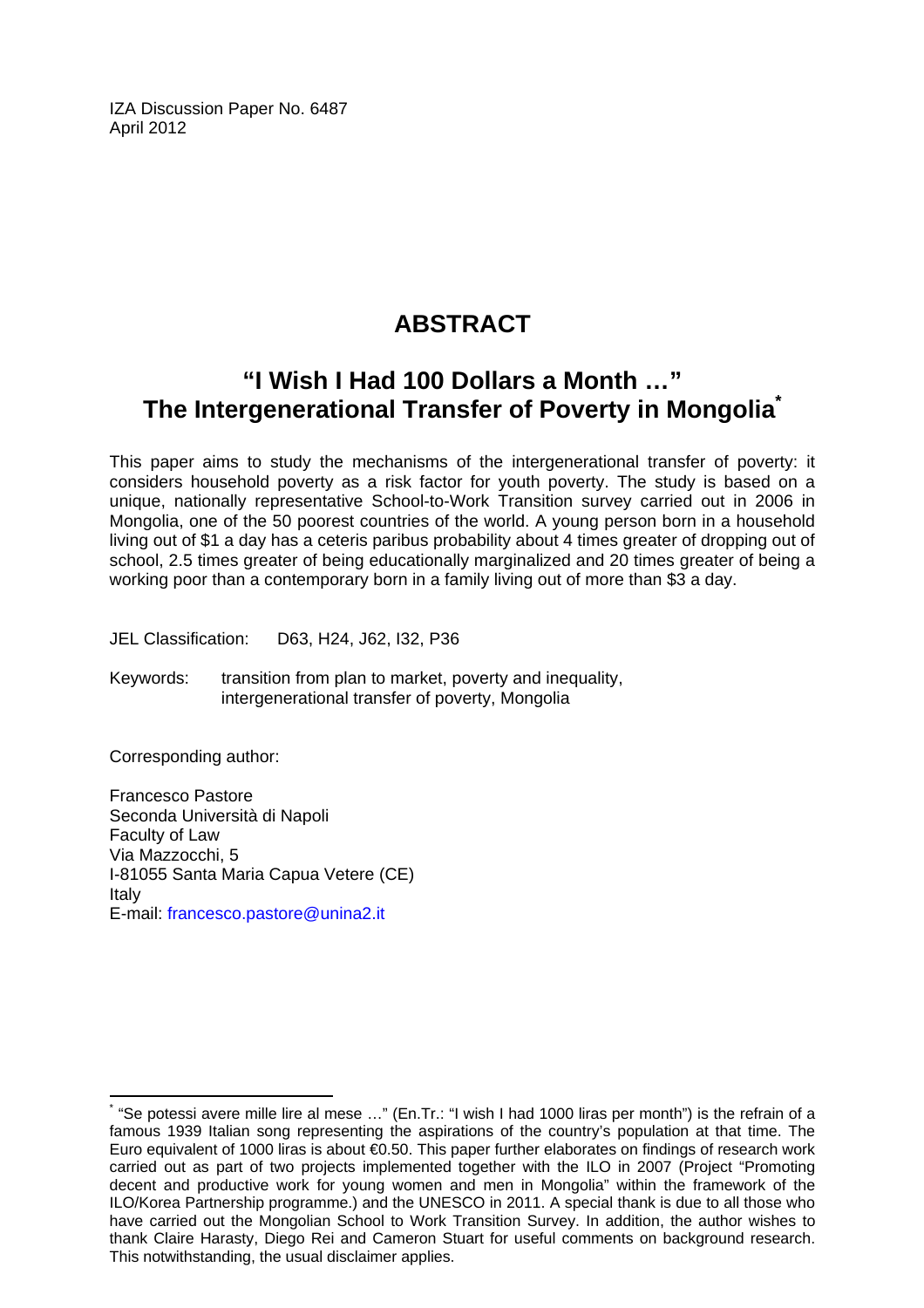## **Introduction**

Surprisingly, in Mongolia, poverty is a relatively recent phenomenon. In fact, as Mearns (2004, p. 110) noted, poverty is thought to have been virtually unknown in Mongolia until 1990, and inequality was certainly very low. By 1995, however, 36 per cent of the population was estimated to fall below the poverty line, and inequality had risen significantly. Since then, the country has scored as one of the fifty poorest countries in the world. Comparison of Mongolia's ranking on the UNDP-based Human Development Index (HDI) and Human Poverty Index (HPI) seems to confirm this. In 2006, it ranked 116 on the former while only 42 on the latter. In addition, while the HDI ranking has improved in recent years, essentially due to a fast growth process, the HPI ranking has dropped further. Poverty and inequality represent important constraints for future development by hindering the expansion of internal demand, on one hand, and by reducing the competitiveness of the country in international markets, on the other, via a reduction of the educational and employment opportunities of the younger generation (UNDP, 2006; and 2007).

Any society develops pervasive mechanisms of intergenerational transfer of income. This paper aims to supply several measures of poverty and inequality in Mongolia, one of the poorest and yet least studied countries of the world. Indirectly, the paper shows that chances in life of Mongolian children are meagre especially when belonging to poor households. In fact, important constraints seem to affect the supply of education, especially in rural areas. It means that the existing distribution of income and wealth heavily influences access to education and hence a large part of the youth is bound to remain in a poverty trap for generations, unless help is provided from (internal or external) policy makers.

This paper asks and answers a number of questions regarding the generating mechanism of poverty in the country. First, it aims to measure the extent of poverty and inequality in the country by using different indicators. It also asks what the threshold income is, below which policy makers are sure that money transfers will reduce the degree of income inequality and poverty. Second, it attempts to assess the extent of the intergenerational transfer of poverty by looking at the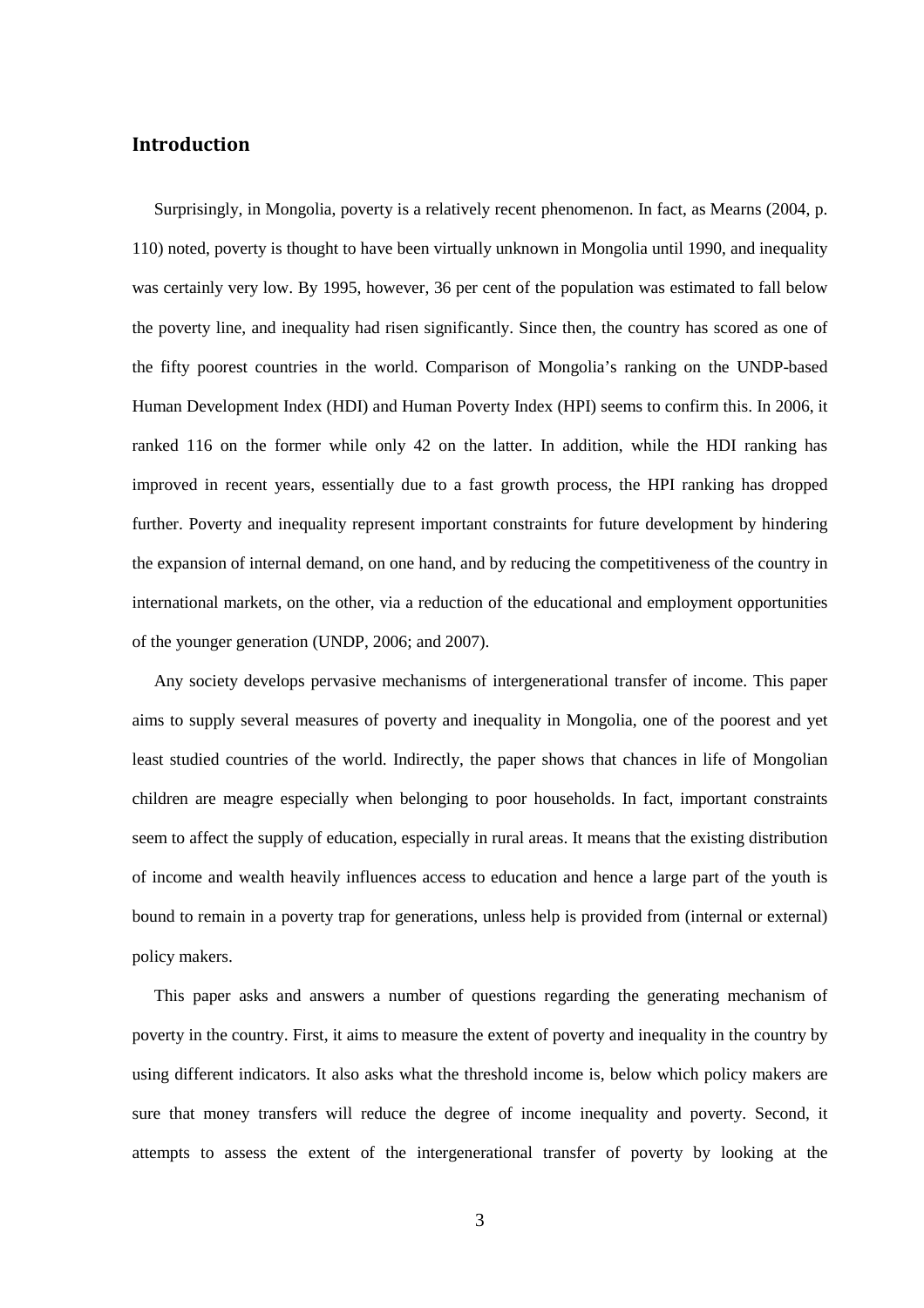consequences of extreme poverty among young people, here defined as based on the Millennium Development Goals of \$30 and \$60 a month. In other words, the paper attempts to assess the existence of poverty driven constraints on the probability to invest in education and to find a job that does not lead to working poverty. We do so by estimating the impact of belonging to the extreme poverty households on the probability of: a) dropping out of school before achieving primary and low secondary (compulsory) education; b) of being educationally marginalized; c) of experiencing working poverty. Our findings confirm the hypothesis that all these decisions are a consequence of extreme poverty and, therefore, the most extreme form of intergenerational transfers of human capital and social status.

The analysis is based on a unique, nationally representative, School-to-Work Transition Survey (SWTS since now)of young people aged 15-29 years carried out in 2006 by the National Statistical Office of Mongolia with the International Labour Office's (ILO) financial and technical assistance. It includes about 4.585 households and 6,100 young (15−29 years) people, representing 0.75 % of the reference population.

The outline of this paper is as follow. Section one motivates the paper, while section two shortly discusses methodology and data. Section three provides measures of inequality and poverty among young Mongolian's households. The following three sections study the determinants of dropouts, of educational marginalization and of working poverty respectively. Some concluding remarks follow.

#### **1. Motivation**

In the early 2000s, the Government of Mongolia (2001, p. 4) noted that from the sample surveys (LSMS, PLSA) available at that time, five categories of population were more likely to fall into poverty; (i) single parent headed households with many children, (ii) households holding less than 100 heads of livestock (depending on size and structure of households), (iii) unemployed, (iv) uneducated (without basic education), (v) vulnerable groups (elderly, disabled, street children and orphan children).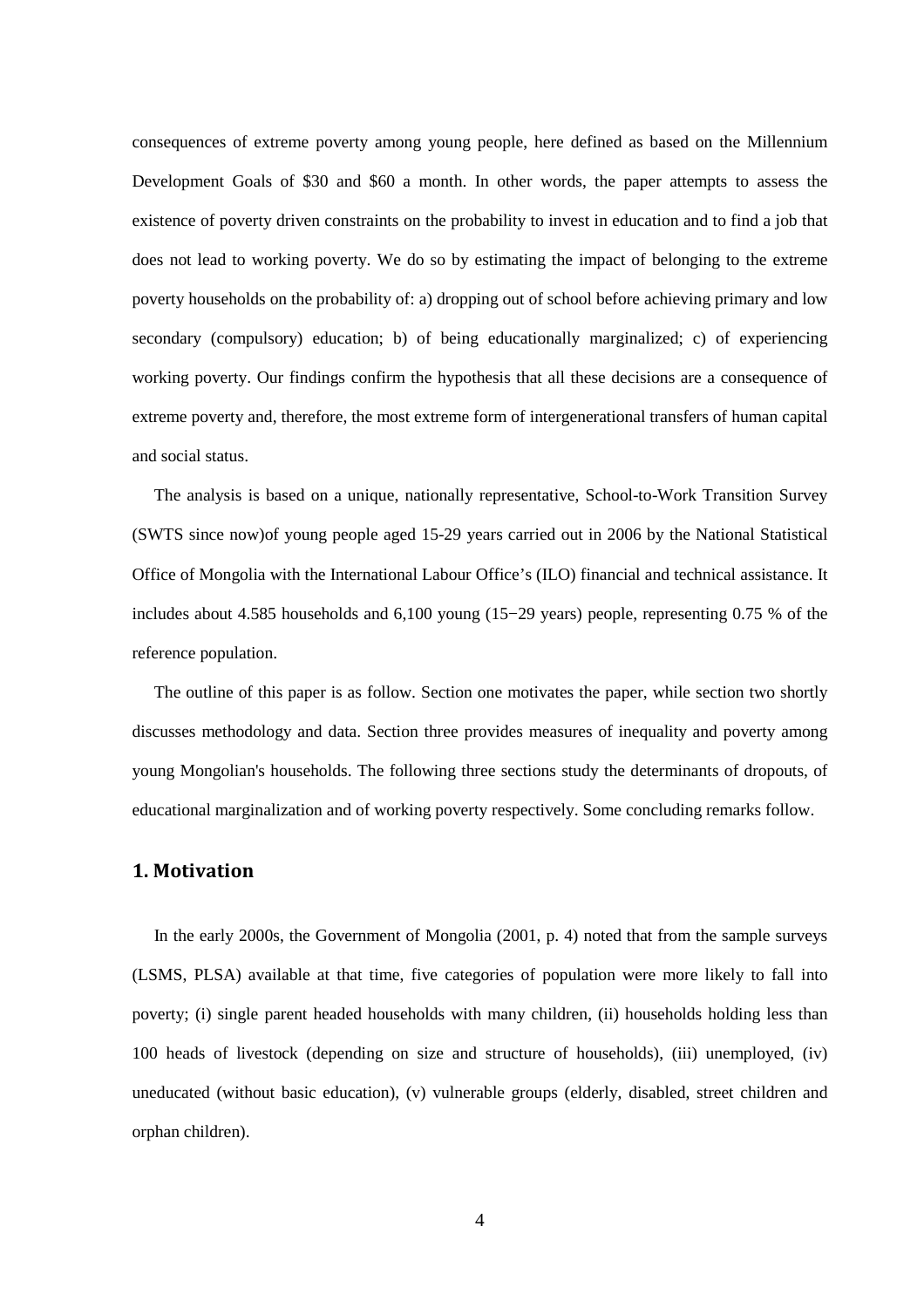The aim of this paper is to contribute to the identification of the most vulnerable categories of young people for better design and targeting of anti-poverty action plans. The specific focus of the analysis is identifying the extent to which youth outcomes in life are affected by their parents' outcomes. More specifically, we study the mechanisms that generate the intergenerational transfer of poverty, by looking at household poverty as a risk of youth poverty, as measured using different indicators of youth disadvantage, such as dropping out of school involuntarily before completing high secondary school, being educationally marginalized – namely holding an educational level that is sufficiently lower than average to feel marginalized in society – and being working poor, namely working for a salary that is below the poverty line.

A new strand of research is addressing the issue of understanding the size and determinants of the intergenerational transfer of human capital and poverty in both developed and developing countries. In their study on 42 countries of all continents, for instance, Hertz *et al.* (2007) do not include Mongolia. They do provide however information on the extent of intergenerational transfers on comparable Asian countries. They find that the ten Asian countries included in the sample have an average intergenerational schooling correlation of 0.35, although three of them appear among the five lowest (East Timor (0.14), Rural China (0.20), and Pakistan (0.27)) and six among the lowest ten (add Bangladesh, Nepal, and Malaysia).

Despite its position as one of the 50 poorest countries of the world, Mongolia is almost invariably excluded from existing analyses. Nonetheless, although being a recent phenomenon, poverty might be a condition in Mongolia in which households will remain trapped for generations. The family is the first societal unit in which young people live. It is therefore the first social institution towards which young people direct their expectations about adult life. This is particularly true in countries where social mobility is low and the economic structure is stable over time, as it is the case in contemporary Mongolia.

In principle, due also to the low development of the educational system and other institutions aimed at equalizing opportunities for all, family background is expected to influence many aspects of young people's life in Mongolia. Assessing the extent to which intergenerational transfers of wealth,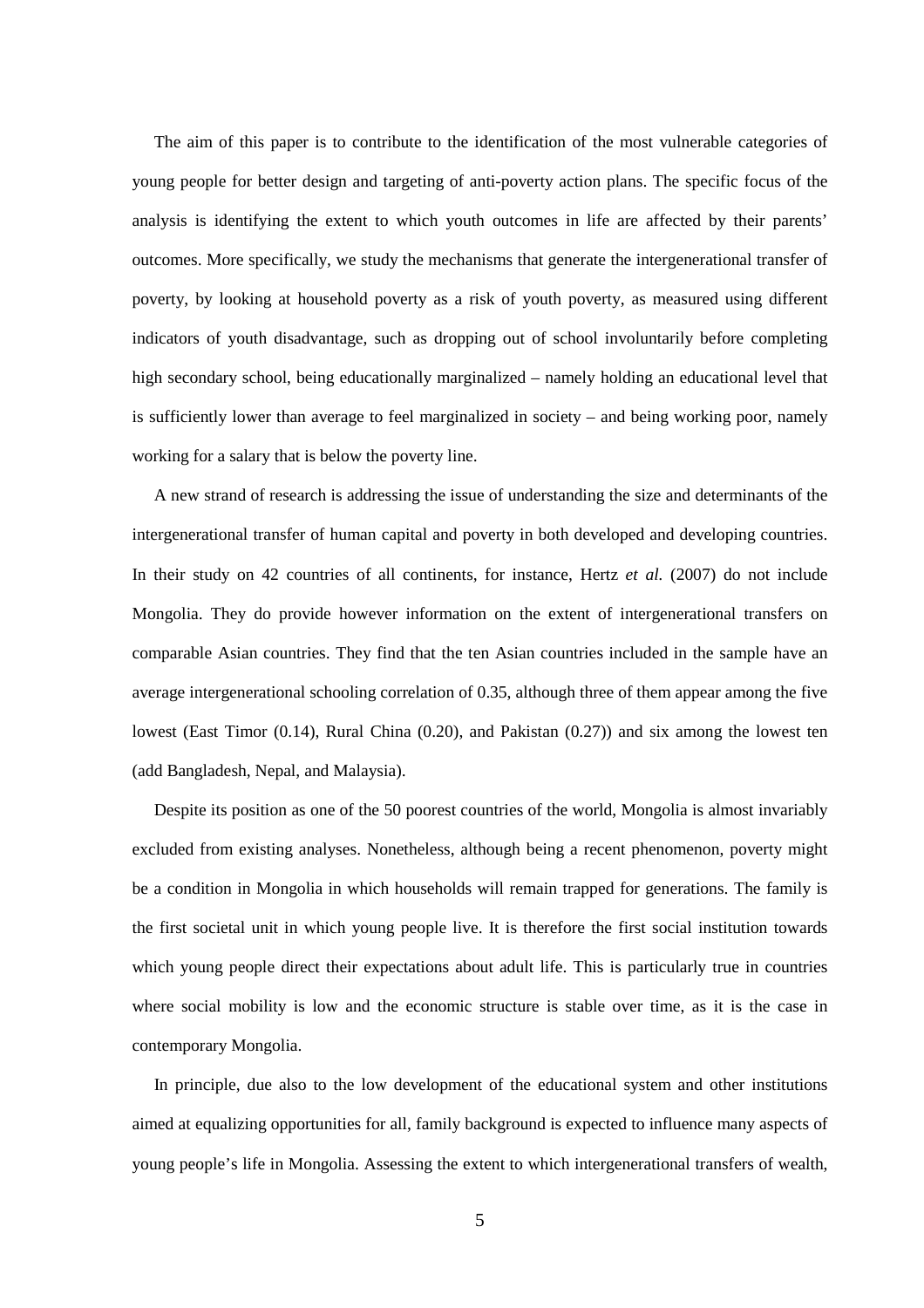income, education and also employment opportunities from parents to their children happen is of great interest for better design of anti-poverty action plans.

The SWTS of Mongolia includes detailed information on parents' education, occupation and income levels on a large sample of young people, therefore providing an excellent testing ground to assess the extent of the intergenerational transfer of poverty. In particular, it allows studying the correlation between indicators of performance in education attainment and labour market outcomes between children and their parents.

It is expected that the educational level of fathers and mothers are important predictors of the probability that young people choose to study rather than working. Family background might prove an important predictor of the motivation of young people in pursuing their educational career. The rationale for this is to be found in the intergenerational transfer of preferences regarding the decision to invest in education, as ascertained by a large literature. Parents with a high educational achievement tend to weigh less the cost and more the benefit of education as compared to the rest of the population. Moreover, parents with a high level of education tend to have also higher incomes and therefore the cost of their children' education is relatively lower for them. Third, parents with a high educational attainment are more able to suggest their children the ways to use their higher level of education in the labour market, therefore, increasing the expected returns to education of their children. As a consequence of large intergenerational transfers of educational levels, we also expect to find a strong mechanism of intergenerational transfer of poverty. This is tested by studying the correlation between household poverty and being a working poor.

### **2. The data used in the analysis**

The specifications adopted will be discussed in each section before implementation. This section aims to discuss a common factor of all analyses, namely the data used. It consists of an *ad hoc* (and unique) SWTS on 6871 young people aged 15-29 years carried out in 2006 by the National Statistical Office of Mongolia with the International Labour Office's financial and technical assistance<sup>i</sup>.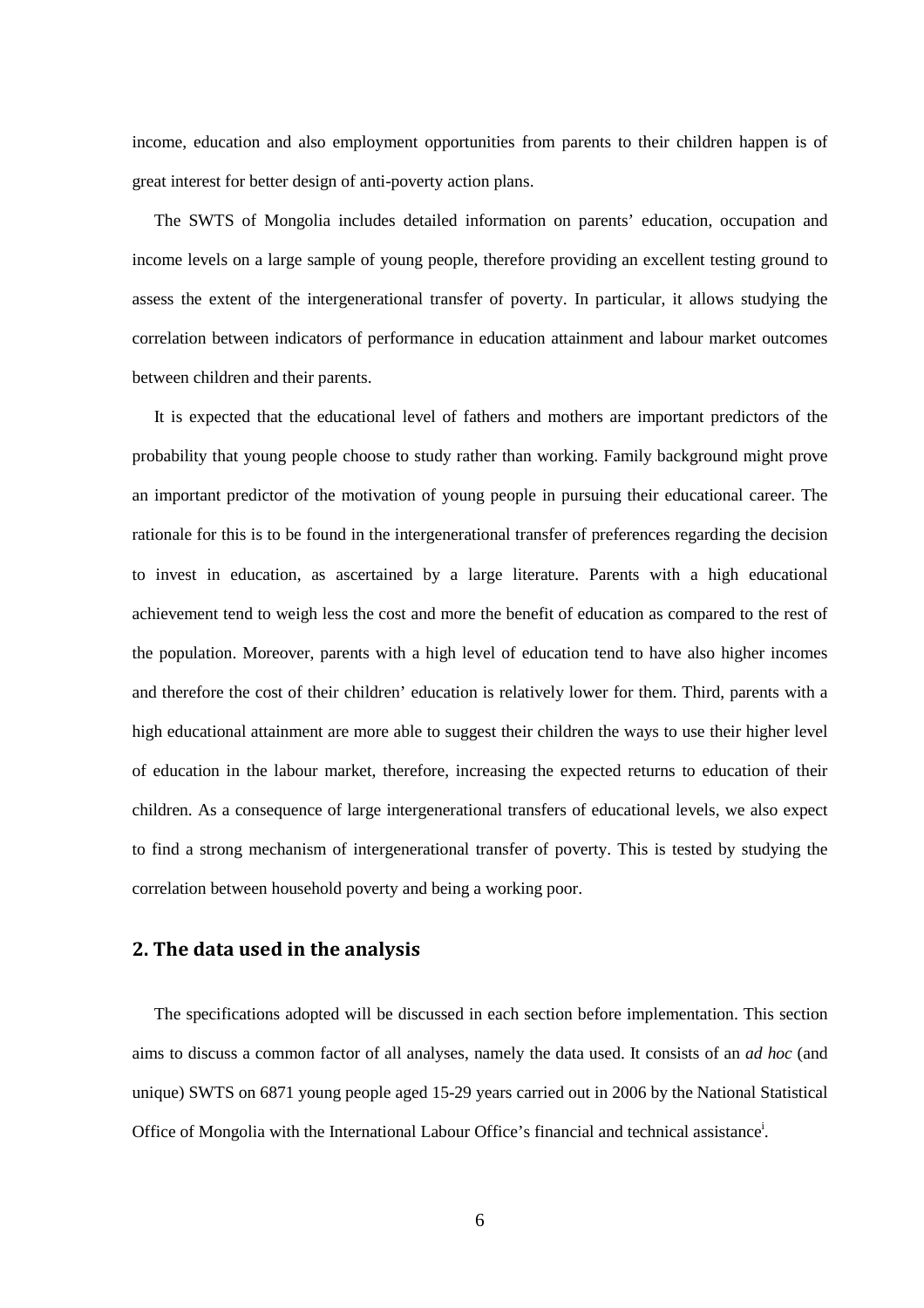The survey, which is nationally representative, was conducted through interviews of a sample that reflects the composition of the targeted population. The questionnaire captures both quantitative and qualitative information relating to a number of aspects (e.g. education and training, perceptions and aspirations in terms of employment and life goals and values, job search processes, family's influence in career choice, barriers to and supports for entry into the labour market, wage versus selfemployment preference, working conditions, etc.)<sup>ii</sup>.

The data allows controlling for a number of individual and environmental characteristics, namely gender, civil status, formal/informal employment, the status of migrant, union membership, past experiences of training, type of search method adopted to get the job, the industrial sector of activity, the location and whether one is living in a rural/urban area. Annex 1 provides a short description of the main features of the Mongolian educational system and its recent reforms. It also details the curricular years of education related to each type of diploma. Table A2.1 in Annex 2 provides descriptive statistics of the main variables used in the analysis.

## **3. Household income inequality and poverty**

#### **3.1. Family background**

As an example of the information available in the SWT survey, Table 1 provides the distribution of fathers and mothers' occupations. Those young people, whose parents died, are unemployed or retired from the labour market are about 40% of the sample. The orphans of both parents are about 2.8% of interviewees. In addition, about 19% were fatherless and 6.1% were motherless. This is quite a high share considering the young age of the interviewees and mirrors the low life expectancy of Mongolians. About 4% had both parents unemployed. The share of unemployed mothers or unemployed fathers is the same at about 10.4%. Moreover, a minor share of those individuals whose father is unemployed and whose mother is not unemployed have also a mother that is retired or inactive. About 10.3% of young people have both parents retired. A larger share of mothers (21.3%) than fathers (15.3%) is retired, due to the lower retirement age of women compared to men and the higher mortality of men. The next largest share is constituted of young people whose father and/or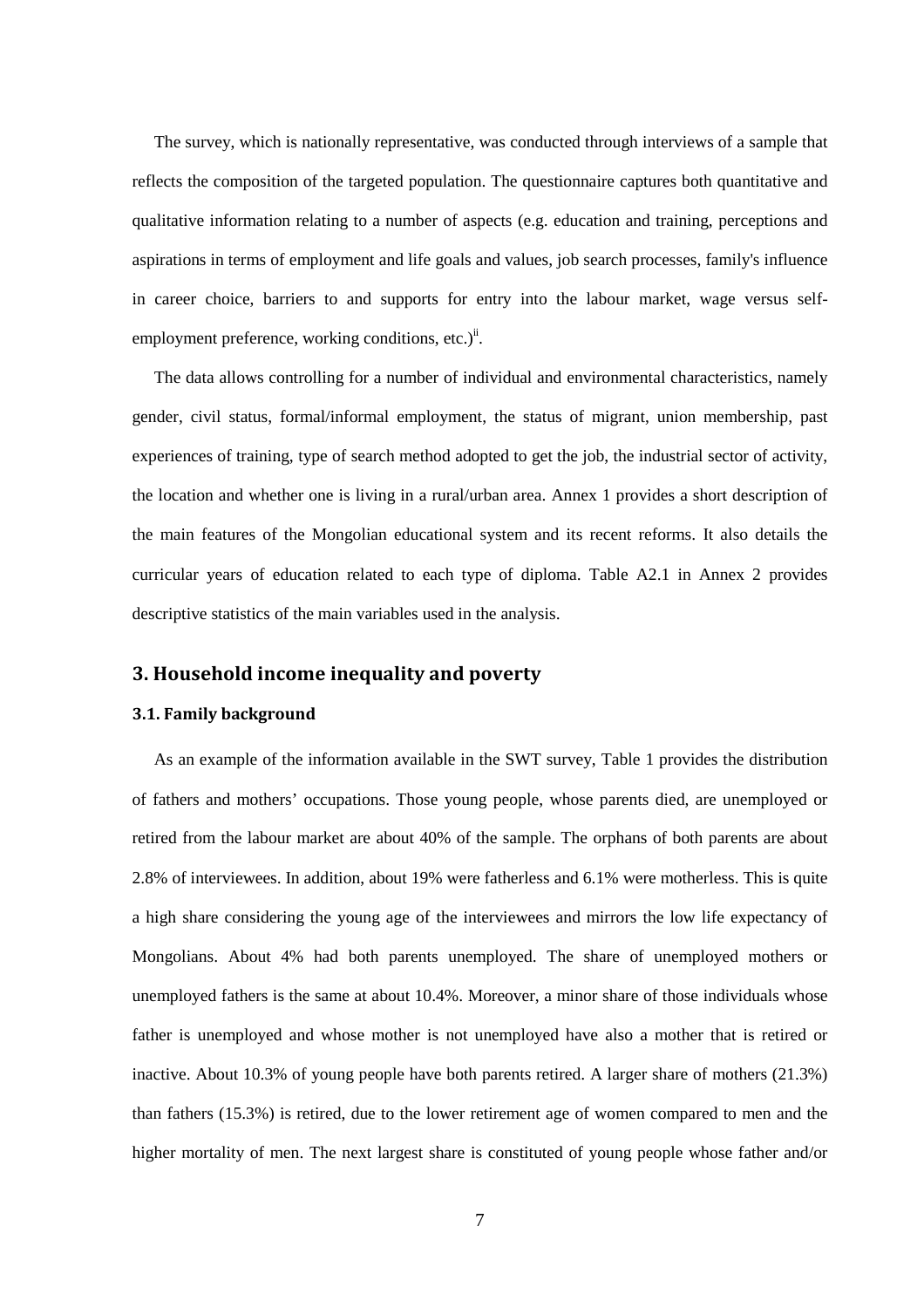mother is a herdsman. This is the most common occupation not only of parents, but also of children in Mongolia.

#### **[Table 1 about here]**

The educational level of fathers and especially of mothers is a good predictor of success not only in achieving higher education, but also greater employment opportunities. The distribution of educational levels of fathers and mothers is very similar (Table 2). A larger number of mothers have specialised secondary education and a larger number of fathers have basic or low secondary education. The closeness of the distribution of young people and their parents in terms of education attainment is prima facie evidence of strong intergenerational transfers and of stability of households' economic and social status.

#### **[Table 2 about here]**

#### **3.1. Inequality**

Table 3 provides some summary statistics relative to the household's monthly net income as measured in thousands of tughrik, the Mongolian currency<sup>iii</sup>. The note to the table provides exchange rates for the dollar (US\$) and the Euro  $(\epsilon)$ . The average income level of the households in the sample is TUGs 123,580 (US\$ 106.1 or  $\in$  78.9). However, outliers might affect this average measure and it is convenient to exclude the lowest and highest values from the distribution to obtain a more reliable measure of the mean income. When excluding all the households belonging to the percentiles lower than the 10<sup>th</sup> and 90<sup>th</sup>, then the average income equals TUGs 109,770 (US\$ 94.3 or  $\epsilon$ 70). The median value, which is less affected by extreme values, equals TUGs 100,000 (US\$ 85.9 or  $\epsilon$  63.8), independent of the sample considered.

#### **[Table 3 about here]**

The average income does not explain the extent to which economic conditions change across households. The degree of inequality might affect the future growth prospect of the country, by reducing the opportunities of the largest number. Some measures of dispersion are already provided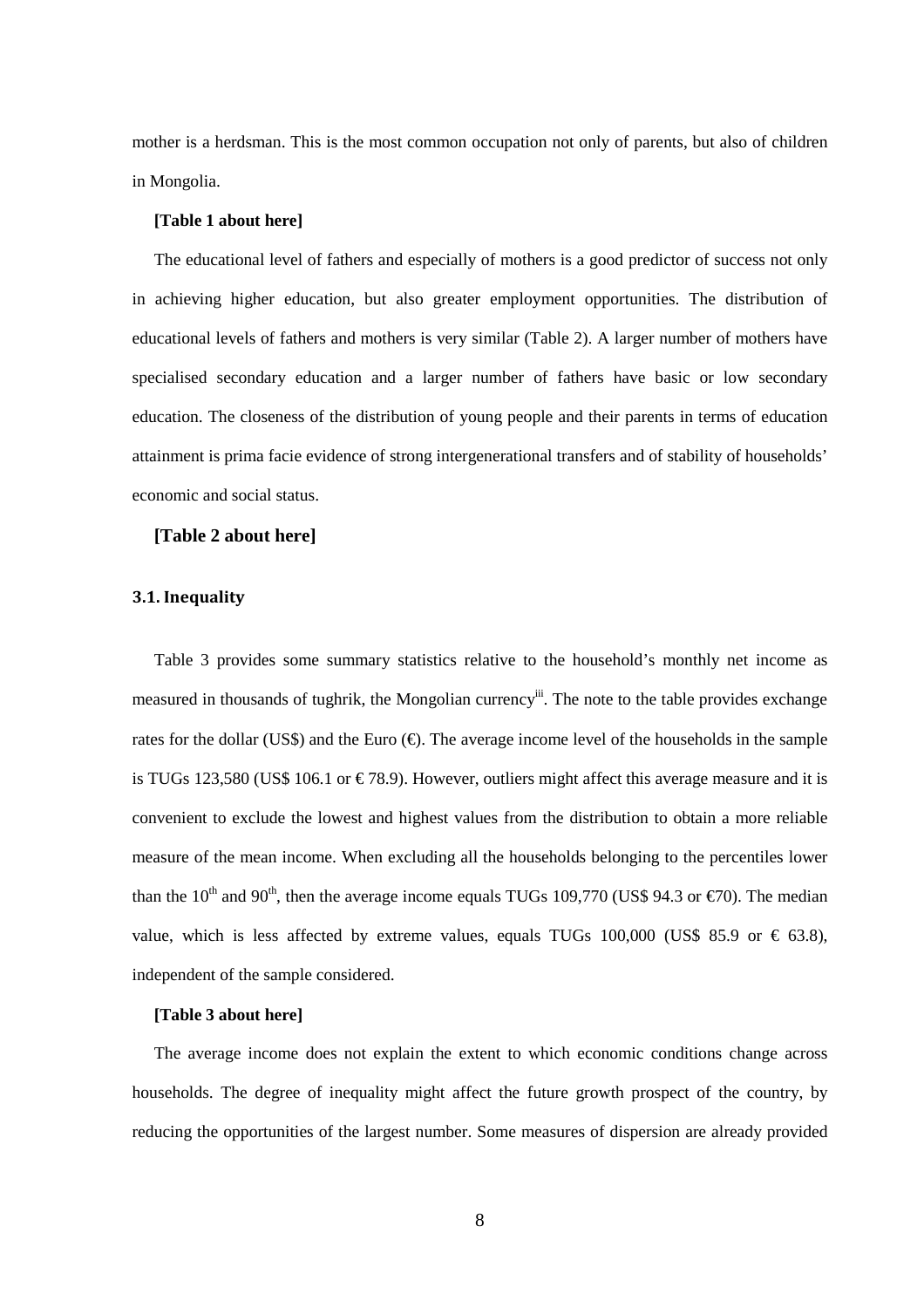in Table 3, namely the minimum and maximum household income, as well as the standard deviation. These statistics show that inequality is relatively high. The richest household has an income that is 9,000 times higher than the poorest. However, there are only a few households with TUGs 0 and even fewer with TUGs 9,000. Therefore, this ratio might be misleading.

If the poorest (under the  $10<sup>th</sup>$  percentile) and the richest (above the  $90<sup>th</sup>$ ) households are excluded, then the ratio of the richest to poorest becomes 6.7. This is quite a high ratio: in fact, the lower the income level of a household, the higher the opportunity cost of education is and, therefore, the lower the probability of finding good jobs in the future is.<sup>iv</sup>

When the extreme cases are included, the standard deviation (the average difference from the mean income) is even greater than the mean value, suggesting that the mean does not completely represent the economic conditions of a large number of households. However, when the poorest and richest households are excluded from the sample, then, it appears that most households' income is between TUGs 58,120 (US\$49.9 or  $\text{\textsterling}37$ ) and TUGs 161,450 (US\$138.6  $\text{\textsterling}103$ ).

Other more complex measures of inequality are given in Table 4 for international comparisons. Whatever the index adopted, inequality is lower than average in the capital city than in rural areas. This is in line with Mearns (2004) and Morris and Bruun (2005) accounts of the evolution of rural areas after the privatisation of state and cooperative farms after the transition.

#### **[Table 4 about here]**

#### **3.2. Poverty**

One unanswered question of the previous section is: When is a household "poor"? The UNDP considers the share of the population living on less than US\$ 1 or 2 a day<sup>v</sup>. In the SWTS, the portion of the Mongolian population that lived on US\$ 30 a month or less is 10.1 % and that living on US\$ 60 a month is 32.9 %. These shares are slightly lower than those reported by UNDP (2006, p. 293) as obtained based on average incomes relative to the period 1990-2004, suggesting an improvement in recent years.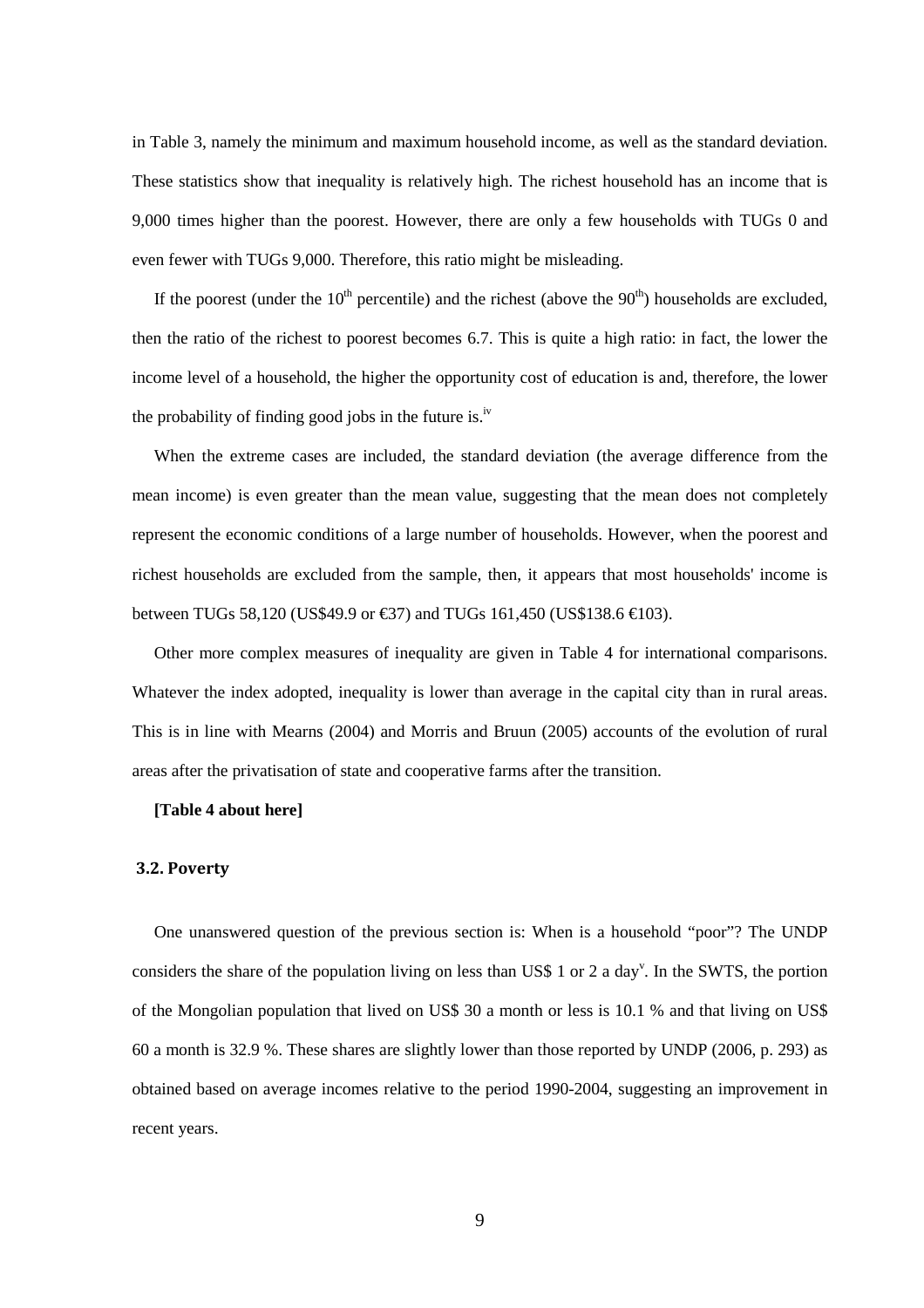The simplest poverty line can be fixed at the income perceived by the household holding half of the median income, namely, in this case, TUGs 50,000 (US\$42.9 or  $\epsilon$ 31.9). However, this measure is rough and many other measures have been used. Scholars have sought poverty lines that are of interest for policy makers aiming to reduce inequality and poverty. The latter are often interested in understanding when a redistributive policy from rich to poor households is actually able to alleviate poverty and reduce inequality.

The measures provided in Table 5 have been defined so as to allow money transfers from households above the poverty line to households below it, in order to be sure that such money transfer will reduce the overall degree of inequality and poverty (see Lambert and Lanza, 2006). In this way, according to recent literature, such transfers might also foster economic growth.

These poverty lines are relative to the actual household's distribution of incomes and can be defined with respect to different indices of inequality. The table provides measures relative to the Gini and the Theil inequality indices. Based on the Gini index, all those transfers from households in the percentiles above 63.3 to those in lower percentiles will reduce inequality. The corresponding benchmark income equals TUGs 120,000 (US\$103 or  $\epsilon$ 766). The benchmark income based on the Theil index is slightly lower. The following columns of Table 5 bring further evidence of strong geographical differences. They suggest that, whatever the measure adopted, the threshold is much lower in rural than in urban areas. It is the highest in the capital city. In other words, poverty looks higher in rural areas, but this might also mirror the lower need of monetary means of payment there, as already noted, among others, in Mearns (2004, p. 118).

#### **[Table 5 about here]**

The abovementioned measures of poverty are all based on income levels. However, the national government can provide in-kind goods and commodities to poor households which are an important support for households in many developing and transition countries. Such aid can also come from external sources, such as foreign governments and international organizations. A more accurate measure of poverty should consider the availability of free health, educational and social services to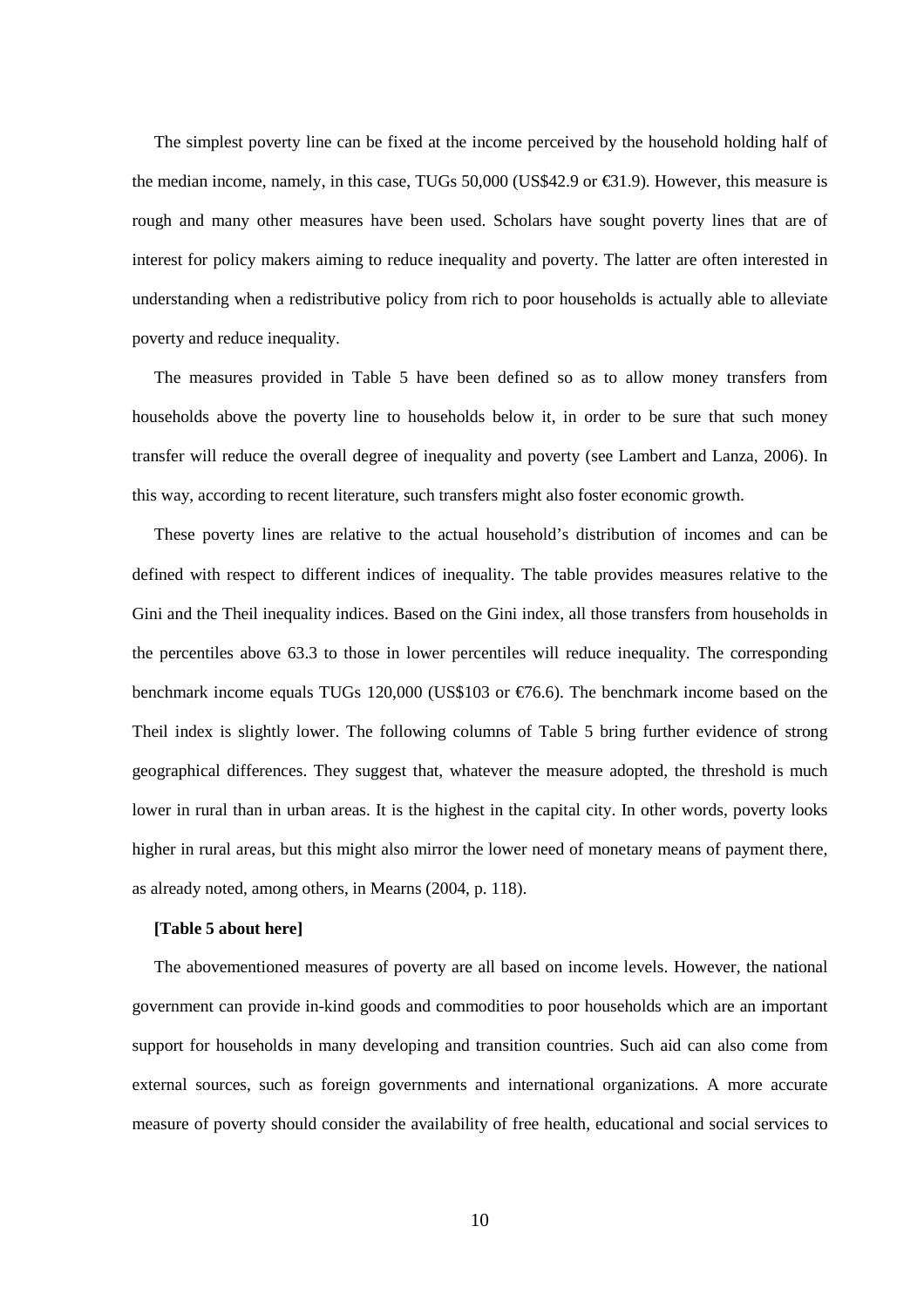the poorest households. Though not included in the declared income, these goods and commodities might alleviate the sense of deprivation and social exclusion due to poverty.

## **4. Dropping out of school**

After documenting the degree of household poverty and inequality in our sample of youth, this section studies the phenomenon of dropping out of school, to assess the extent to which it is affected by the household characteristics and, in particular, household poverty.

The emphasis on investment in education, evidenced by low (or no) tuition fees, and on low or no risk of unemployment at all, evidenced by the ease to find a job after completing education, made formerly socialist countries traditionally feature high levels of educational attainment almost everywhere. A number of instruments had the important effect of reducing the cost of education, while the returns to education were essentially non-monetary in nature, in the sense that more educated people could have greater fringe benefits attached to their jobs, easier access to jobs requiring less fatigue and in a more favourable and friendly work environment, compared to manual workers. Instead monetary returns to education were relatively low, due to the low average level of incomes in many former socialist countries and also to their political emphasis on income inequality. This cultural heritage is still typical of most formerly socialist countries, where educational levels are traditionally, and still remain, high, as witnessed also by the high level of the HDI that they score.

Also Mongolia scores a relatively high ranking in terms of the HDI, as compared to other formerly socialist countries, despite the very low average income and the high share of population below the poverty line. One reason why the country has a relatively high HDI is the relatively high value of the education index as compared to other middle-income countries.

However, the available evidence based on the STWS suggests that Mongolia still under performs as compared to most former socialist countries and especially to FSU republics in terms of educational attainment. The Tables 6 and 7 provide detailed information on complete education attainment. Note that this data should be taken with the due caveats, considering that about 43% of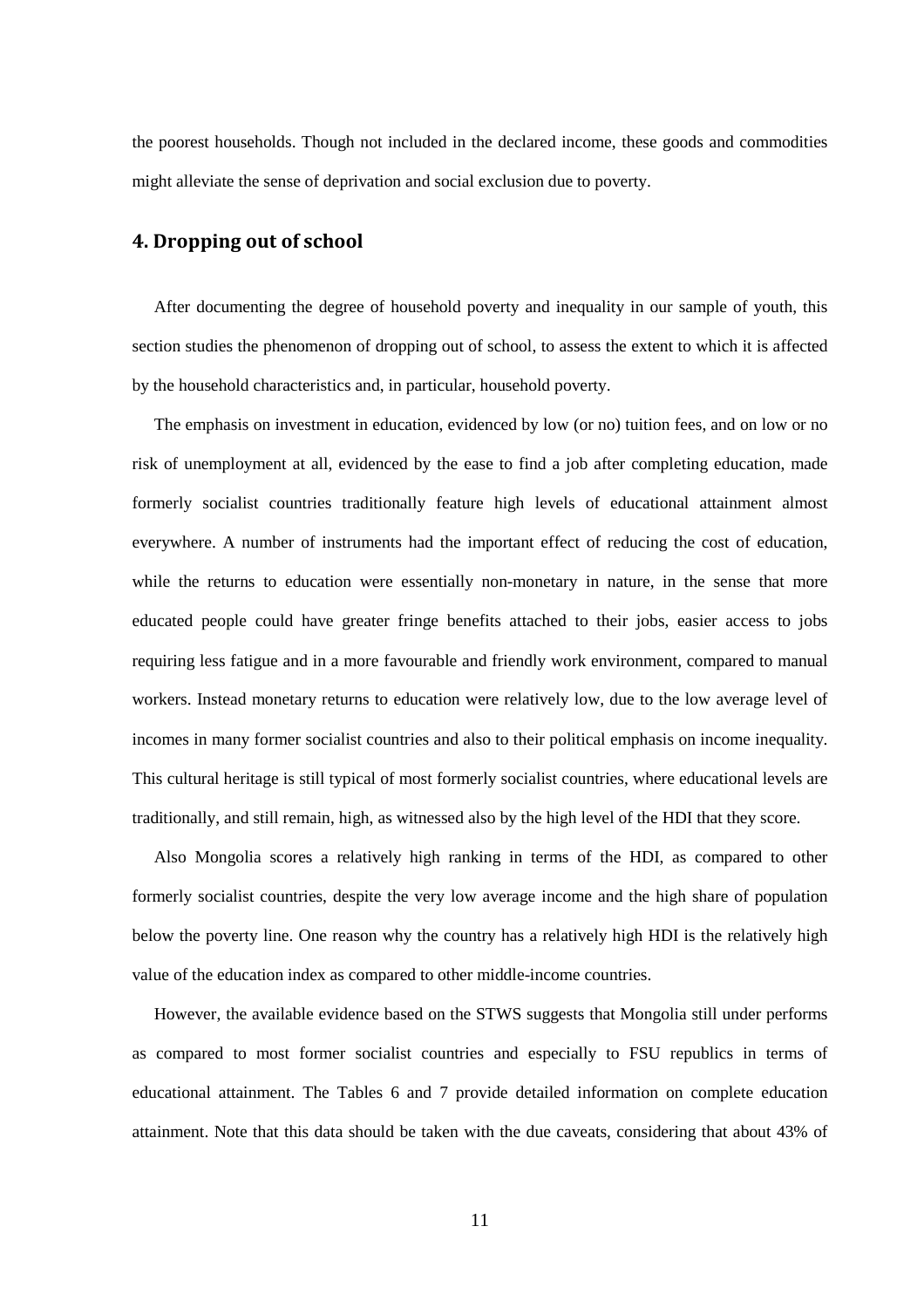the overall sample of interviewees is still in school at the time of the interview. The most reliable statistics are those relative to the oldest age segment (aged 25-29) most of whom (95.6%) have already completed their education. The tables show that, in 2006, Mongolian young people had a level of education lower than the OECD average and also lower than other transitional economies.

#### **[Table 6 and 7 about here]**

The most striking fact to observe is that a low, but still noticeable share of 3.3% of the population aged 15-29 is uneducated. As it is typical also of other developing countries, this share of uneducated young people is more than twice higher among men than among women. As noted also in del Rosario (2005, p. 24), parents prefer boys to girls for herding.

The presence of a still large number of uneducated people in the young generation is particularly worrying if one considers that the vast majority of them live in urban areas. In fact, though the share of the uneducated living in rural areas is about three times higher in percentage terms (at 6.43%) than in urban areas or in the province (*aimag*) or municipality (*soum*) centres, nonetheless, the larger population makes the overall size of the problem bigger in urban areas.

On the positive side, the share of young people that are uneducated is lower among the oldest segment, at 2.7%, which might suggest that, in some way, at least part of the uneducated manage to achieve at least primary or basic education in their twenties<sup>vi</sup>.

In addition, about 11-12% of the entire sample achieves only primary education and 20.4% of those aged 25-29 achieves only basic education, which is the compulsory level of education. In other words, 34.4% of the 25-29 group has compulsory education or below.

Table 8 provides the distribution of the uneducated by the reason why they dropped out from school before obtaining any diploma, by age and gender. The largest share of the uneducated left school because they did not enjoy it. This finding is very similar to that of del Rosario (2005, p. 27) and might be explained by a number of factors, such as bullying by the students' peers, lack of attention from teachers and in general the low quality of education and poor conditions of school infrastructures. Nonetheless, as del Rosario (2005, p. 65-66) finds, this result is to be compared with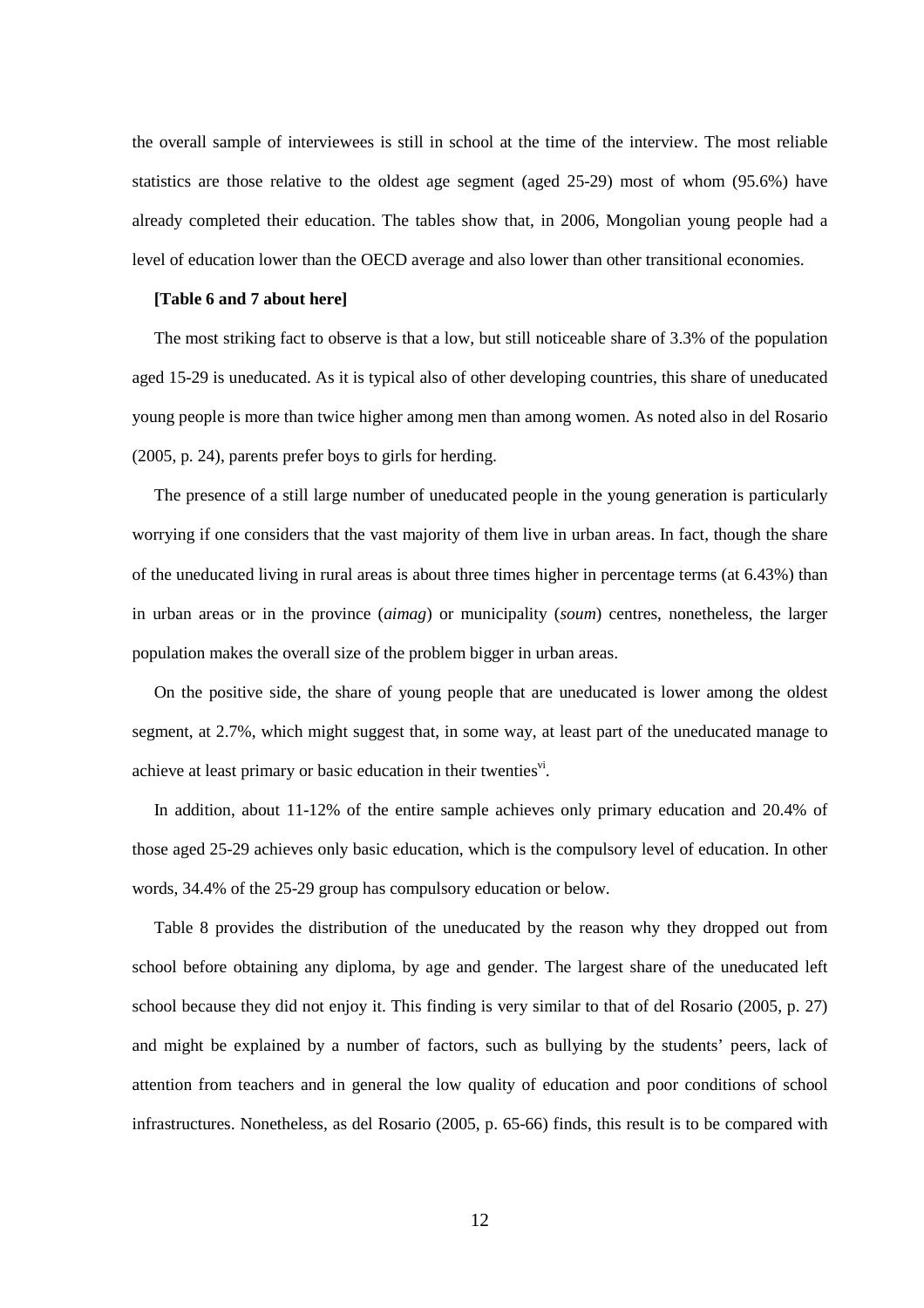the attitude of young people on education and their drop out status: most dropouts, and their families, value education very much and feel sorry for the fact that they left school.

#### **[Table 8 about here]**

However, about 27% of the dropouts declare that they left school to take care of livestock. This share is significantly lower for women and for the young teenagers, suggesting that child labour related to herding is especially typical of boys and might reduce over time. Many women that remained uneducated did so because it was a choice of their parents. In fact, in many households, especially in rural areas, female children are involved in domestic chores.

Related to this is the high share, especially of young males who mention economic reasons. Overall, economic factors explain most of the reasons for dropping out of school, especially if one considers that the reason why many young people do not enjoy or do not like school is often related to the discrimination that they experience because of their poor cultural and social background<sup>vii</sup>.

The existence of the phenomenon of illiteracy in the after-compulsory school age is a worrying fact that educational policy should target. Integrating young people in compulsory education is the most effective way to increase the job finding rate and, therefore, reduce unemployment, crime, poverty and social exclusion in the long run.

The fight against illiteracy is a very hard one and should be the objective not only of educational policy itself, but also of employment policy and pro-poor policy. In fact, the most likely cause of illiteracy is child labour, namely the tendency by employers, sometimes also parents, to hire children during their compulsory schooling age to employ them in the highly labour intensive Livestock sector. In turn, child labour is an apparent consequence of poverty and confirms the worry that poverty might force too many young people into a trap. In order to survive, the poorest households might find it convenient (at least in the short run) to employ young children in low pay jobs to integrate their already very low income. Fighting child labour, perhaps with income support schemes for the poorest households is an important policy target for the government $v^{\text{iii}}$ .

The Mongolian Government is aware of the importance of this problem that has, in fact, exploded already in the early 1990s, soon after the beginning of the economic transition to a market economy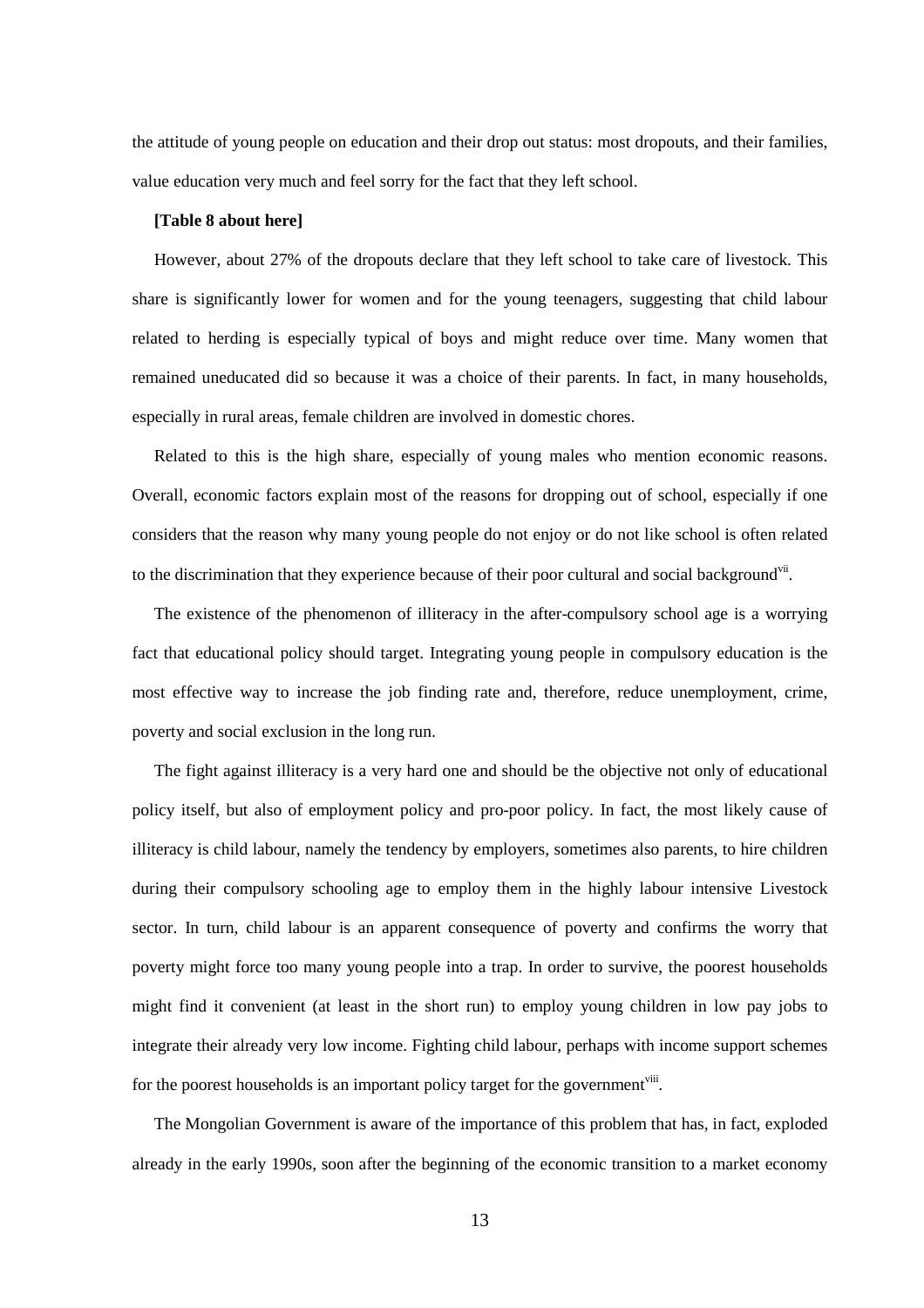and the ensuing emergence of poverty for many families, especially in rural areas. In fact, Mongolia has adopted a new definition of drop out and a new regulation to fight it in the Education Law of 2005. del Rosario (2005, p. 70) reports that the government has already adopted a number of interventions to reduce the drop out rate: a) abolition of the cost of school dormitories and food for children, through the allowance of subsidies; b) free school supplies in the amount of TUGs 16,000 (about \$13.7); c) the already noted implementation of adult learning for the uneducated.

However, first of all, it is a matter of concern whether the instruments adopted in the country are sufficient. According to del Rosario (2005), the Government is focusing on poverty/low income or lack of means of subsistence; child labour related reasons, such as herding, need to earn a living to help support the family and need to take care of siblings or other members of the family; migration or lack of dormitories, teacher of discrimination and systemic problems with the educational system. The understudied areas are physical and/or mental disabilities, lack of communication and socialisation skills, bullying or peer discrimination, and educational level of parents. Furthermore, the "initiatives to address the issue are considered palliative since they do not carry legal weight and do not provide sanctions against those who, in one way or the other, cause or made cause the dropping out of a child" (p. 7).

Moreover, it is also apparent that despite the effort of the Government, still the supply of education is so weak, especially in rural areas, that the Constitutional right to free compulsory education remains hard to achieve practically. As noted in del Rosario (2005), there are only 79 independent primary schools, which are mainly found in remote *soums*, and 232 independent schools with classes for eight years, consisting of primary and lower secondary schools.

The previous analysis of the reasons for dropping out of school has highlighted that poverty is a common factor in most cases of dropping out, which is likely to generate poverty traps. Poverty is behind the "economic reasons", but also the lack of motivation of many young people that declare that they "do not enjoy going to school" or that they "prefer to work" (or moved to work or helped with herding) rather than going to school. To exit the poverty traps it would be important to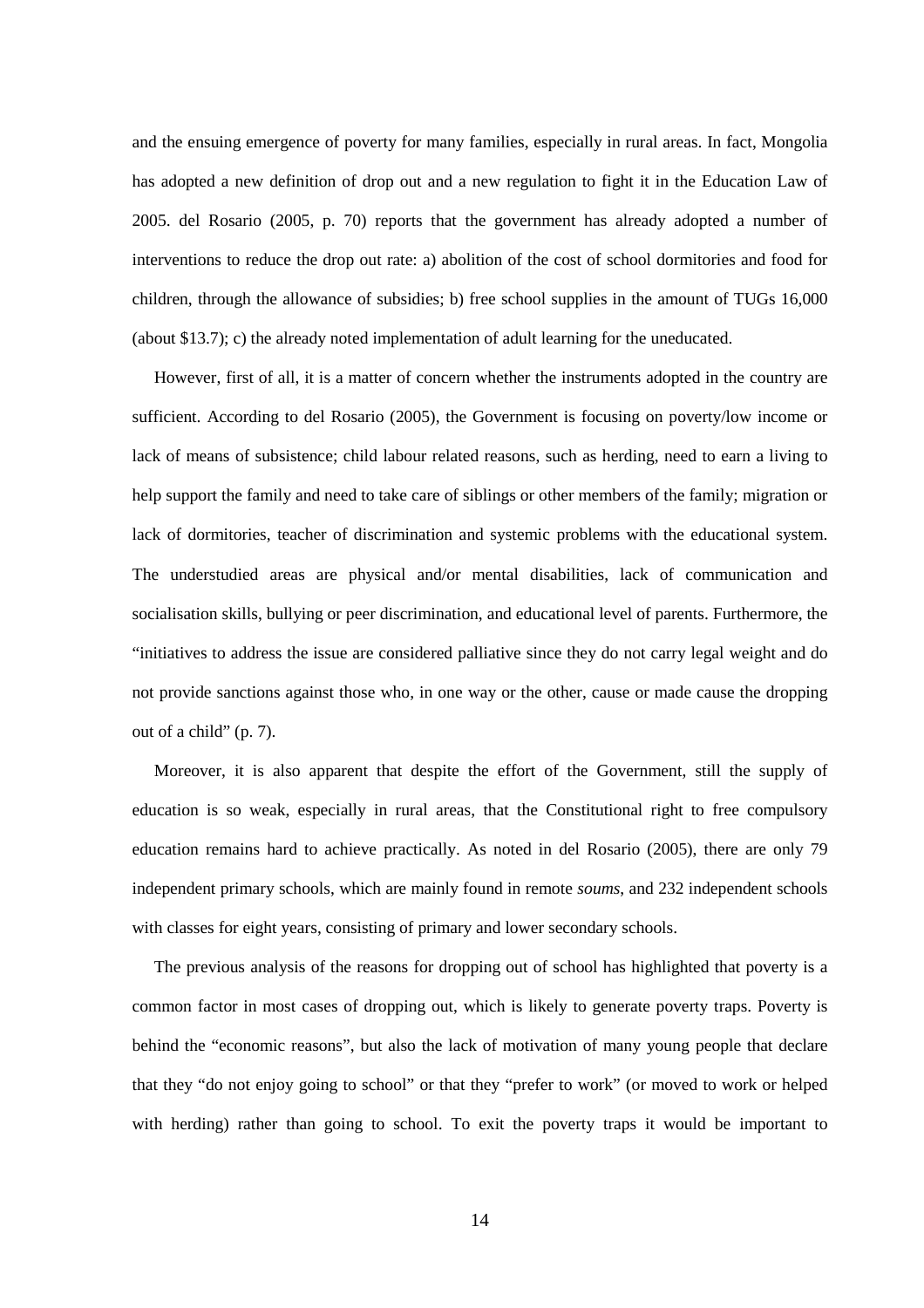economically support the poorest children and their households. In most cases, this is the only way for them to escape the poverty trap.

Table 9 presents results of Logit estimates of the determinants of dropping out of school for the entire sample and separately for men and women. For the determinants of dropouts, we estimate by maximum likelihood a Logit model of the following type:

$$
Pr(D = 1|X) = \frac{\exp(X'\beta)}{1 - \exp(X'\beta)}
$$
 [1]

where *D* is a binary variable with outcome 1 in case of dropping out of school and *0* otherwise; *X* is a vector of regressors and β is a vector of parameters; *Pr* denotes probability.

Dropouts are here defined as those individuals who have left school before completion of high secondary school not for normal causes, including having achieved the desired educational level. They represent about 35.76% of the sample, when including individuals that drop out of any type of school. The share shrinks down to 21.3% in the entire sample, of which 16.8% for women and 26.2% for men, when we consider only people dropping out of school before completing high secondary school. The higher share of dropouts among men is a consequence of the worse performance of men throughout the entire educational path.

Dropping out of school is expected to depend on individual and household characteristics. We include among the regressors such individual characteristics as age, civil status, having children, the fact of working while at school, the aspirations in life, and the place of residence; and such household characteristics as household income, the number of household members, whether both parents are living, as well as the father' and mother' level of education.

The baseline group includes: single men aged 25-29 years, with no children, belonging to a household whose income is greater than the Tugrik equivalent of \$100 and has three members or less, holding both parents with tertiary education and that did not work at school, whose main aspiration in life is being successful at work and living in Ulaanbaatar.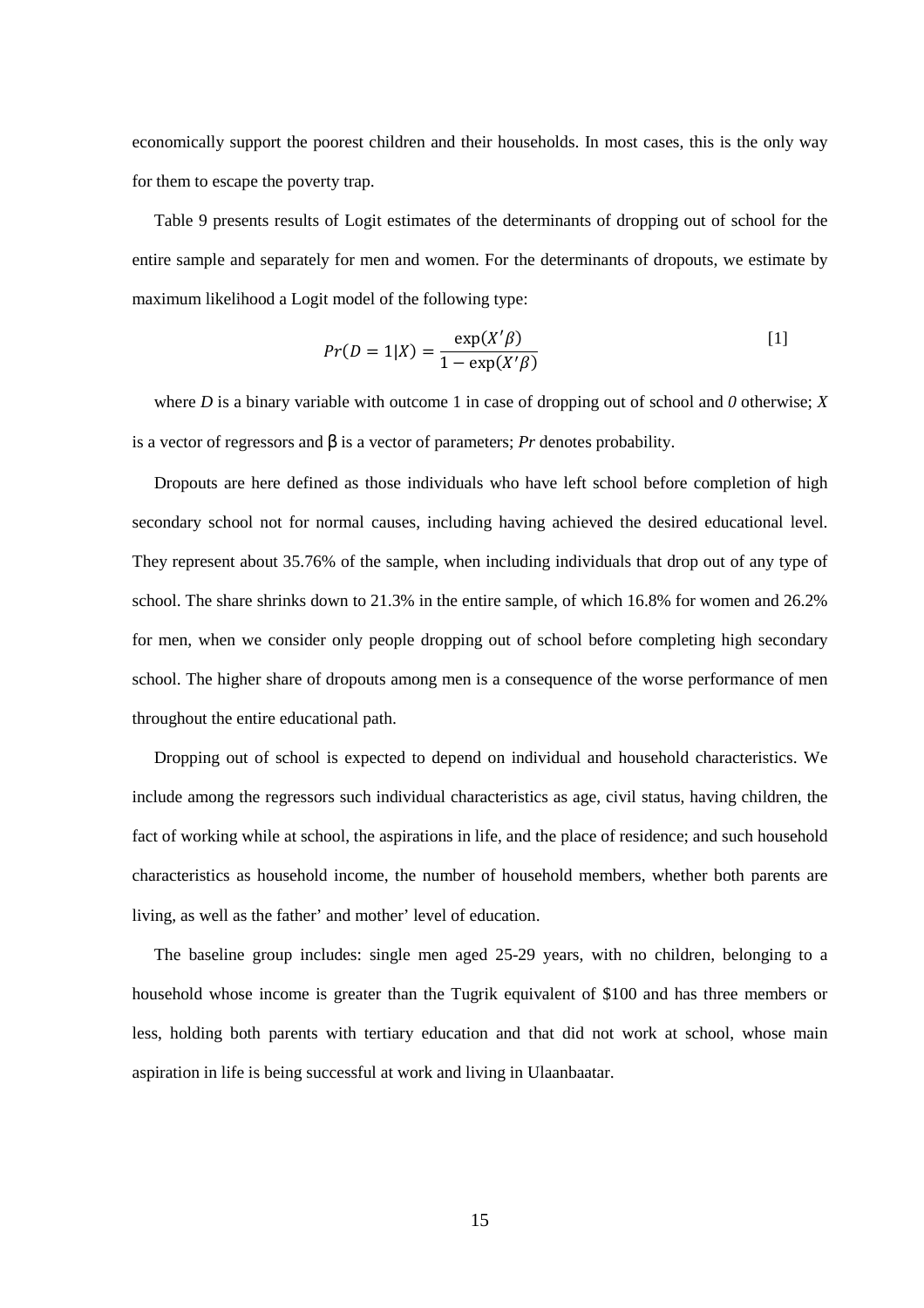Overall, the estimate is quite satisfactory. The pseudo- $R^2$  is relatively high for this type of estimates, while in the meantime the model has a good predictive power, since it allows classifying correctly over 85% of the cases in all estimates, a high share.

There are no conditional gender differences in the probability to dropout: in fact, although *ceteris paribus* women have a probability of dropping out of school 56% greater than men, nevertheless the coefficient is not statistically significant. This finding is in contrast to that of unconditional estimates, with the gender dummy as the only explanatory variable: these estimates return an odds ratio for women, that is 44% lower than men' and statistically significant. This contrast between unconditional and conditional estimates suggests that men tend to have characteristics that correlate more with the probability of dropping out of school than in the case women.

The probability of dropping out of school is the lowest for the youngest segments, especially in the case of men. The group aged 15-19 years has less than half the chance of dropping out of school as compared to the oldest age group in the sample, used as a baseline. In the case of women, but not men, those aged 20-24 years have a 70% greater probability to dropout than their older counterparts. This finding might explain the recent effort of the Mongolian government and of the international organizations to reducing the school dropouts. On the other hand, it might suggest that the policy strategy actually adopted, and discussed above, has been not as effective as expected yet.

Civil status seems to affect only marginally the probability of dropping out of school: if anything, married men seem to have a greater probability of dropping out of school, although the coefficient is statistically significant only at a 10% significance level. Having children reduces the probability of dropping out of school in the case of women only, but seems to slightly increase it for men, although the latter coefficient is not statistically significant. This finding might be interpreted also the other way around to suggest that women who do not drop out of school tend to find a job more easily and therefore to establish a family and have children sooner.

The reason for these findings on civil status is probably to be found in the fact that, in most cases, the decision to drop out of school might have been taken earlier than that of marrying and / or having children. Unfortunately, the data does not allow distinguishing when each decision was taken.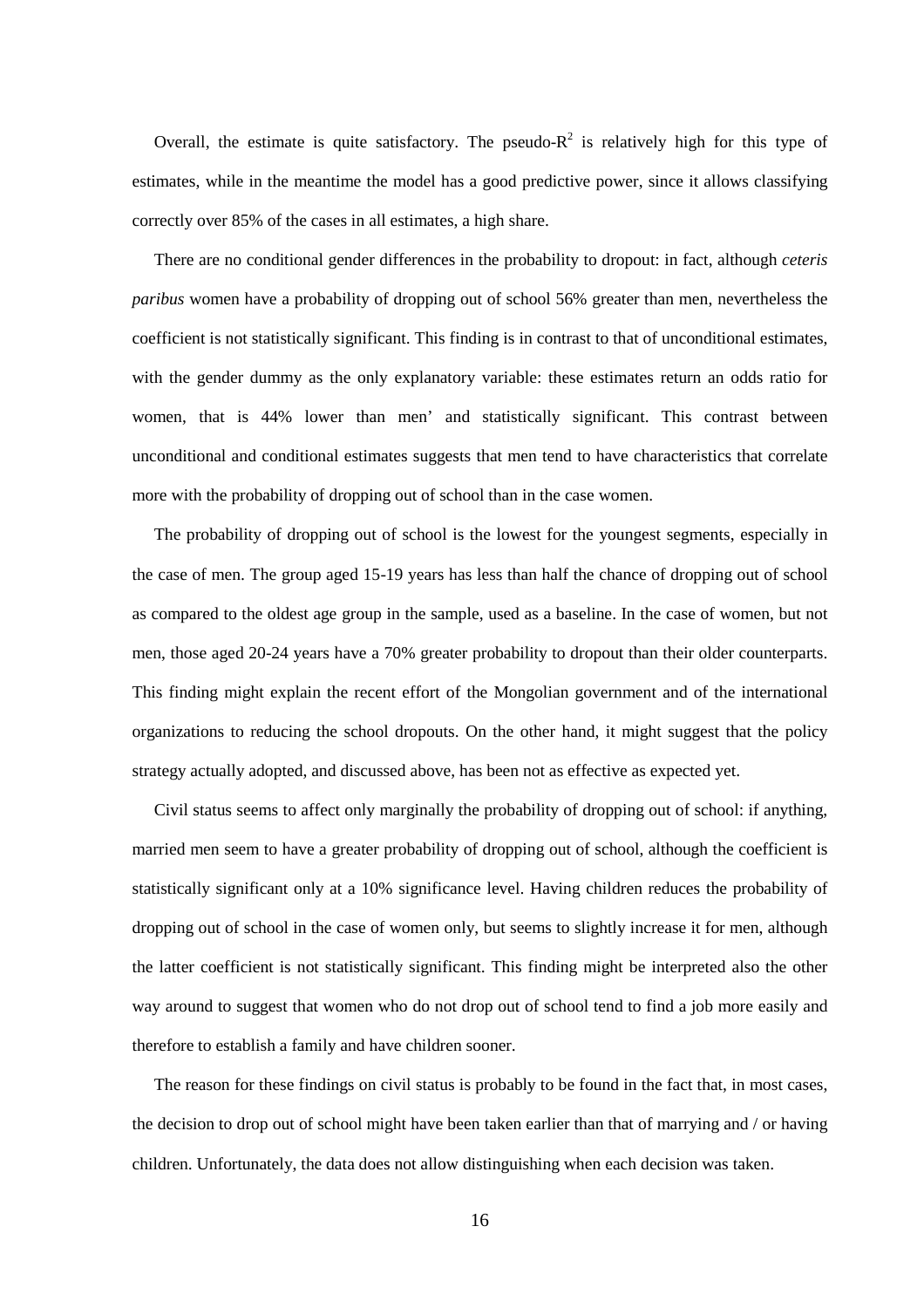The variables measuring the household income provide evidence of the existence of poverty traps in place. Four income groups are considered: a) less than \$30 a month; b) between \$30 and \$60 a month; c) between \$60 and \$100 a month; d) over \$100 a month. These incomes categories are based on the Millennium Development Goals, which has set as an objective to provide at least \$1 or \$2 a day to each individual in the poorest countries of the world. Clearly, the estimates show that the household income influences the probability of dropping out of school in a highly significant way. The probability of dropping out of school is dramatically higher for the lowest incomes levels. More specifically, the poorest household income' segment has about 3.9 times the probability of dropping out of school of the baseline group. The group living out of \$2 and \$3 a month tend to have a probability of dropping out of school equal to 2 and 1.5 times that of the baseline group, respectively.

In addition, the impact of household income seems to be slightly more marked in the case of men for average income levels, and higher in the case of women for lowest income levels. In the case of women belonging to households living out of less than \$1 a day, the probability of dropping out of school is 4.1 times higher than that of the baseline group, against a comparable figure of 3.6 for men. In the case of men belonging to households living out of less than \$2 a day, the probability of dropping out of school is 2.4 times higher than that of the baseline group, against a comparable figure for women of 1.8 times.

#### **[Table 9 about here]**

Another useful proxy of the household wealth and therefore a way to test for the presence of intergenerational transfers is the number of household members. Controlling for the household income, the larger is the family the higher might the opportunity cost of education also be, which might force some young people in the family to drop out of school. We include different numbers of household members; the baseline household has 3 members or less; the households with more than 9 members have been grouped to avoid small cells. There is a continuous increase in the odds ratio with the number of household members increasing, although the variable becomes statistically significant in the case of households with at least six members. The odds ratio goes up until when the number of household members equals 8.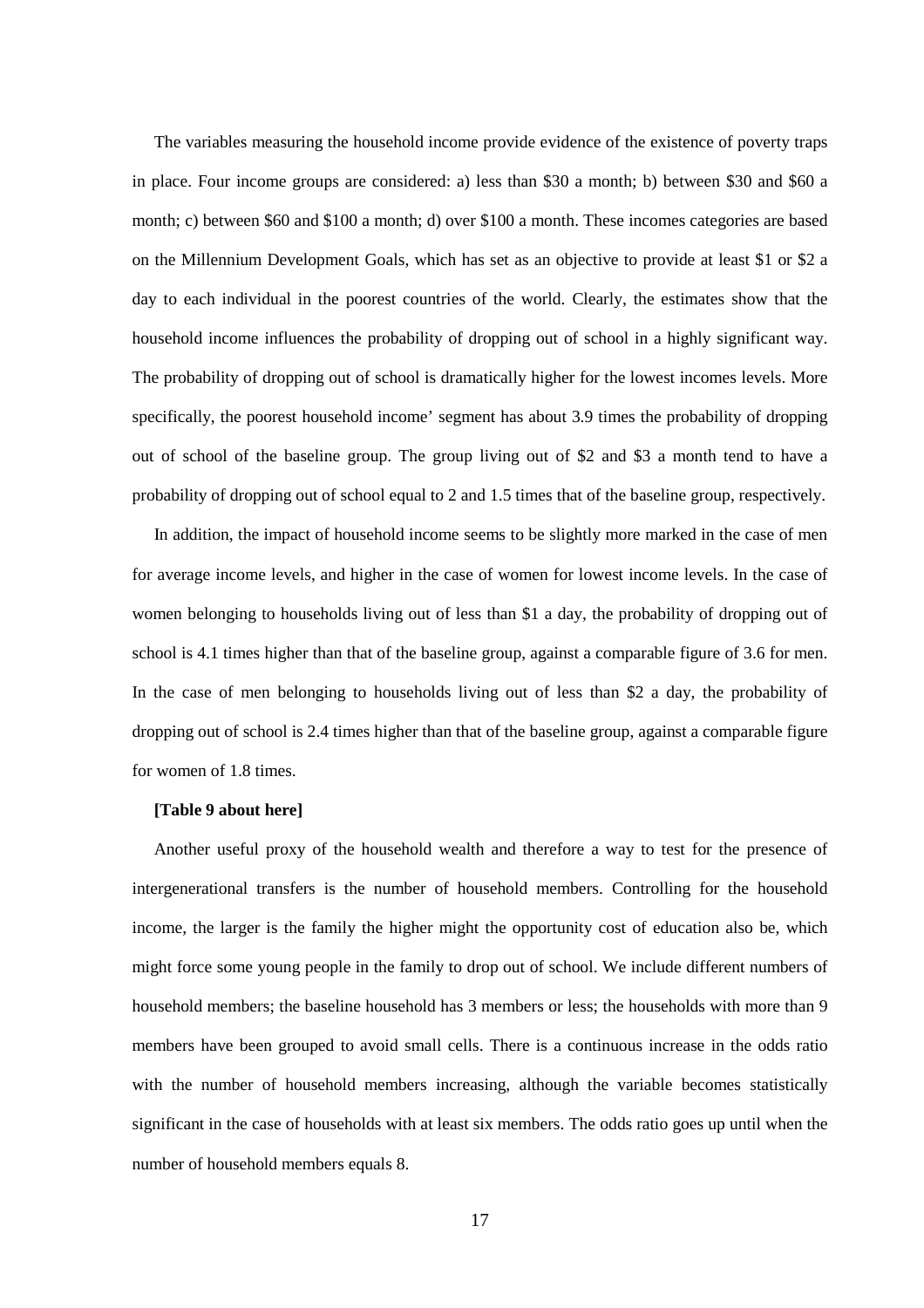The impact of the number of household members is higher in the case of men than of women. It is likely that some men are sacrificed for herding, especially in rural areas, where herding is the only source of subsistence for many large households. The ceteris paribus odds ratio of a young person living in a household with 8 or more members is about 2.4 times bigger than that of the baseline of individuals living in households with three members or less.

Having lost their own parents increases the chances of dropping out of school in a highly statistically significant way for both genders. Confirming a finding that is common in the literature on the determinants of educational attainment in developing countries, the impact of being motherless is stronger than that of being fatherless. The reason is that mothers are closer than fathers to their children and therefore their impact on the educational performance of children is greater than that of fathers. The probability of dropping out of school is 4.4 times greater among motherless children and 2.6 times greater among fatherless children. In the case of motherless female children the odds ratio equals 9.

Another channel through which the poverty trap might generate is the parents' educational background. There is a strong intergenerational transmission of human capital, or, in this case, of the *lack* of human capital that the educational system is unable to counterbalance in favor of the most talented individuals. This is typical especially of developing countries, due to the lower development of the educational system and its difficulty in equalizing opportunities for all. In the case under scrutiny, in fact, the educational level of parents dramatically affects the probability of dropping out of school of their children: the probability of dropping out of school is especially high in the case of parents with basic education or below.

Children of uneducated mothers are 9.8 times more likely to drop out of school than the baseline of children of mothers with tertiary education or above. In the case of female children, the comparable figure goes up to 16.5. The data seems to confirm the aforementioned finding of a large literature according to which the educational level of mothers is *ceteris paribus* more important than that of fathers.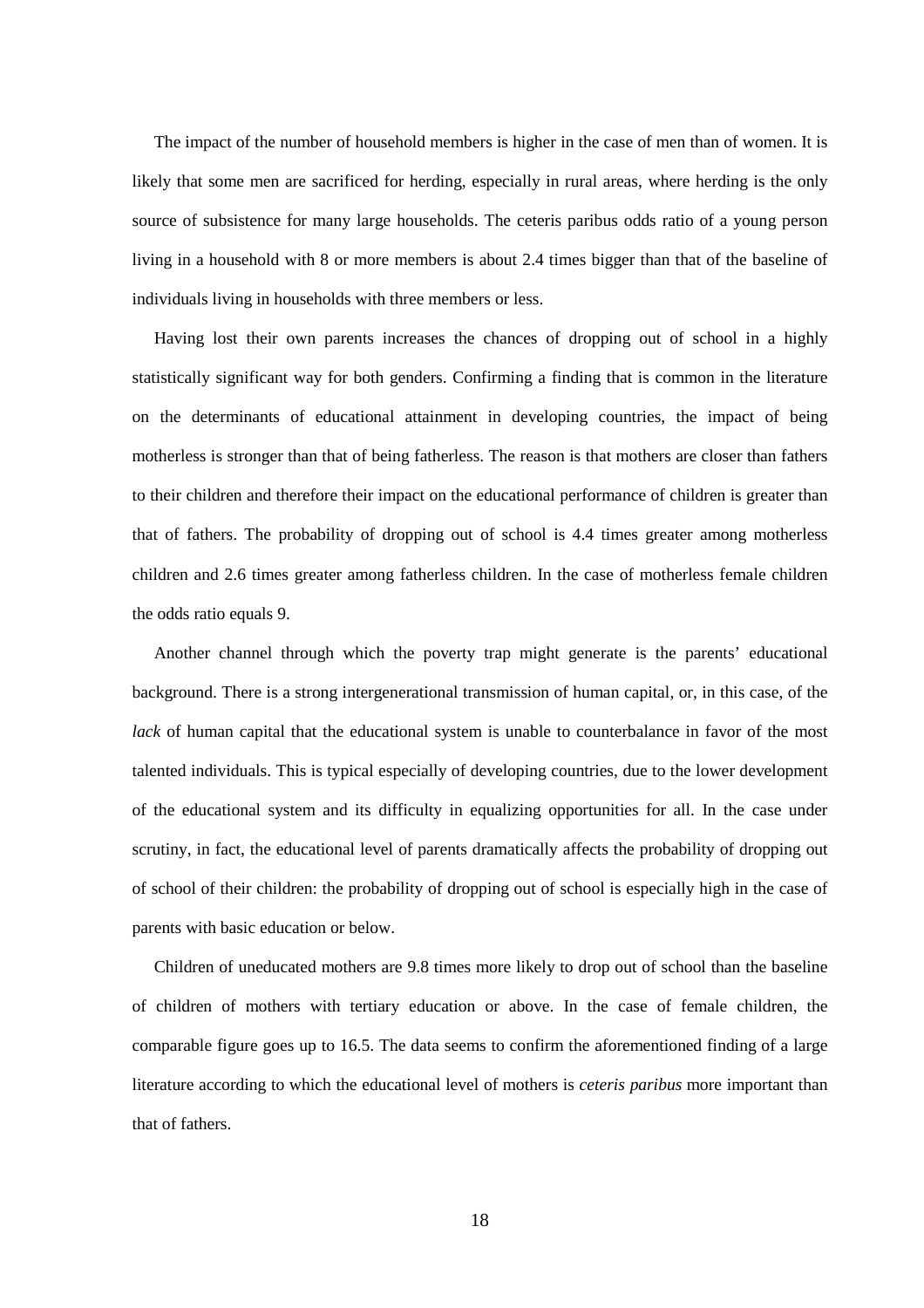Only less than 10% of the sample work while studying. It does not seem to affect from a statistical point of view, but in few cases, the probability of dropping out of school. Interestingly, having worked while studying tends, overall, to reduce (not to increase) the probability of dropping out of school. This is especially the case of young men working part-time, in services or in other types of work. This finding indirectly confirms the relationship between school abandonment and household income. Apparently, for some young people having worked while studying was an important precondition to continue their studies.

The aspirations of young people might be related to parents' education, but might also be innate. The SWTS allows catching some important aspects of the individual innate abilities and motivations, which may be taken as proxies of her talent and do not entirely depend on her family background. Answers to the question about the main aspirations in life of young people may catch these abilities. Providing information on this variable is an important asset of the SWT survey. The type of aspirations in life are a component of a young people "human capital" that does not always depend on education either, which suggests that they might correlate with some non-cognitive skills, a factor that recent research (Heckman et al., 2006) considers more and more important to explain previously unexplained aspects of a person' labor market success.

In these estimates, there seems to be a *ceteris paribus* correlation of some types of aspirations in life with the probability to drop out of school. Dropping out of school is associated with some goals in particular. It correlates positively with aspiring to gaining a reputation, to have a lot of money (especially for women), living freely (for men), and having a good family life (for men). Not surprisingly, the probability of dropping out of school correlates negatively with the aspiration to achieving a good education and making a contribution to the society. This can be taken as evidence that the aspiration to education should be supported as able to give not only a private return to the individual, but also a social return to the community as a whole.

Last, but not least, dropping out of school is much more common in rural areas, especially for men, who are involved in herding for a large share, up to 45%. Young people living in rural areas have 6.8 times more chances of dropping out of school than their counterparts living in the capital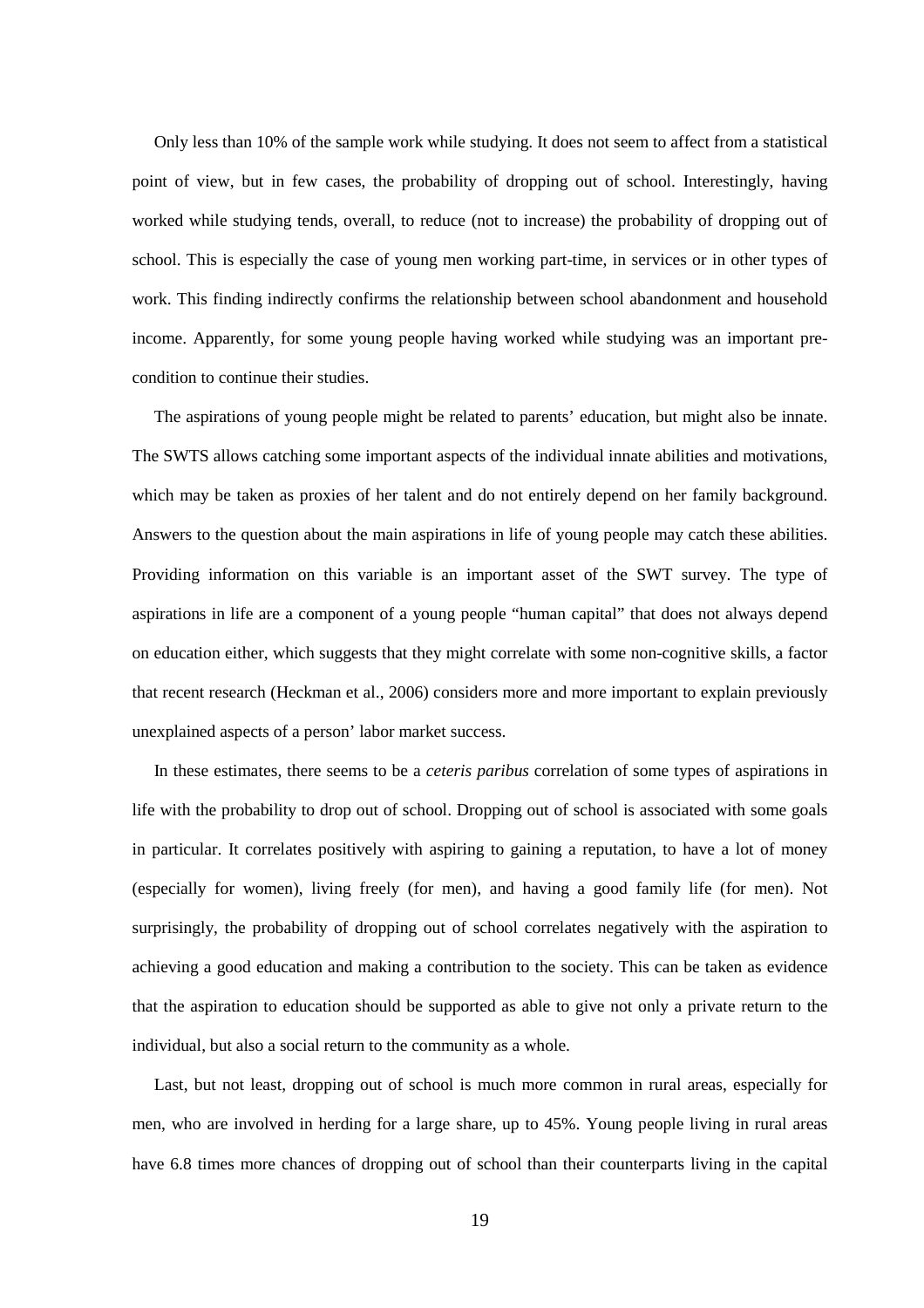city of Ulaanbaatar, which is the baseline. Living in a Soum centre means a greater probability of dropping out of school for men, but not for women. Instead, living in an Aimag centre does not seem to correlate with the chance of dropping out of school any more than living in the capital city.

## **5. Educational marginalization**

Educational marginalization (EM since now) denotes the status of an individual that has an educational level sufficiently lower than average to feel like marginalized in the society in general and in the labor market in particular because of her/his educational gap. EM is clearly a country and age-specific concept, in as much as the threshold level of education that may lead to marginalization may change from one country, age and gender to another. EM might also assume a different meaning according to other factors, such as gender, the migration status and so on. It may or may not overlap with failure to oblige to compulsory schooling and dropping out of school. Whether those who drop out of (compulsory) schooling are EM depends on the average educational level of the group under consideration.

How to measure educational marginalization? Conventionally, we assume that those young people who are in the bottom 20% of the cumulative distribution of education attainment by years of education are EM. In order to get a more objective measure, we choose to include in the sample over which calculations are carried out all those individuals who declare that they are not studying any more, as based on answers to question C2 ("Are you studying now?").

Table 10 shows that the share of individuals aged 20-24 and 25-29 years with primary education or below is in Mongolia still very high. In particular, those with primary education or below are 10% of women and 18.5% of men in Mongolia. Women experience an educational advantage with respect to men: in fact, in their case, EM regards the individuals with basic education, whereas in the case of men, it regards individuals with primary education only.

#### **[Table 10 about here]**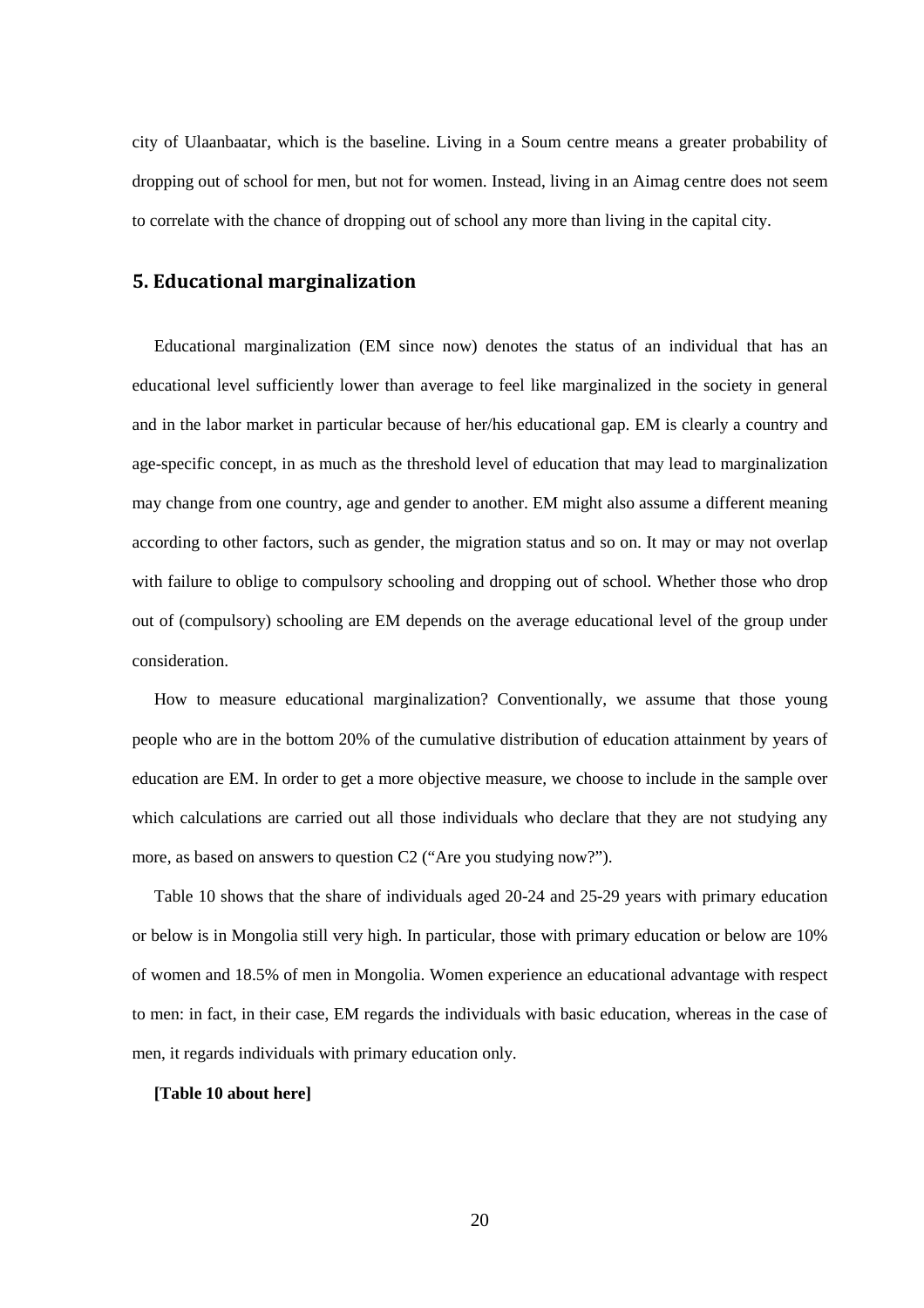The rest of this section focuses on the determinants of EM as defined in Table 11, which presents results of logistic regressions of the probability of being EM as correlated to such factors as age, gender, education attainment of fathers and mothers, household income and household size, the tendency to work while studying and other variables catching the individual and family background of young people. The table focuses on young people aged 25-29, which better represent the average level of education of the population in each country. The table presents odds ratio, computed by taking the exponential of the logistic regression' coefficients. Odds ratios measure the relative probability of the associated characteristics with respect to the baseline characteristics. Odds ratios cannot be negative, for obvious reasons. They can only be greater or smaller than one. When the reported figure is greater than one, it means that the given category has a greater probability than the baseline to be EM; a figure lower than one means a probability to be EM which is lower than the reference category.

The household' income is the key factor of interest. The impact of being born into a household living out of \$1 a day on the probability of being EM is about 2.5 times greater than that of being born into a household living out of more than \$3 a day.

The other factors that appear to be increasing EM include: being a woman, being a teenager, being a married and/ or divorced men, belonging to a large household, being motherless or fatherless, having their own parents with low education attainment (primary or below for men and low secondary education for women). Working while studying reduces the chances of EM and the effect comes especially from working in the service sector.

The declared goals in life seem also to be important correlates to the chance of being EM. The aspirations that tend to increase the chances of EM are: aiming to contribute to local community affairs, to make money, to establish a family, especially in the case of men, to gain a reputation or being free, especially for men. Instead, aiming to give a social contribution reduces the chances of EM.

#### **[Table 11 about here]**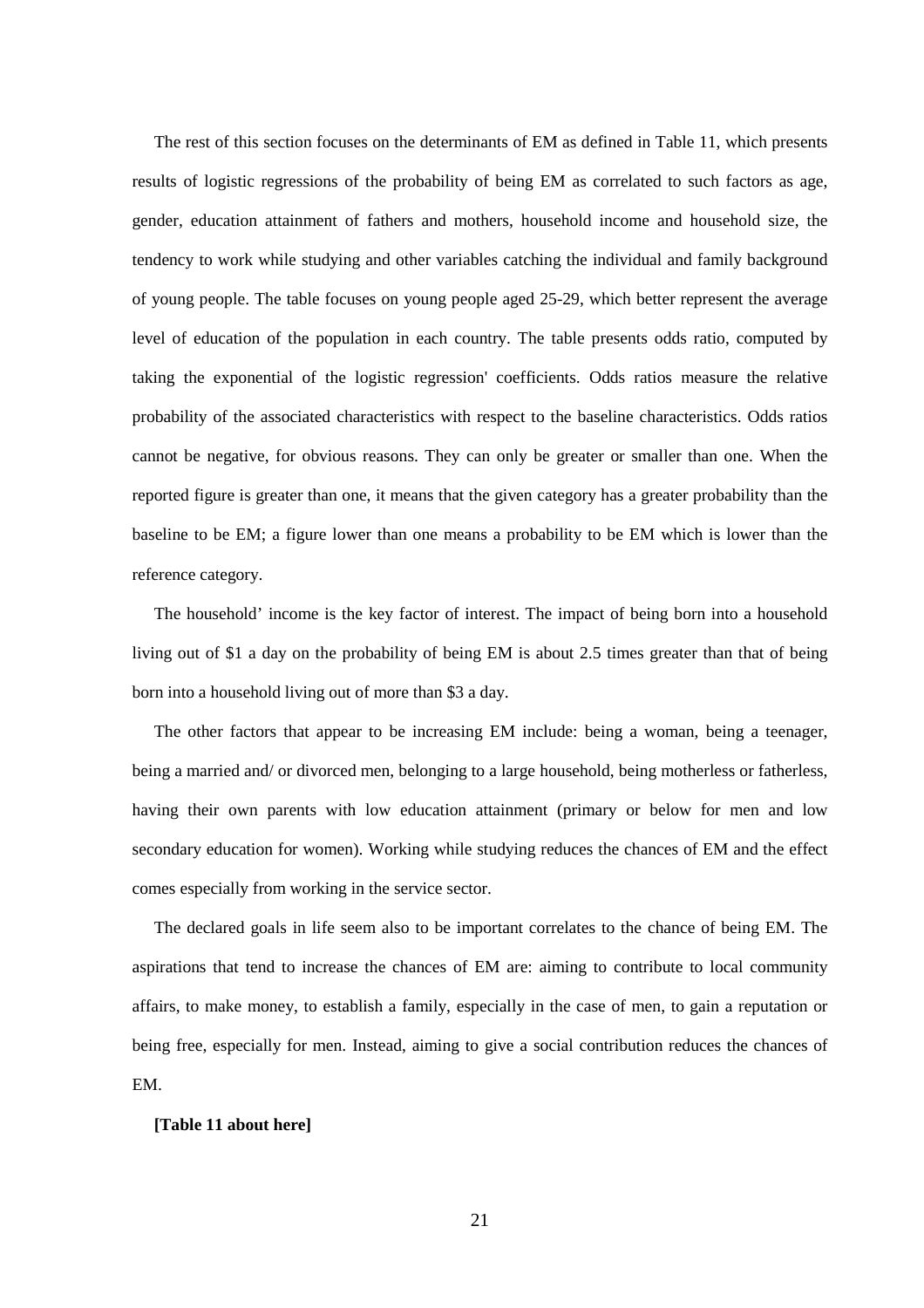## **6. Working poverty**

Employment itself is not always a way out of poverty, because, in fact, especially for young people, wages are, sometimes, so low that they fall below the poverty line. This gives place to socalled "working poverty" (WP since now), a common phenomenon especially in developing countries. The poverty line is defined as being equal to half the median labor income<sup>ix</sup>. More specifically, although employed, those young people whose labor earnings are below the poverty line are considered to be poor, independent of whether their income is based on wage employment or self-employment.

Figure 1 provides the shares of WP (blue bars) and as a term of reference the share of households that fall under the poverty line as based on household income calculations (red bars) in the 8 countries where the SWTS has been collected. Unfortunately, household poverty cannot be computed but for half the countries in the sample, namely Azerbaijan, Egypt, Mongolia and Nepal. In the case of China, household income is available, but it is impossible to compute the poverty line due to the insufficient detail of the classification of incomes adopted. In the Chinese sample, no household falls below the poverty line, as over 60% of the sample is in the lowest class of income. The figure shows that Mongolia and China are the countries where the share of the working poor is higher: 28.4% and 27.3% respectively. Kosovo follows with a share as high as 21%. In other countries, the workers who fall under the poverty line are lower than 20%, with Nepal reaching the lowest peak at about 11.6%.

It is worth noticing that WP among children reaches its highest share where also household poverty is the highest, namely in Mongolia. In Nepal and Azerbaijan, instead, household poverty is less common than low youth incomes.

In most countries, the phenomenon under consideration is not gender neutral, except perhaps for the case of China and Syria, where gender differences appear less noticeable. In all other countries, but Kosovo, the working poor are women much more frequently than men. Egypt is the clearest example of a female prevalence among the working poor: in this country, women have a share of working poor at about 31.7%, just below that of female Mongolians. Nonetheless, the gender gap is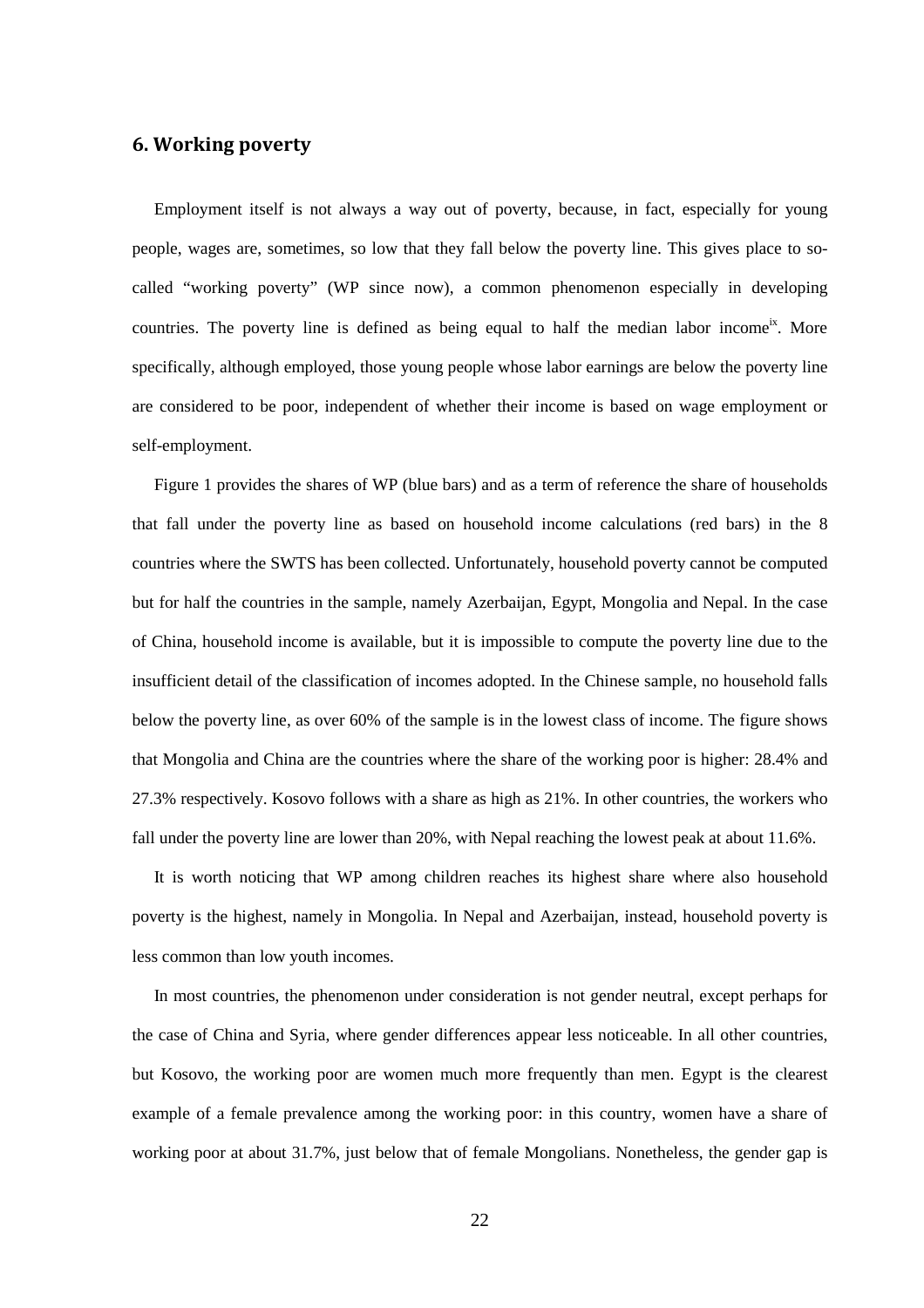in Mongolia (+7% with respect to men) much smaller than in Egypt, where it reaches about 20 percentage points, by far the highest in the sample. Also in Azerbaijan gender differences are against women, with the gender gap in the share of working poor in favor of men reaching a high of about 10 percentage points.

It is also worth mentioning that gender differences are much smaller in terms of household poverty than in terms of youth working poverty. This is partly a consequence of the fact that gender differences do not show up across, but within household incomes.

#### **[Figure 1 about here]**

Several questions arise from the above descriptive analysis. What are, for instance, the determinants of working poverty? Is education a sufficient protection against the risk of falling into working poverty? What is the extent of the intergenerational transfer of poverty? Is there some kind of poverty trap at work? Is household poverty a cause of youth WP? What remains of this section will attempt to answer these questions by looking at results of logistic regressions of the determinants of working poverty in Mongolia.

Due to the specific nature of the data used in the analysis, only individual level variables are considered. Where possible, the following four groups of independent variables are included among the regressors, the same variables used to explain also the probability to dropout and to experience EM: a) the educational qualification of individuals; b) coming from a household living under the poverty line, to test the extent of intergenerational transfers of poverty: the coefficient of this variable can be taken as a test of the presence of poverty traps at work; c) family educational background; d) working while studying, location and other characteristics of the individual.

In Table 12, the overall significance level of the estimates is high, with a pseudo- $R^2$  fluctuating between 0.43 and 0.58. Correctly classified cases are always more numerous than 85% and the area under the ROC curve tends to over 90%.

In simple estimates using only a gender dummy as a regressor, women appear to have a probability of experiencing low income jobs about 4 times higher than their male counterparts. The gender coefficient is statistically significant. When controlling for all the other regressors in Table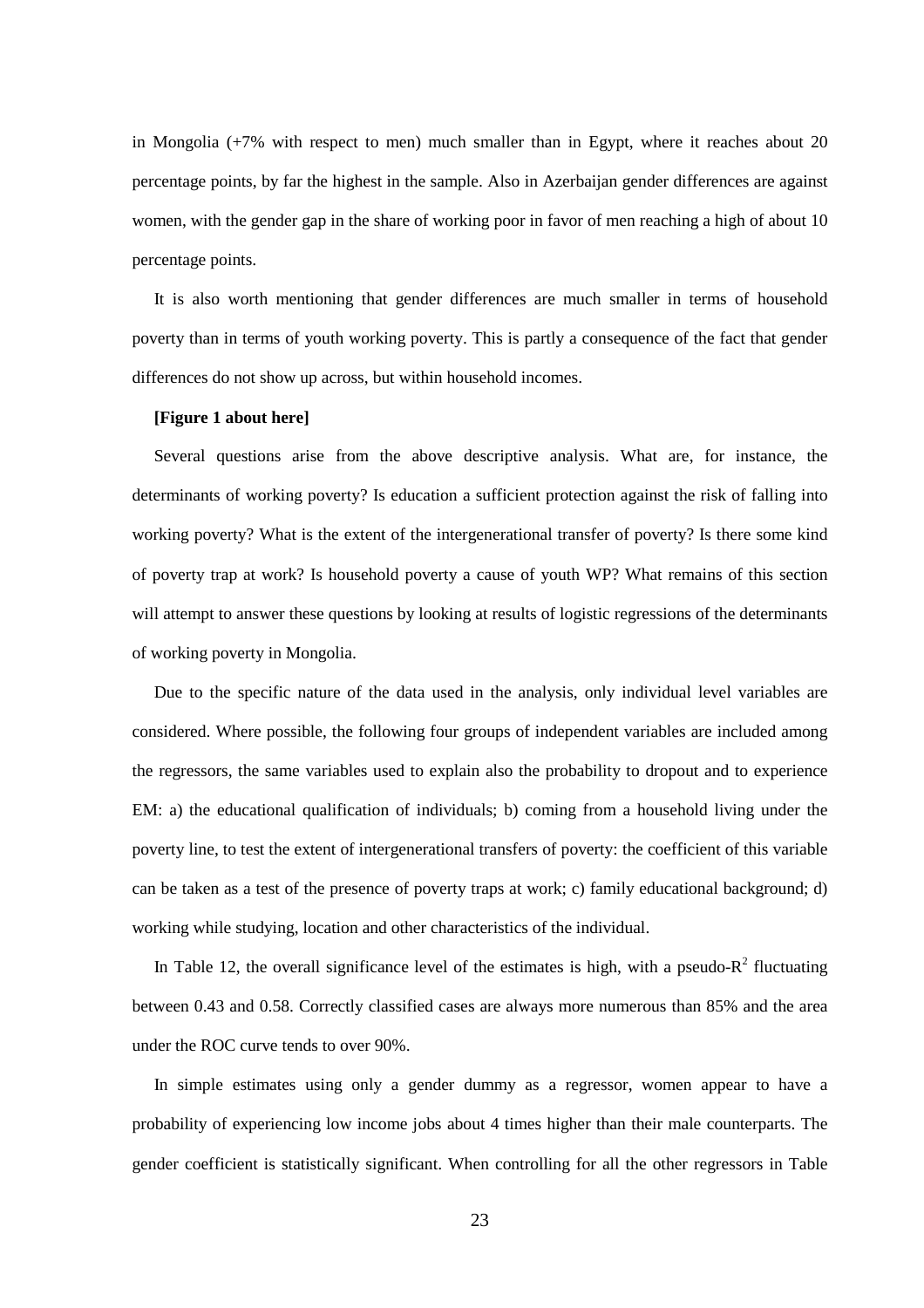12, instead, the gender dummy is not statistically significant any more, although the odds ratio increases by about a half, reaching almost 6. The difference between conditional and unconditional estimates might depend on the characteristics of both genders and the tendency of women to have characteristics that are less frequently associated to working poverty as compared to men. This might explain why the sign of the gender dummy turns out to be not statistically significant.

Omitted estimates relative only to the group aged more than 24 years, when almost all individuals have reached their highest educational attainment, confirm findings relative to the entire sample both relative to the unconditional and to the conditional impact of gender on working poverty: the conditional estimates return a higher odds ratio, which is, however, not statistically significant.

Education provides quite an important defence against WP in Mongolia. This finding is generalized, since all odds ratios are lower than one, denoting a lower probability of individuals holding a given educational qualifications than that of the baseline holding basic education or below; nonetheless, not all coefficients are statistically significant in the case of men.

Not surprisingly, the higher is the educational level, the lower is the probability of falling into WP. Holding a general high secondary education diploma reduces by a half the probability of working poverty as compared to holding only basic education or below. This effect is quite similar across genders.

Vocational technical secondary education and specialized secondary education further reduce by about a third the probability of experiencing a low pay job. This effect is stronger for women than for men. The highest return is provided by tertiary education, but again not for men: tertiary education or above reduce the chance of working poverty down by about ten times the chances of basic education or below in the entire sample and by about twenty times in the case of women. This contributes to justify the tendency of young Mongolians to attribute much importance to tertiary education in their aspirations.

WP tends to disappear with time passing. It is less frequent among young people aged 25-29 years. The young teenagers, aged 15-19 years, are about two times more likely to have low pay jobs. In the case of men this impact is greater than among women. The difference of the young adults,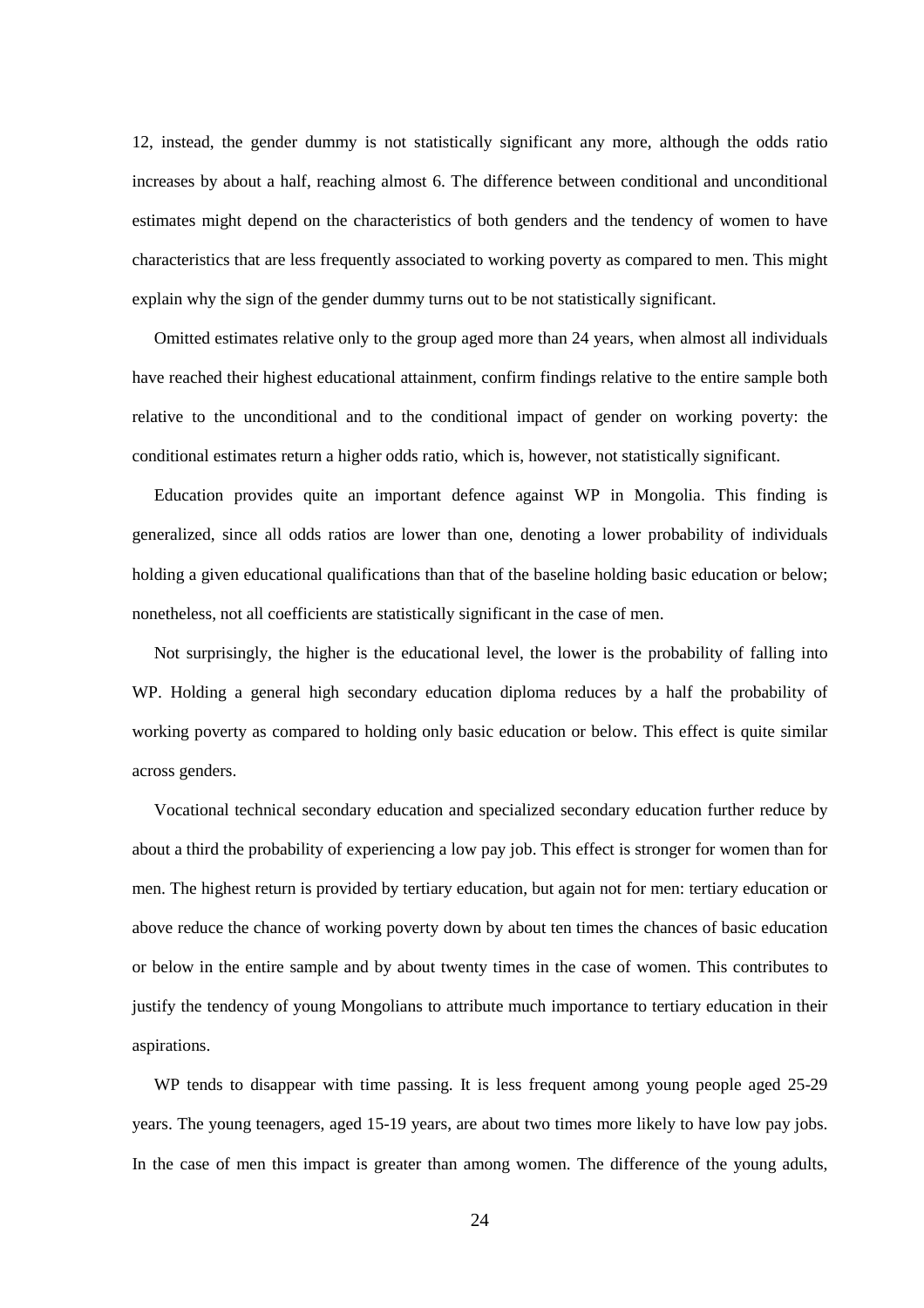aged 20-24 years, from the baseline is much less apparent: the former have just 30% more chances than the baseline.

Civil status seems not to be a statistically significant determinant of WP, although some civil statuses tend to be associated more frequently than others to WP. For instance, being a divorced, separated, widowed woman tends to be associated with a greater likelihood to be a working poor, whereas being a married man tends to reduce such likelihood. Also having children is not statistically significant, although men with children seem to be more likely, whereas women with children seem to be less likely to be working poor.

Confirming the presence of a strong poverty trap in place, the indicators of household poverty adopted are all associated with a greater chance of being a working poor, for both genders. It is sufficient to be in a family with a monthly income of between \$60 and \$100 to have a chance about three times bigger to experience low income jobs. The young people whose family earns less than \$30 a month have about 20 times the chance of experiencing low pay jobs as compared to the baseline of young people whose family earns more than \$100 a month. In the case of men, the likelihood is about 35 times bigger. This is a very strong impact that sounds as a warning in favor of policies aimed at supporting also financially the poorest segments of the Mongolian population.

Also other household characteristics are important determinants of the probability of experiencing WP. The number of household members increases the probability of being working poor almost continuously. This effect is stronger in the case of women, although it becomes statistically significant for very large families. The ceteris paribus odds ratio for living in a family with more than 9 members equals 3.1, a big effect. In omitted estimates, the household size has been included as a single variable: in this case, the odds ratio for a unit increase in the number of household members is about 30%.

Having no father reduces by a half the likelihood to experience WP and having no mother also has an effect of reducing the likelihood of experience WP. This can b explained by the greater need for high income when the family financial support is missing. Parentless youth tend to search more actively for jobs that can provide sufficient financial support.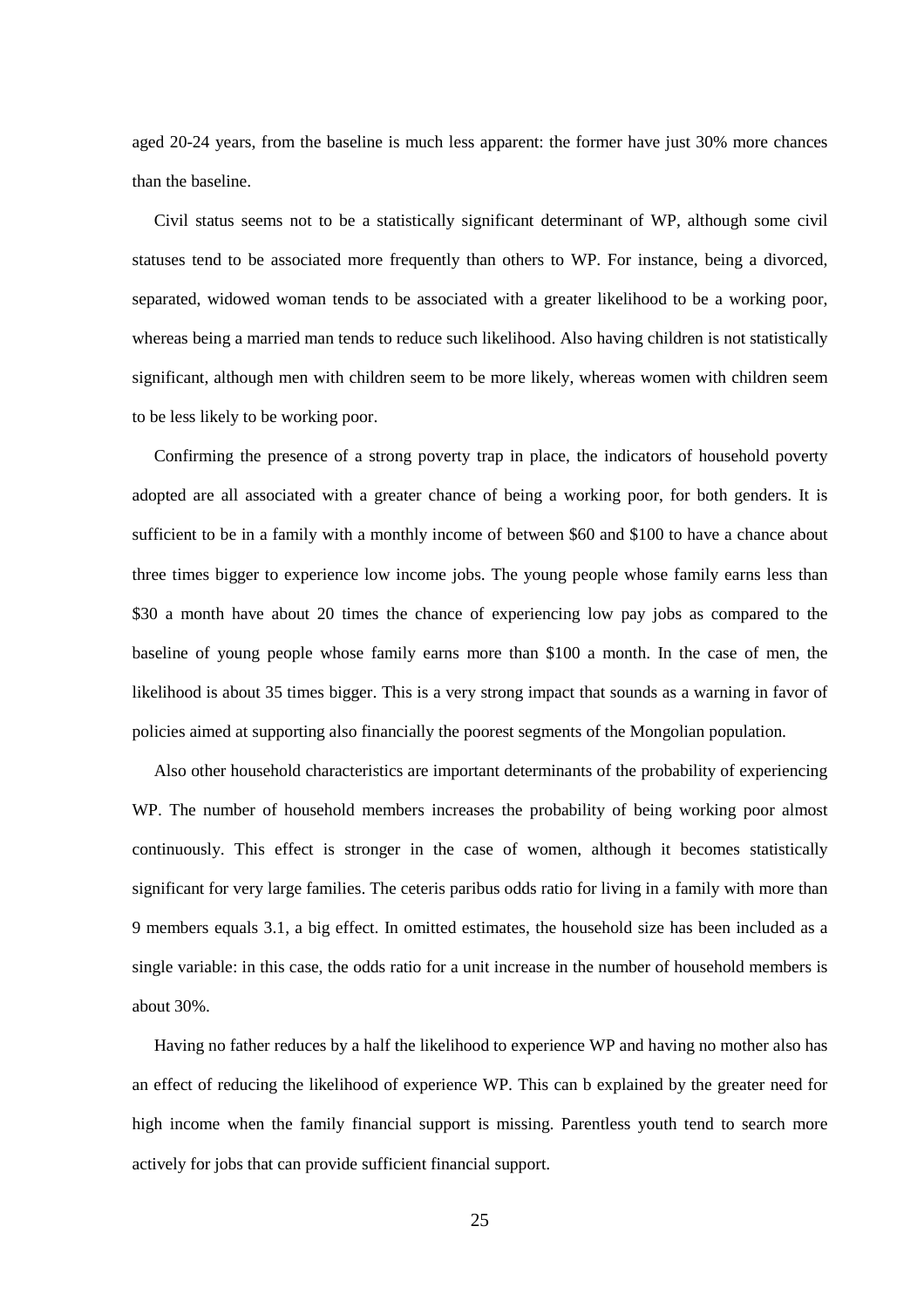Other parental factors, such as the educational attainment of mothers and fathers, seem not to be correlated to the probability to be in low pay jobs. Nonetheless, this seems not to be a consequence of the fact that other household characteristics are important, namely household income and number. In fact, omitted estimates where household income and household size have been omitted return roughly the same coefficients and significance level of parents' education.

Working while studying does not seem to affect in a statistically significant way the dependent variable either, although it tends to be associated with low income jobs more frequently in the case of women than men.

Young people aspirations do not seem to affect in a statistically significant way their chances to accept low pay jobs, but in the case of aiming at a good family life, which seems to increase the chances of WP. It is essentially a female effect, with an increase by 2.5 time of the chance of WP for women. The impact of other types of aspirations is not statistically significant.

Furthermore, the probability of WP is much lower in the capital city of Ulaanbaatar than in the Soum centres, but above all than in rural areas. There seems to be little difference between the capital city and the Aimag centers, or at least this difference is not statistically significant. Those young people who live in rural areas are 18 times more likely to be earning an income lower than the poverty line than their peers living in the capital city. This is especially a female effect, with women living in rural areas having about 70 times more chances of experiencing low pay jobs than women living in the capital city. This is also the consequence of the low productivity of jobs in rural areas, a consequence also of the dismantling of state-owned and cooperative large farms typical of the soviet times. The fragmentation of the set of machinery and other utilities and the property itself has much reduced the productivity level of agricultural activities in rural areas.

#### **[Table 12 about here]**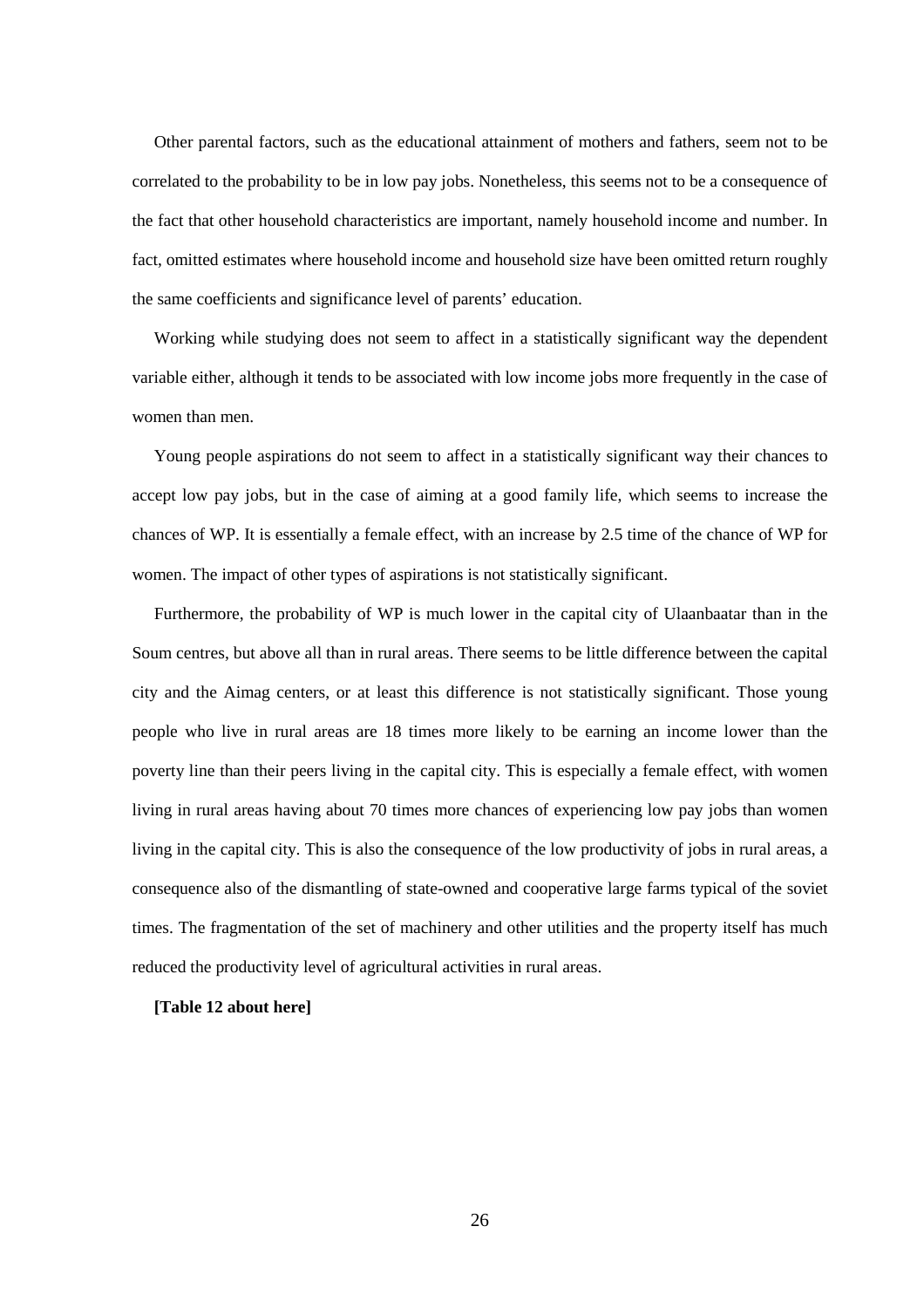## **Summary remarks**

This paper studies the mechanisms through which the intergenerational transfer of poverty takes place. In other words, it considers household poverty a risk factor for youth poverty. Household poverty is caught by means of a number of control variables, such as holding an income of \$1, \$2, and \$3 a day, the number of household members and the educational level of parents. Youth poverty is seen as a multi-faceted phenomenon caught by such factors as: a) the probability of dropping out of school; b) the probability of being educationally marginalized; c) the probability of experiencing working poverty. Educational marginalization is defined as referring to individuals holding the educational level that the lowest 20% of the population holds; working poverty is defined as the condition of working for an income that falls below the poverty line.

The logisitic estimates of the odds ratio are based on a unique, nationally representative Schoolto-Work Transition survey carried out in 2006 in Mongolia, one of the 50 poorest countries of the world. The findings are rich of information regarding the risk factors of youth poverty. Weak household background seems to be associated with a high risk of poverty, hinting at massive processes of intergenerational transfers of poverty. All household characteristics appear to importantly affect the youth poverty status, suggesting that poverty traps might be in place. Nonetheless, one finding stands out. A young person born in a household living out of \$1 a day has a probability about 4 times greater of dropping out of school, 2.5 times greater of being educationally marginalized and 20 times greater of being a working poor than a young person born in a family living out of more than \$3 a day. This paper clearly suggests that special support should be provided to those young people who were born in households living out of \$1 a day.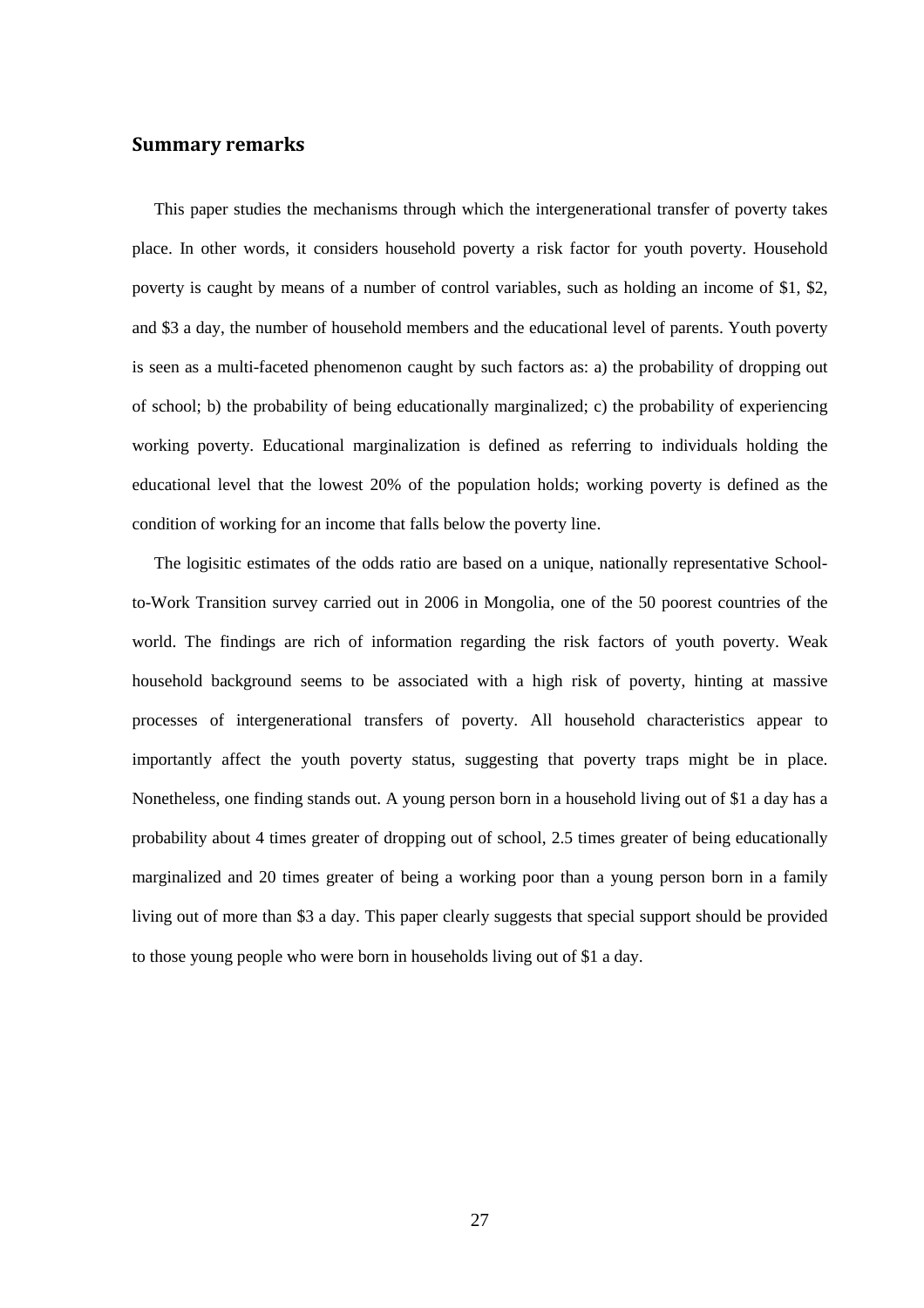## **Reference**

del Rosario, M., (2005) "The Mongolian Drop Out Study", Mongolian Education Alliance, Ulaanbaatar.

Government of Mongolia (2001), Interim Poverty Reduction Strategy Paper, Ulaanbaatar, June.

- Heckman, J.J, Knudsen E. I. , Cameron J. L., J.P. Shonkoff (2006) "Economic, Neurobiological and Behavioral Perspectives on Building America's Future Workforce," World Economics, July-September.
- Hertz, T., T. Jayasundera, P. Piraino, S. Selcuk, N. Smith, e A. Verashchagina (2007) "The Inheritance of Educational Inequality: International Comparisons and Fifty-Year Trends," The B.E. Journal of Economic Analysis & Policy: 7(2: Advances): Article 10.
- Lambert, P.J.; Lanza, G. 2006. "The effect on inequalities of changing one or two incomes", in The Journal of Economic Inequality, Vol. 4, No. 3, pp. 253–277.
- Mearns, R. (2004), "Sustaining Livelihoods on Mongolia's Pastoral Commons: Insights from a Participatory Poverty Assessment", Development and Change, 35(1): 107-139.
- Morris E. and Bruun, O (2005), Promoting employment opportunities in rural Mongolia, ILO, Bangkok.
- UNDP (United Nations Development Programme) (2006), Human Development Report, Oxford University Press, Oxford.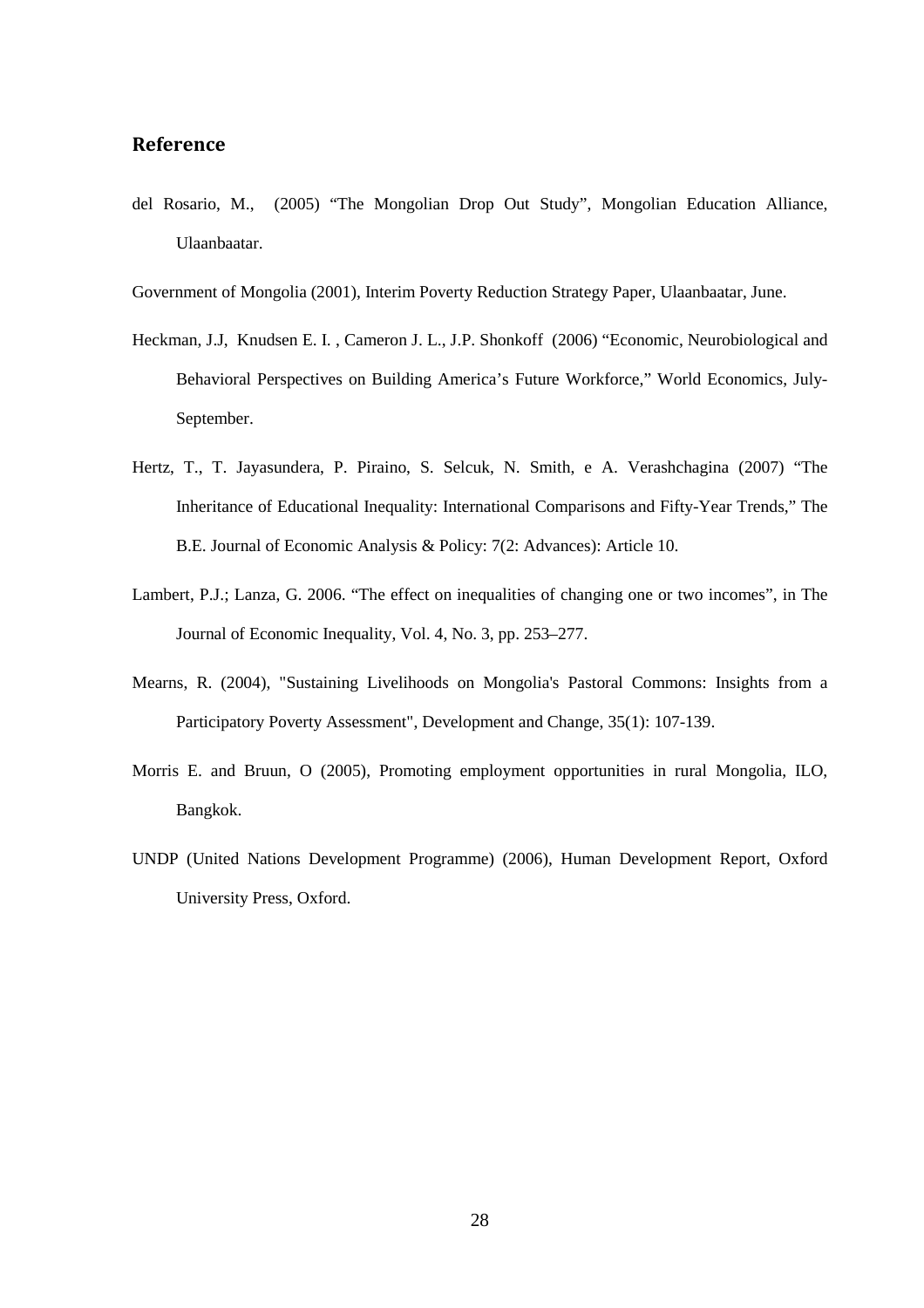## **Annex of Tables and Figures**

## **Table 1. Parents' occupation**

|                                    |       | <b>Father Mother</b> |
|------------------------------------|-------|----------------------|
| Administrative, managerial         | 3.01  | 2.14                 |
| Specialist                         | 3.91  | 6.59                 |
| Engineering, technical and related | 3.45  | 1.29                 |
| Clerical and related               | 0.23  | 0.84                 |
| Service worker                     | 4.83  | 8.79                 |
| Agriculture and fishery worker     | 0.33  | 0.31                 |
| Production and sales worker        | 1.75  | 1.67                 |
| Machine and equipment fitter       | 0.94  | 0.25                 |
| Elementary work                    | 6.06  | 4.85                 |
| Herdsman                           | 14.58 | 15.42                |
| Farmer                             | 0.2   | 0.17                 |
| Retired                            |       | 15.25 21.28          |
| Self employed/own account worker   | 9.46  | 9.77                 |
| Unpaid family worker               | 0.36  | 1                    |
| Household duties                   | 1.82  | 6.72                 |
| Unemployed/looking for job         | 10.35 | 10.35                |
| Employed in overseas               | 0.36  | 0.31                 |
| Parent deceased                    | 18.55 | 6.11                 |
| Other                              | 4.57  | 2.14                 |

Source: own elaboration on the Mongolian SWTS.

## **Table 2. Parents' education attainment**

|                                |       | <b>Father Mother</b> |
|--------------------------------|-------|----------------------|
| <b>Uneducated</b>              | 1.91  | 1.73                 |
| Primary                        | 13.68 | 14.71                |
| <b>Basic</b>                   | 18.87 | 18.14                |
| Secondary                      | 27.44 | 26.84                |
| vocational technical education | 9.17  | 7.12                 |
| diploma, specialized secondary | 13.86 | 18.52                |
| tertiary/bachelor              | 12.71 | 12.12                |
| master's degree and above      | 0.86  | 0.68                 |
|                                | 1.49  | 0.15                 |

Source: own elaboration on the Mongolian SWTS.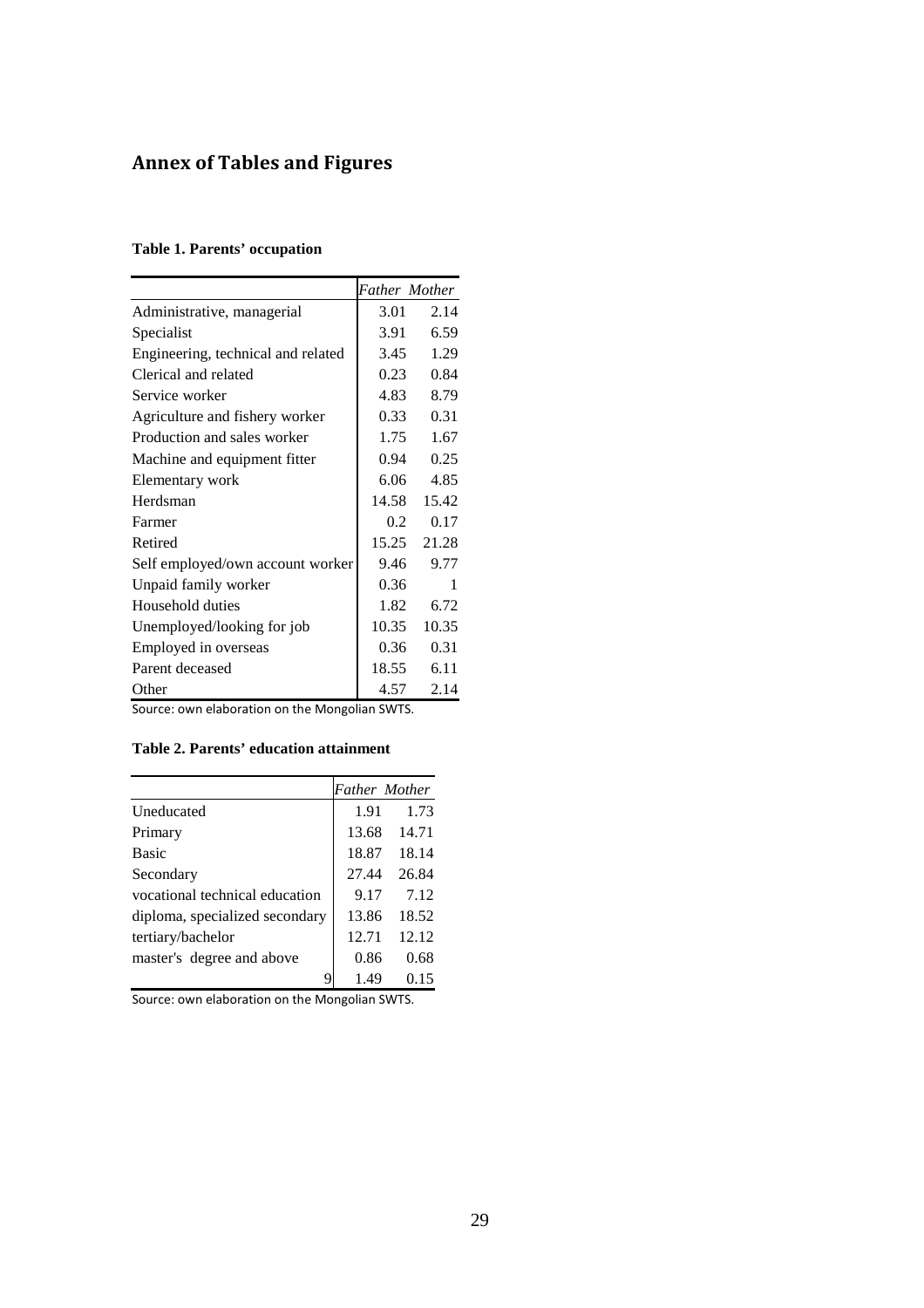| Table 3. Summary statistics on household's monthly net income (in '000 TUGs) |  |  |  |
|------------------------------------------------------------------------------|--|--|--|
|------------------------------------------------------------------------------|--|--|--|

| Variable                                      | Obs | Mean        | Median Std. |        | Min | Max  |
|-----------------------------------------------|-----|-------------|-------------|--------|-----|------|
|                                               |     |             |             | Dev.   |     |      |
| A11                                           |     | 6415 123.58 | 100         | 144.09 |     | 9000 |
| No zeros                                      |     | 6367 124.51 | 100         | 144.23 |     | 9000 |
| From the $10^{th}$ to the $90^{th}$ (deciles) |     | 5153 109.77 | 100         | 51.68  | 35  | 236  |

Note: As to the 31<sup>st</sup> of May 2007, the nominal exchange rates of the TUG to the Euro and the US dollars were as follows: 1 Euro = 1566.8700 Tughrik; 1 Tughrik = 0.0006 Euro; 1 US Dollar = 1164.6993 Tughrik; 1 Tughrik = 0.0009 US Dollars. Source: own elaboration on the Mongolian SWTS.

#### **Table 4. Measures of inequality of the household's income**

| Inequality measures                         | All    | <b>UB</b> | Aimag   | Soum    | Rural  |
|---------------------------------------------|--------|-----------|---------|---------|--------|
|                                             |        |           | Centres | Centres |        |
| Relative mean deviation                     | 0.1995 | 0.1788    | 0.2038  | 0.1971  | 0.1908 |
| Coefficient of variation                    | 0.4708 | 0.4146    | 0.474   | 0.4792  | 0.4918 |
| Standard deviation of logs                  | 0.4929 | 0.4609    | 0.5006  | 0.482   | 0.4651 |
| Gini coefficient                            | 0.2661 | 0.2378    | 0.2682  | 0.2669  | 0.2646 |
| Mehran measure                              | 0.3799 | 0.3506    | 0.3842  | 0.3752  | 0.3651 |
| Piesch measure                              | 0.2092 | 0.1814    | 0.2102  | 0.2128  | 0.2143 |
| Kakwani measure                             | 0.0638 | 0.0527    | 0.0651  | 0.0635  | 0.0624 |
| Theil index (GE(a), $a = 1$ )               | 0.1094 | 0.0886    | 0.1114  | 0.1102  | 0.1108 |
| Mean Log Deviation (GE(a), $a = 0$ )        | 0.1164 | 0.0977    | 0.1193  | 0.1141  | 0.1102 |
| Entropy index $(GE(a), a = -1)$             | 0.1346 | 0.1166    | 0.139   | 0.1281  | 0.1189 |
| Half (Coeff.Var. squared) (GE(a), $a = 2$ ) | 0.1108 | 0.0859    | 0.1122  | 0.1147  | 0.1208 |
| Atkinson inequality measures (eps $= 1$ )   | 0.1098 | 0.0931    | 0.1124  | 0.1078  | 0.1044 |

Note: The indices have been computed excluding the households whose incomes are lower the  $10^{th}$  or above the  $90^{th}$ decile.

Source: own elaboration on the Mongolian SWTS.

#### **Table 5. Different measures of the poverty line (in Thous. TUGs)**

| <b>Relative Poverty Line</b> | All    | UB     | Aimag   | Soum    | Rural |
|------------------------------|--------|--------|---------|---------|-------|
|                              |        |        | centres | Centres | area  |
| Gini Benchmark Percentile    | 63.31  | 61.89  | 63.41   | 63.35   | 63.23 |
| Gini benchmark income        | 120    | 150    | 125     | 105.40  | 96    |
| Theil benchmark income       | 109.77 | 124.86 | 113.52  | 100.55  | 89.11 |
| Deviation benchmark income   | 123.31 | 137.67 | 127.90  | 112.70  | 99.50 |

Note: The indices have been computed excluding the households whose incomes are lower the 10<sup>th</sup> or above the 90<sup>th</sup> decile.

Source: own elaboration on the Mongolian SWTS.

#### **Table 6. Education level, by sex, age group, and urban rural**

| $\gamma$<br>$\eta \varrho \varrho_{\scriptscriptstyle L}$<br>$\cdot$ $-$<br>$\sim$ $\sim$<br>$\circ$ $\circ$ $\circ$<br>which<br>nun.<br>nc<br>ion |
|----------------------------------------------------------------------------------------------------------------------------------------------------|
|----------------------------------------------------------------------------------------------------------------------------------------------------|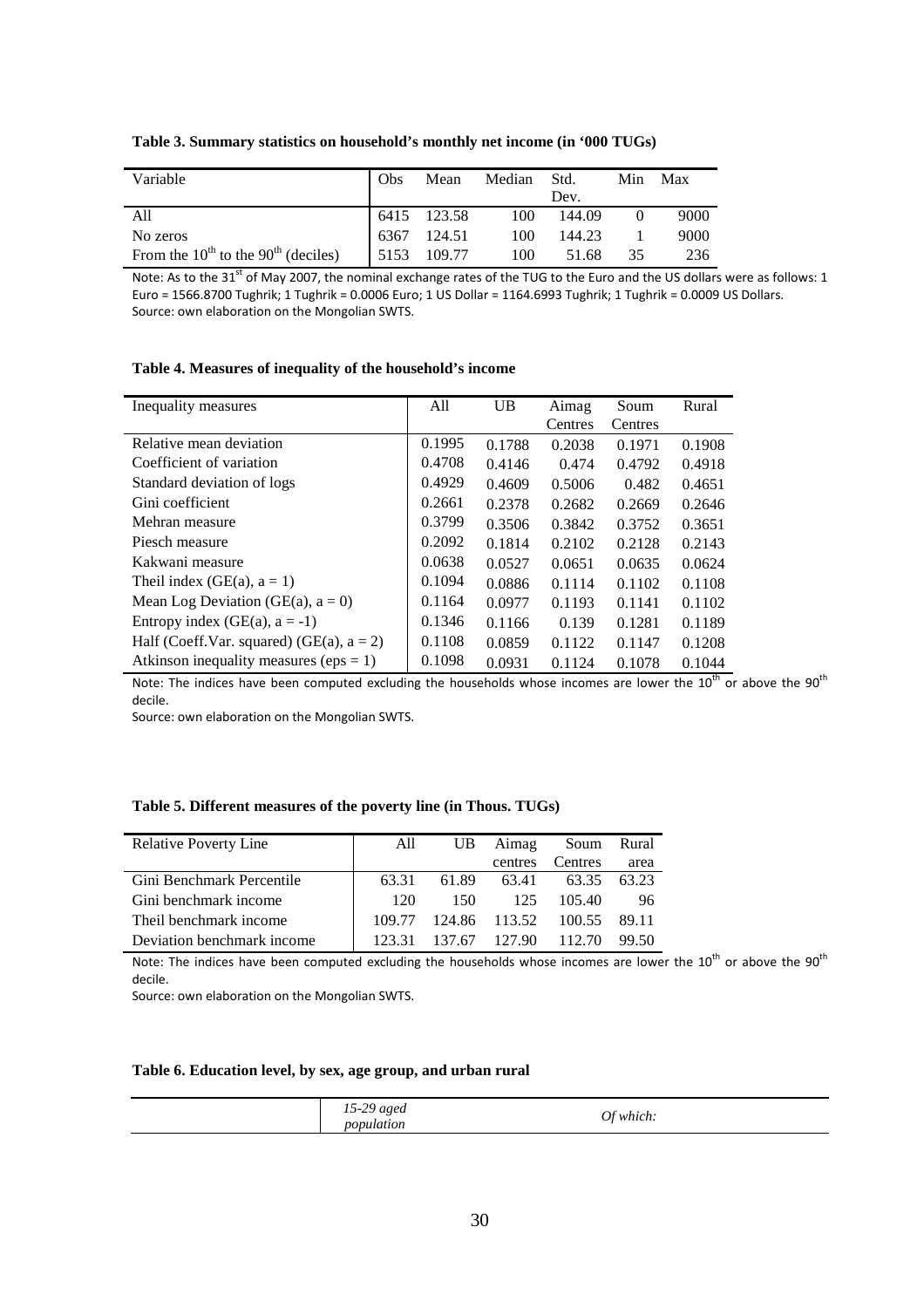|                                | /thous/ | %    | Male  | Female | $15-19$                  | $20 - 24$ | 25-29 | Urban | Rural |
|--------------------------------|---------|------|-------|--------|--------------------------|-----------|-------|-------|-------|
| Total                          | 808.8   |      | 49.4% | 50.6%  | 41.6%                    | 31.3%     | 27.1% | 55.0% | 45.0% |
| Uneducated                     | 27      | 3.3  | 68.7% | 31.3%  | 38.3%                    | 40.2%     | 21.5% | 19.2% | 80.8% |
| Primary                        | 97.2    | 12.0 | 58.0% | 42.0%  | 45.7%                    | 28.7%     | 25.7% | 24.1% | 75.9% |
| Basic (Grade 4-8)              | 264.6   | 32.7 | 51.2% | 48.8%  | 69.1%                    | 14.1%     | 16.9% | 45.2% | 54.8% |
| Secondary (Grade 9-10)         | 270.1   | 33.4 | 47.0% | 53.0%  | 34.3%                    | 43.0%     | 22.6% | 72.0% | 28.0% |
| Vocational technical education | 27.7    | 3.4  | 52.3% | 47.7%  | 15.0%                    | 42.3%     | 42.7% | 55.5% | 44.5% |
| Diploma, specialized secondary | 18.4    | 2.3  | 39.7% | 60.3%  | 2.7%                     | 38.4%     | 58.9% | 63.7% | 36.3% |
| Tertiary/bachelor              | 100.7   | 12.5 | 38.8% | 61.2%  | 1.9%                     | 41.4%     | 56.7% | 72.1% | 27.9% |
| Master's degree and above      | 3       | 0.4  | 37.5% | 62.5%  | $\overline{\phantom{a}}$ | 12.5%     | 87.5% | 87.5% | 12.5% |

Source: own elaboration on the Mongolian SWTS.

| Table 7. Education attainment by gender and place of residence (in $\%$ ) |  |  |  |
|---------------------------------------------------------------------------|--|--|--|
|---------------------------------------------------------------------------|--|--|--|

|                                              | $15-29$ |                                                                         |                   | $25 - 29$ |                  |           | $15-29$          |                                                                  |           | Ages |      |                            |
|----------------------------------------------|---------|-------------------------------------------------------------------------|-------------------|-----------|------------------|-----------|------------------|------------------------------------------------------------------|-----------|------|------|----------------------------|
|                                              |         | Male Female Total Male Female Total Male Female Total 15-19 20-24 25-29 |                   |           |                  |           |                  |                                                                  |           |      |      |                            |
| Uneducated                                   | 4.64    |                                                                         | 2.06 3.34 3.46    |           |                  |           | 1.94 2.65 8.05   |                                                                  | 4.88 6.43 | 3.07 | 4.29 | 2.65                       |
| Primary                                      | 14.11   |                                                                         |                   |           |                  |           |                  | 9.98 12.02 16.05 7.34 11.4 38.98 22.36 30.5 13.18 11.01 11.4     |           |      |      |                            |
| <b>Basic</b>                                 | 33.94   |                                                                         | 31.53 32.72 22.96 |           |                  |           | 18.12 20.38 41.1 | 35.77 38.38 54.29 14.7 20.38                                     |           |      |      |                            |
| Secondary                                    | 31.77   |                                                                         |                   |           |                  |           |                  | 34.98 33.39 24.32 31.07 27.92 7.63 27.24 17.63 27.52 45.94 27.92 |           |      |      |                            |
| Vocational technical                         | 3.63    |                                                                         | 3.23 3.43         | 5.8       |                  |           | 5.07 5.41 0.85   | 3.66 2.28 1.24 4.63 5.41                                         |           |      |      |                            |
| Diploma, specialized                         | 1.83    |                                                                         | 2.71 2.28         | 4.2       |                  |           |                  | 5.61 4.95 0.85 2.03 1.45 0.15 2.79 4.95                          |           |      |      |                            |
| Tertiary/bachelor                            | 9.79    |                                                                         | 15.06 12.46 22.22 |           | 29.45 26.08 2.54 |           |                  |                                                                  |           |      |      | 4.07 3.32 0.56 16.49 26.08 |
| Master's degree                              | 0.28    |                                                                         | $0.46$ $0.37$     | 0.99      |                  | 1.4 1.21  |                  |                                                                  |           | 0    |      | $0.15$ 1.21                |
| Number of observations 3,167 3,248 6,415 810 |         |                                                                         |                   |           |                  | 927 1,737 | 236              | 246                                                              |           |      |      | 482 2,671 2,007 1,737      |

Source: own elaboration on the Mongolian SWTS.

| Table 8. Reasons to leave school for the uneducated by age and gender (in %) |  |  |
|------------------------------------------------------------------------------|--|--|
|------------------------------------------------------------------------------|--|--|

|                                          | A11   | Men   | Women    | $15-19$  | $20 - 24$ | $25-29$  |
|------------------------------------------|-------|-------|----------|----------|-----------|----------|
| Failed examinations                      | 2.82  | 2.56  | 3.33     | 3.33     | 2.6       | 2.5      |
| Did not enjoy schooling                  | 26.55 | 26.5  | 26.67    | 23.33    | 27.27     | 30       |
| Do not like schooling                    | 2.26  | 3.42  | $\Omega$ | 3.33     | 2.6       | 0        |
| Wanted to work                           | 2.26  | 2.56  | 1.67     | $\Omega$ | 5.19      | 0        |
| Parents did not allow to continue school | 6.78  | 3.42  | 13.33    | 5        | 2.6       | 17.5     |
| Economic reasons                         | 9.04  | 11.11 | 5        | 20       | 5.19      | $\theta$ |
| Takes care of livestock                  | 26.55 | 28.21 | 23.33    | 20       | 29.87     | 30       |
| Other                                    | 23.73 | 22.22 | 26.67    | 25       | 24.68     | 20       |
| Number of observations                   | 177   | 117   | 60       | 60       | 77        | 40       |

Source: own elaboration on the Mongolian SWTS.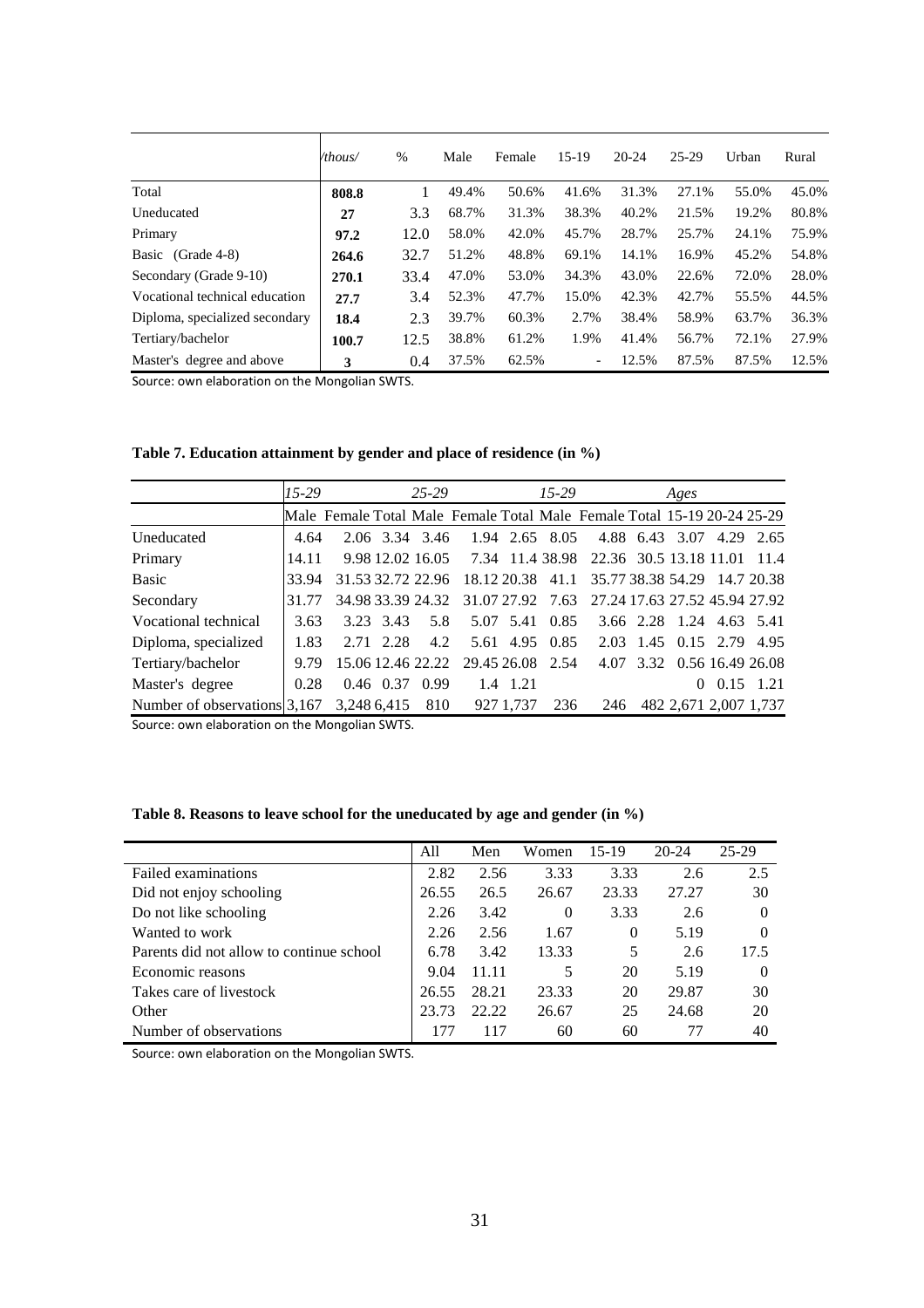| <b>Variable</b>                                           | All         | Women       | Men         |
|-----------------------------------------------------------|-------------|-------------|-------------|
| Women                                                     | 1.5633      | (omitted)   | (omitted)   |
| Age group (baseline: Young old: aged 25-29 years)         |             |             |             |
| Young teenager (aged 15-19 years)                         | $0.4527***$ | $0.6182*$   | $0.3519***$ |
| Young adults (aged 20-24 years)                           | 1.2378*     | 1.6989**    | 0.9538      |
| Civil status (baseline: single)                           |             |             |             |
| <b>Married woman</b>                                      | 0.8314      | 0.9038      | (omitted)   |
| <b>Married</b> man                                        | 1.6526*     | (omitted)   | 1.523       |
| Divorced, separated, widowed woman                        | 1.4841      | 1.6756      | (omitted)   |
| Divorced, separated, widowed man                          | 0.5871      | (omitted)   | 0.4906      |
| Man with children                                         | 1.1613      | (omitted)   | 1.1877      |
| <b>Woman with children</b>                                | $0.5655**$  | $0.5122***$ | (omitted)   |
| Household income classes <sup>Y</sup>                     |             |             |             |
| (baseline is more than \$100)                             |             |             |             |
| From \$60 to \$100                                        | $1.5330***$ | $1.5811**$  | $1.5441**$  |
| From \$30 to \$60                                         | 2.0296***   | 1.8019 ***  | 2.3699 ***  |
| Less than \$30                                            | $3.8510***$ | 4.1203***   | $3.6441***$ |
| <b>Number of household members</b>                        |             |             |             |
| (baseline is 3 members or less)<br>4                      | 1.0196      | 0.9985      | 1.0618      |
| 5                                                         | 1.113       | 1.249       | 1.0104      |
| 6                                                         | 1.3707*     | 1.1837      | 1.5401*     |
| 7                                                         | 1.5716**    | 1.4427      | 1.7249*     |
| 8                                                         | 2.3631 ***  | 2.0269*     | 2.8781 ***  |
| 9 or more                                                 | 2.0079 **   | 1.9899*     | 2.1081*     |
| Has no father                                             | $2.6100***$ | 3.1482**    | 2.0695*     |
| Has no mother                                             | 4.4310***   | $9.0158***$ | 3.5079 ***  |
| Father education (baseline: tertiary or above)            |             |             |             |
| <b>Uneducated</b>                                         | 3.1475***   | 2.7080*     | 3.4955*     |
| <b>Primary education</b>                                  | 2.2804 ***  | $2.2613*$   | 2.1086*     |
| <b>Basic</b>                                              | 2.3453 ***  | 2.2034*     | 2.3080**    |
| Secondary                                                 | 1.381       | 1.2409      | 1.3632      |
| <b>Vocational technical secondary</b>                     | 1.7586*     | 1.5415      | 1.721       |
| <b>Specialized secondary</b>                              | 1.5007      | 1.857       | 1.2198      |
| Mother education (baseline: tertiary or above)            |             |             |             |
| <b>Uneducated</b>                                         | 9.6755***   | 16.5055***  | 8.7084***   |
| <b>Primary education</b>                                  | $6.6310***$ | 13.6128***  | 5.2242***   |
| <b>Basic</b>                                              | 4.8750***   | 11.0010 *** | 3.3084***   |
| Secondary                                                 | 2.3189**    | 3.3401*     | $2.1452*$   |
| <b>Vocational 32technical secondary</b>                   | 2.1391*     | 3.1545      | 2.059       |
| <b>Specialized secondary</b>                              | 1.5468      | 2.9026      | 1.2993      |
| Worked while at school (baseline: did not work at school) |             |             |             |
| As a clerk                                                | 0.5676      | 0.6434      | 0.6154      |
| Part time                                                 | $0.1936**$  | 0.1594      | $0.2008*$   |

### **Table 9. Determinants of dropping out of school in Mongolia by gender (Logit estimates)**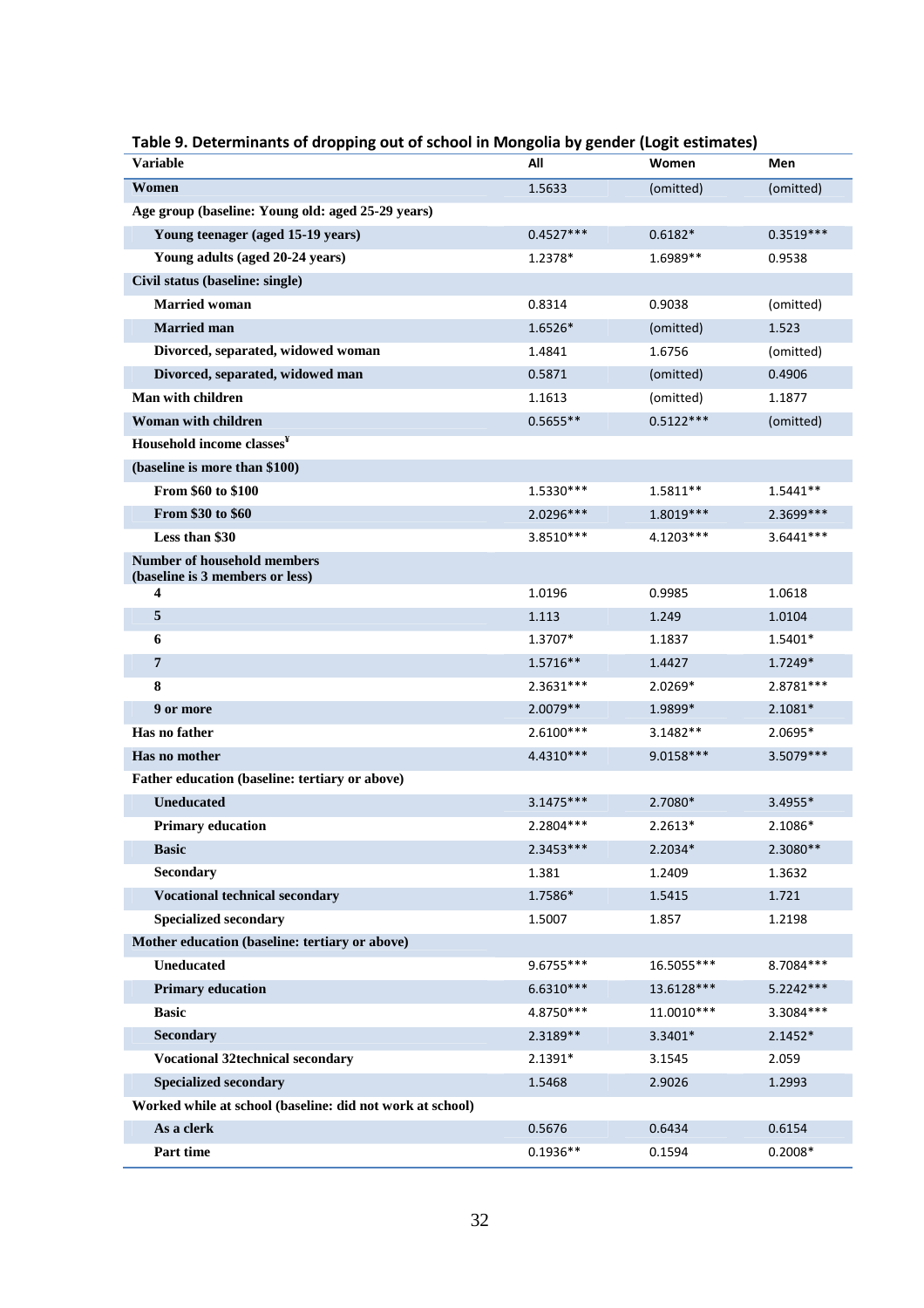| In services                                                                  | $0.0843***$ | (omitted)   | $0.1169*$   |
|------------------------------------------------------------------------------|-------------|-------------|-------------|
| In agriculture                                                               | 1.3544      | 0.7397      | 1.4678      |
| As a commercial                                                              | 0.1288      | (omitted)   | 0.413       |
| Other types of work                                                          | $0.2508**$  | 0.4138      | $0.1785**$  |
| <b>Family run business</b>                                                   | 0.3308      | 0.5876      | 0.2426      |
| As a volunteer                                                               | 0.6131      | 1.1942      | 0.2974      |
| Main goal in life*                                                           |             |             |             |
| (baseline: Being successful at work)<br>Making a contribution to the society | $0.5832**$  | $0.5797*$   | $0.5799*$   |
| Participating in community affairs                                           | 1.4447      | 1.6893      | 1.3108      |
| <b>Upholding religious faith</b>                                             | 2.1298      | 1.4872      | 3.0329      |
|                                                                              |             |             |             |
| Having a lot of money                                                        | 1.7202 ***  | 2.1276***   | 1.4707      |
| Having a good family life                                                    | 1.3656**    | 1.3895      | 1.3610*     |
| Having a good education                                                      | $0.4301***$ | $0.4707***$ | $0.3980***$ |
| <b>Gaining work experience</b>                                               | 1.4863      | 1.0553      | 1.9004*     |
| Living meaningful and intended                                               | 0.7885      | 0.7395      | 0.7775      |
| Being self-confident and achieving goals                                     | 0.8573      | 0.9111      | 0.7681      |
| Gain a reputation                                                            | 2.7880**    | 2.8735*     | 2.5856      |
| Live freely                                                                  | 1.6416      | 1.0998      | 2.1504*     |
| To work in overseas                                                          | 1.1248      | 1.3855      | 0.9861      |
| Location (baseline: Ulaanbaatar)                                             |             |             |             |
| Aimag centre                                                                 | 1.075       | 0.9702      | 1.1803      |
| Soum centre                                                                  | 1.6366***   | 1.412       | 1.7285***   |
| <b>Rural</b> area                                                            | $6.8143***$ | 5.0353***   | 8.8833 ***  |
| <b>Constant</b>                                                              | $0.0134***$ | $0.0119***$ | $0.0179***$ |
| <b>Number of observations</b>                                                | 6301        | 3145        | 3098        |
| <b>Number of dropouts</b>                                                    | 1339        | 529         | 810         |
| % of dropouts                                                                | 21.3        | 16.8        | 26.2        |
| Pseudo- $R^2$                                                                | 0.377       | 0.367       | 0.379       |
| <b>Correctly classified cases</b>                                            | 86.1        | 0.88        | 84.7        |
| Area under the ROC curve                                                     | 0.89        | 0.9         | 0.89        |

Note: \*significant at 10%; \*\*significant at5%; \*\*\* significant at 1%.

Robust standard errors are computed using the Huber / White / sandwich estimator.

The table presents the odds ratio, attained by taking the exponential of the logistic regression coefficients: they measure the relative probability of the associated characteristics with respect to the baseline characteristics. When the odds ratio is greater than one, the associated characteristics has a higher probability of experiencing the outcome under consideration; vice versa, when the odds ratio is smaller than one, the associated characteristics has a lower probability of experiencing the outcome under consideration.

 $*$  At the time of the survey, the exchange rate was: US\$ 1 = Tugrik 1164.6993, and therefore: US\$30 = Tugrik 34940.979; US\$ 60 = Tugrik 69881.958; US\$ 100 = Tugrik 116469.93.

\* Respondents are allowed to declare the three most important goals in their life. The variables in the estimates have been built taking into account only the first answer.

Source: own elaboration on the Mongolian SWTS.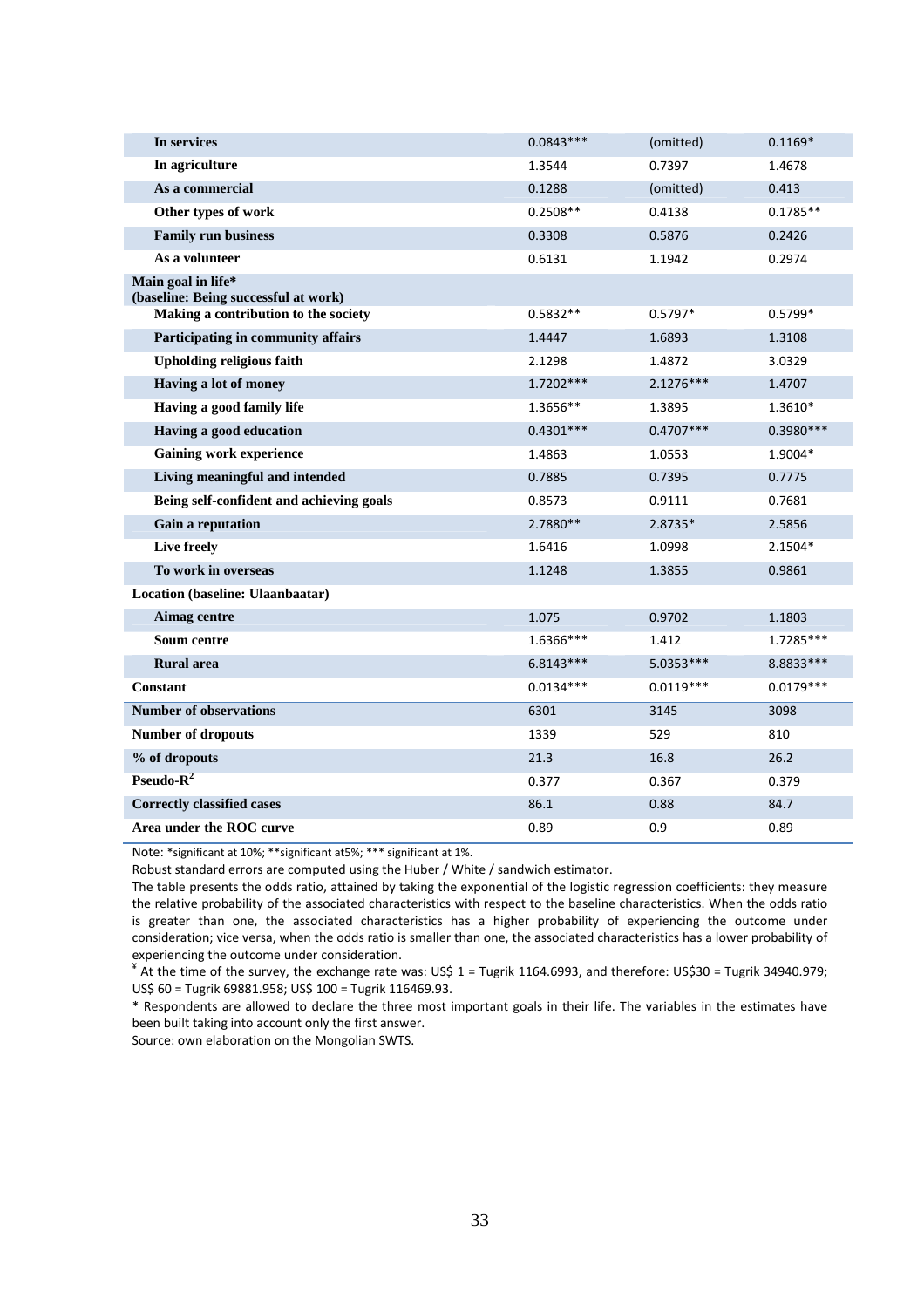## Table 10. The type of diploma that leads to educational marginalization, by age group and gender

|                 |                 | Age Group: 20-24 years | Age Group: 25-29 years |               |  |
|-----------------|-----------------|------------------------|------------------------|---------------|--|
| <b>Country</b>  | Men             | <b>Women</b>           | Men                    | Women         |  |
| <b>Mongolia</b> | Primary (23.5%) | <b>Basic (33.7%)</b>   | Primary (20.4%)        | Basic (28.7%) |  |

Note: the educationally marginalized are those young people holding a type of diploma that the lowest 20% holds. It means that we identify the lowest type of diploma that is possessed by at least 20% of the sample population. We only consider those individuals aged 20-29 years who are not students any more. Source: own elaboration on the Mongolian SWTS.

## **Table 11. Mongolia: Odds ratios of the probability of being educationally marginalized (aged 25- 29 years)**

|                                                   |             | Mongolia   |            |
|---------------------------------------------------|-------------|------------|------------|
|                                                   | All         | Women      | Men        |
| Women                                             | 11.9546***  |            |            |
| Age (baseline: aged 25-29 year-old)               |             |            |            |
| Young teenagers (15-19 year-old)                  | $6.5422***$ | 21.9641*** | 1.5709**   |
| Young adults (20-24 year-old)                     | 1.1885      | 1.245      | 1.1951     |
| Civil status (Baseline: single)                   |             |            |            |
| Woman married                                     | $0.5836***$ | 0.8019     |            |
| Man married                                       | 2.9461 ***  |            | 1.3802     |
| Woman divorced, separeted, widow                  | 0.7764      | 1.0639     |            |
| Man divorced, separeted, widow                    | $5.4443*$   |            | 1.5781     |
| Man with children                                 | 1.1676      |            | 1.401      |
| Woman with children                               | 0.9725      | $0.5891**$ |            |
| Poverty (baseline: more than \$100)               |             |            |            |
| From \$60 to \$100                                | 1.3682***   | $1.4105**$ | 1.3272*    |
| From \$30 to \$60                                 | $1.5241***$ | 1.6853***  | 1.4667*    |
| Less than \$30                                    | 2.4366***   | 2.5334 *** | 2.3829 *** |
| Number of household members (baseline: 3 or less) |             |            |            |
| 4                                                 | 1.5152***   | 1.6279***  | 1.3501     |
| 5                                                 | $1.2554*$   | 1.2509     | 1.3599     |
| 6                                                 | 1.4578**    | 1.3868*    | 1.5533*    |
| $\overline{7}$                                    | 1.4460*     | 1.3997     | 1.7580**   |
| 8                                                 | $2.0826***$ | 2.4562***  | $2.1472*$  |
| 9 or more                                         | 1.4957      | 1.8528     | 1.421      |
| Has no father                                     | 1.5545**    | 1.5448*    | 1.4731     |
| Has no mother                                     | $1.8475***$ | $1.9200**$ | 2.2395*    |
| Father education (Baseline: Tertiary or above)    |             |            |            |
| Uneducated                                        | 1.6586      | 1.4127     | 2.0616     |
| Primary                                           | 1.5808*     | 1.6697*    | 1.4283     |
| <b>Basic</b>                                      | 1.5797**    | 1.7098*    | 1.3647     |
| Secondary                                         | 1.1082      | 1.0988     | 1.0179     |
| Vocational tecnical education                     | 1.1891      | 1.508      | 0.9004     |
| Specialized secondary                             | 1.1195      | 1.3499     | 0.7237     |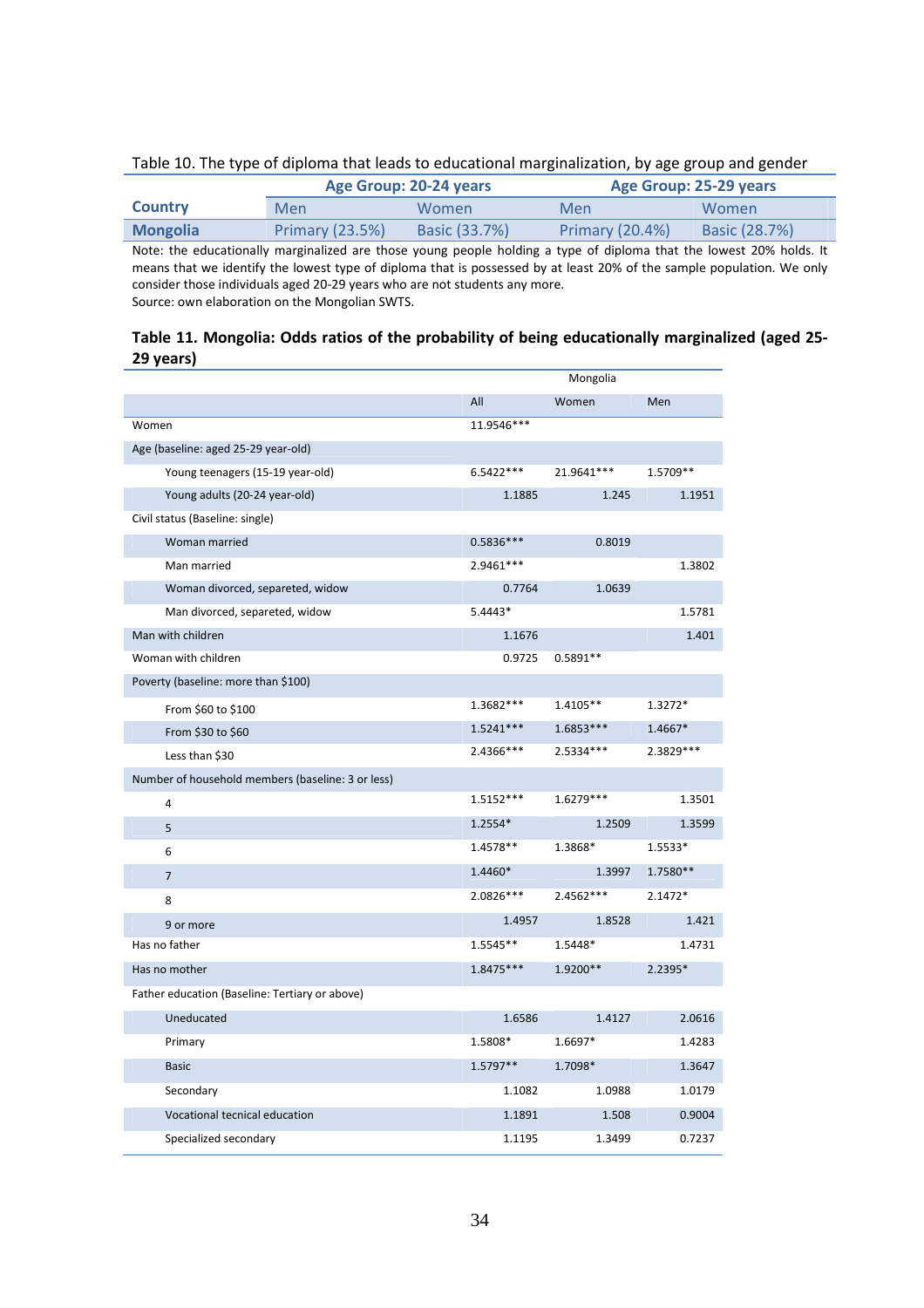| Father education (Baseline: Tertiary or above)                               |             |             |             |
|------------------------------------------------------------------------------|-------------|-------------|-------------|
| Uneducated                                                                   | 4.9487***   | $3.1167**$  | 7.0653***   |
| Primary                                                                      | 3.4453 ***  | 2.8751 ***  | 4.6067***   |
| <b>Basic</b>                                                                 | 1.6536**    | 1.8459**    | 1.8904*     |
| Secondary                                                                    | 1.028       | 0.9689      | 1.2239      |
| Vocational tecnical education                                                | 1.2429      | 1.0263      | $2.0023*$   |
| Specialized secondary                                                        | 1.0369      | 0.9937      | 1.1762      |
| Worked while studying                                                        |             |             |             |
| As a clerk                                                                   | 0.692       | 0.2261      | 0.6111      |
| Part time                                                                    | 0.3425      | 0.2318      | (omitted)   |
| In services                                                                  | $0.2161*$   | $0.1345*$   | (omitted)   |
| In agriculture                                                               | 2.8087      | 1.6546      | 2.0999      |
| Other type of work                                                           | 1.5588      | 0.7369      | 1.0001      |
| Family and business                                                          | 1.2927      | 0.466       | (omitted)   |
| Main goal in life*                                                           |             |             |             |
| (baseline: Being successful at work)<br>Making a contribution to the society | $0.7038*$   | $0.6665*$   | 0.7473      |
| Participating in community affairs                                           | 1.8807**    | $2.6651**$  | 1.3815      |
| Upholding religious faith                                                    | 2.0762      | 2.0635      | 2.5151      |
| Having a lot of money                                                        | 1.5592**    | 1.8201**    | 1.5440*     |
| Having a good family life                                                    | 1.4178***   | 1.2679      | 1.5790**    |
| Having a good education                                                      | 0.9753      | 1.0041      | 0.8162      |
| Gaining work experience                                                      | 1.1998      | 1.1871      | 1.478       |
| Living meaningful and intended                                               | 0.9071      | 0.914       | 0.9267      |
| Being self-confident and achieving goals                                     | 1.0759      | 0.9824      | 1.1683      |
| Gain a reputation                                                            | 2.2819*     | 1.502       | 2.7022      |
| Live freely                                                                  | $1.7122*$   | 1.1741      | 2.2597*     |
| To work in overseas                                                          | 0.7862      | 1.0645      | $0.2644*$   |
| Location (baseline: Ulaanbaatar)                                             |             |             |             |
| Aimag centre                                                                 | 1.3320**    | $1.6701***$ | 0.9886      |
| Soum centre                                                                  | 1.9934***   | $2.5128***$ | 1.4488*     |
| Rural area                                                                   | 4.9166***   | 6.0498***   | 3.7652 ***  |
| Constant                                                                     | $0.0036***$ | $0.0897**$  | $0.0118***$ |
| Number of observations                                                       | 6280        | 3192        | 2976        |
| Number of educationally marginalized                                         | 575         | 1,392       | 1,967       |
| % of educationally marginalized                                              | 18.56       | 43.46       | 31.22       |
| $Pseudo-R2$                                                                  | 0.2944      | 0.3247      | 0.2212      |
| Correctly classified cases                                                   | 78.93%      | 77.73%      | 82.49%      |
| Area under the ROC curve                                                     | 0.7972      | 0.8599      | 0.8204      |

Note: \*significant at 10%; \*\*significant at5%; \*\*\* significant at 1%.

The table presents the odds ratio, attained by taking the exponential of the logistic regression coefficients: they measure the relative probability of the associated characteristics with respect to the baseline characteristics.

Robust standard errors are computed using the Huber / White / sandwich estimator.

Source: own elaboration on the Mongolian SWTS.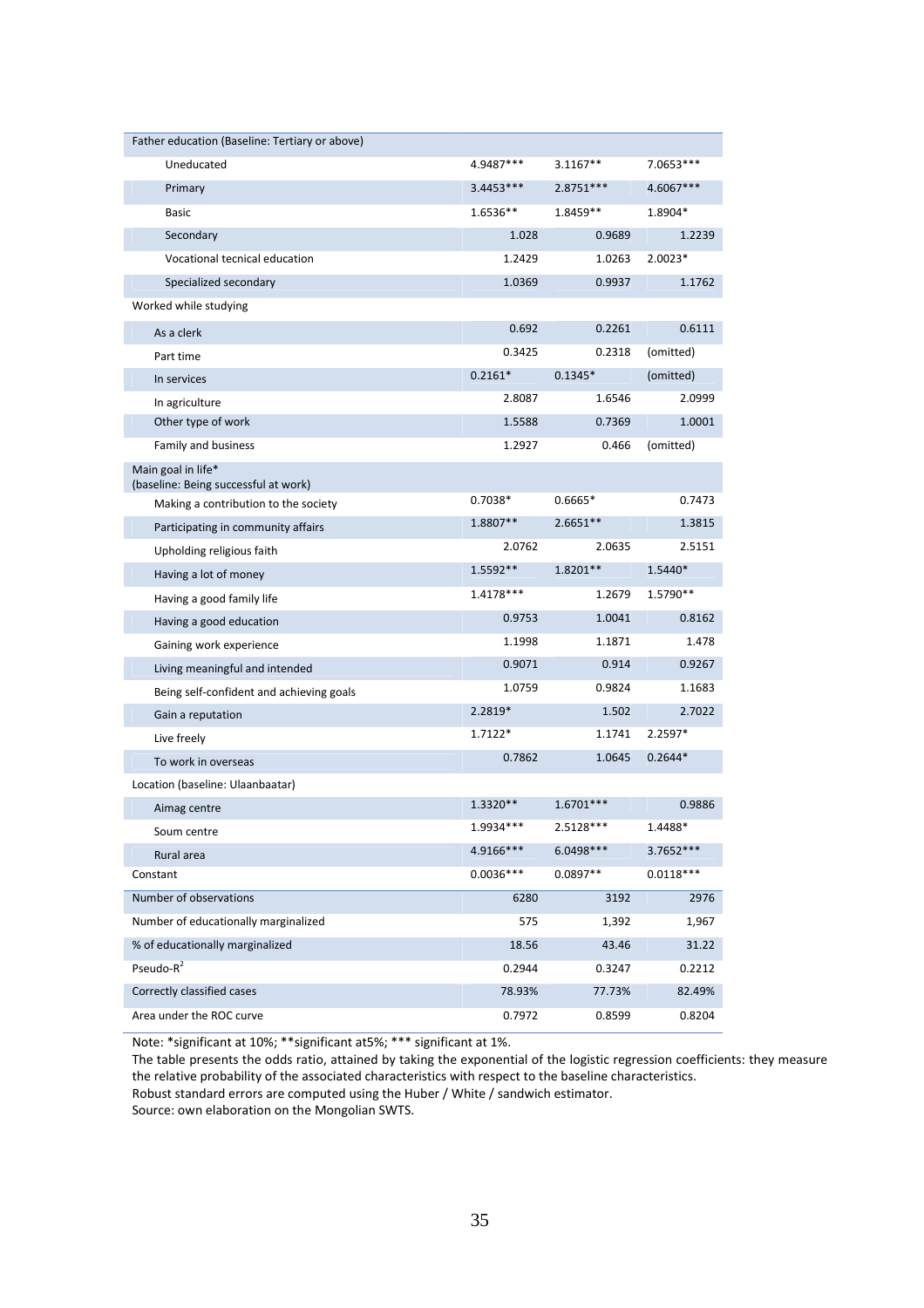|                                                       | All          | Women       | Men          |
|-------------------------------------------------------|--------------|-------------|--------------|
| Women                                                 | 5.7959       |             |              |
| <b>Education (baseline: Basic education or below)</b> |              |             |              |
| Secondary                                             | 0.4709***    | $0.4410**$  | $0.3971**$   |
| <b>Vocational tecnical secondary</b>                  | $0.3597**$   | $0.2148**$  | 0.3603       |
| <b>Specialized secondary</b>                          | 0.3089*      | $0.2272*$   | 0.2211       |
| <b>University or above</b>                            | $0.1289***$  | $0.0647***$ | 0.3827       |
| Age (baseline: aged 25-29 year-old)                   |              |             |              |
| Young teenagers (15-19 year-old)                      | 1.9616**     | 1.4038      | 2.2410*      |
| Young adults (20-24 year-old)                         | 1.3827*      | 1.3533      | 1.3202       |
| Civil status (Baseline: single)                       |              |             |              |
| <b>Woman married</b>                                  | 1.0441       | 1.1417      |              |
| <b>Man married</b>                                    | 0.6788       |             | 0.6019       |
| Woman divorced, separeted, widow                      | 2.7956       | 3.6039      |              |
| Man divorced, separeted, widow                        | (omitted)    |             | (omitted)    |
| Man with children                                     | 1.4031       |             | 1.5296       |
| Woman with children                                   | 0.8527       | 0.9351      |              |
| Poverty (baseline: more than \$100)                   |              |             |              |
| <b>From \$60 to \$100</b>                             | 2.8887***    | 3.1810***   | 2.9506***    |
| From \$30 to \$60                                     | $4.7311***$  | 4.3032***   | 5.6383***    |
| Less than \$30                                        | 20.0065***   | 14.6536***  | 34.8068***   |
| Number of household members (baseline: 3 or<br>less)  |              |             |              |
| 4                                                     | 1.6002*      | 1.0224      | 2.1747**     |
| 5                                                     | 1.3834       | 1.4368      | 1.3995       |
| 6                                                     | 2.2536**     | 2.0718      | $2.6753**$   |
| 7                                                     | 1.9897*      | $6.7037**$  | 1.3063       |
| 8                                                     | 1.6041       | $6.9019**$  | 0.5269       |
| 9 or more                                             | 3.0465*      | 0.8943      | 12.7132***   |
| Has no father                                         | 0.4813***    | 0.3839**    | $0.5791*$    |
| Has no mother                                         | $1.8e+04***$ | 1.4358      | $1.1e+04***$ |
| Father education (Baseline: basic education or below) |              |             |              |
| <b>Secondary</b>                                      | 1.0342       | 0.5816      | 1.8217       |
| <b>Vocational tecnica secondary</b>                   | 0.6184       | 0.3861      | 1.0159       |
| <b>Specialized secondary</b>                          | 1.4477       | 2.0803      | 1.1099       |
| University or above                                   | 0.746        | 1.0808      | 0.3402       |
| <b>Master</b>                                         | 1.3905       | 1.2716      | (omitted)    |
| Mother education (Baseline: basic education or below) |              |             |              |
| <b>Secondary</b>                                      | 1.0199       | 2.2483      | 0.5756       |
| <b>Vocational tecnica secondary</b>                   | 2.6489**     | 2.8683      | 1.9212       |
| <b>Specialized secondary</b>                          | 0.8465       | 0.9906      | 0.8126       |
| <b>University or above</b>                            | 1.8444       | 4.248       | 1.0667       |
| <b>Master</b>                                         | 1.2672       | 3.6694      | (omitted)    |
| <b>Education missing</b>                              | $0.0001***$  | (omitted)   | $0.0000***$  |

## **Table 12. Logistic regression of the determinants of being a working poor in Mongolia**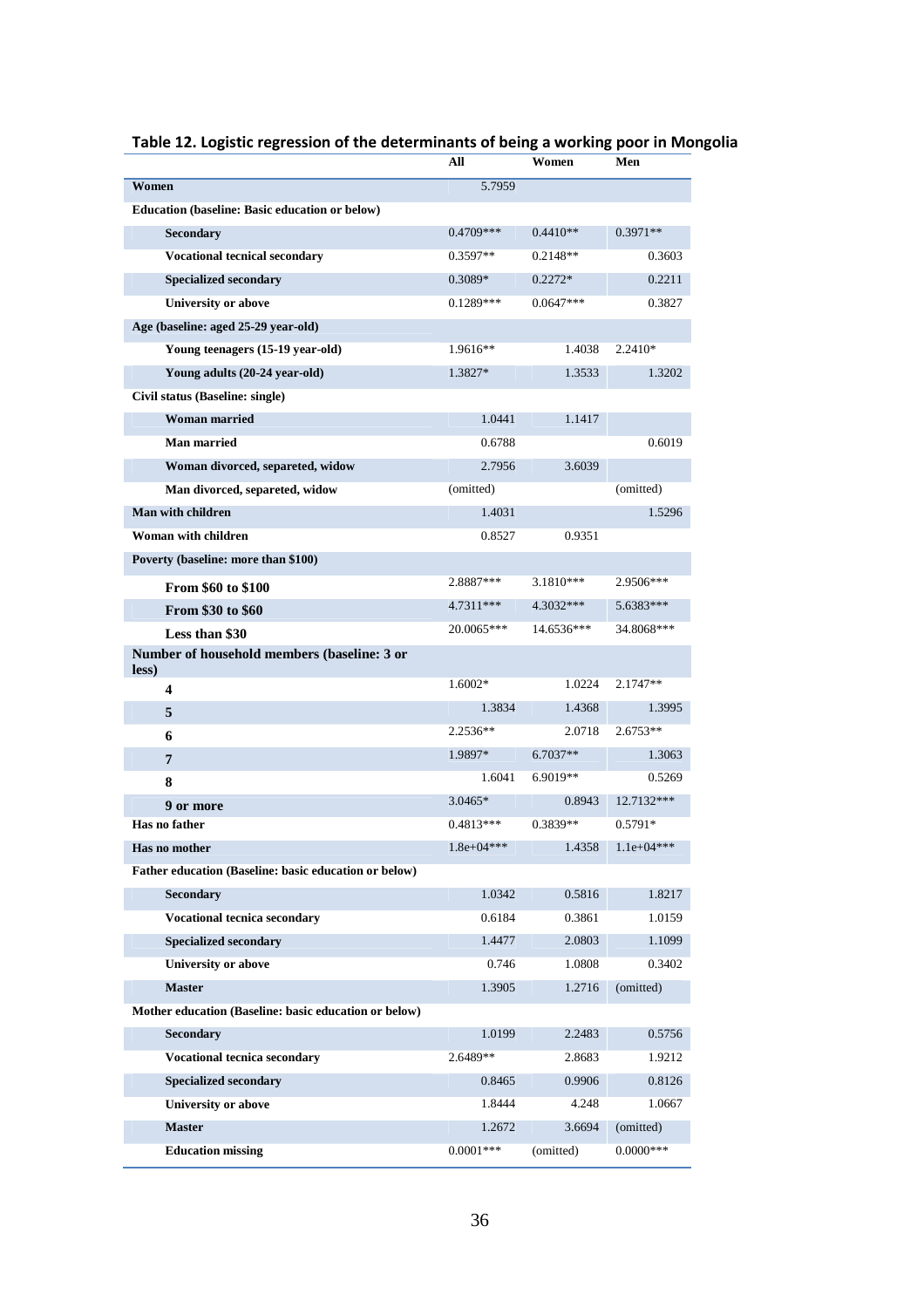| <b>Working while studying</b>                          | 1.157       | 1.3331      | 0.8176       |
|--------------------------------------------------------|-------------|-------------|--------------|
| Main goal in life (Baseline: being successful at work) |             |             |              |
| Making a contribution to the society                   | 1.4249      | 2.1163      | 1.2199       |
| Participating in community affairs                     | 0.6725      | 2.4795      | 0.2294       |
| <b>Upholding religious faith</b>                       | 0.8482      | 2.639       | 0.3794       |
| Having a lot of money                                  | 1.0387      | 2.8585      | 0.5966       |
| Having a good family life                              | $1.6517**$  | 2.4783**    | 1.2806       |
| Having a good education                                | 0.9121      | 1.3565      | 0.8265       |
| <b>Gaining work experience</b>                         | 0.738       | 1.8415      | 0.3558       |
| Living meaningful and intended                         | 1.6959      | 7.6468**    | 0.7276       |
| Being self-confident and achieving goals               | 0.864       | 1.4494      | 0.6046       |
| Gain a reputation                                      | 1.8441      | (omitted)   | 1.0576       |
| Live freely or wantonly                                | 0.7658      | 1.544       | 0.403        |
| To work in overseas                                    | 1.0578      | 11.5026**   | 0.2888       |
| Location (baseline: Ulaanbaatar)                       |             |             |              |
| Aimag centre                                           | 1.8397      | 2.1449      | 2.2397       |
| <b>Soum centre</b>                                     | 3.3654***   | $6.3473**$  | 3.8476**     |
| Rural area                                             | 17.9021***  | 69.5968***  | $11.0000***$ |
| <b>Constant</b>                                        | $0.0066***$ | $0.0080***$ | $0.0096***$  |
| $\mathbf N$                                            | 2150        | 1000        | 1140         |
| Pseudo-R2                                              | 0.47        | 0.58        | 0.43         |
| <b>Correctly classified cases</b>                      | 87.1%       | 88.5%       | 85.8%        |
| <b>Area under ROC curve</b>                            | 0.92        | 0.95        | 0.91         |

Note: \*significant at 10%; \*\*significant at5%; \*\*\* significant at 1%.

The table presents the odds ratio, attained by taking the exponential of the logistic regression coefficients: they measure the relative probability of the associated characteristics with respect to the baseline characteristics. Robust standard errors are computed using the Huber / White / sandwich estimator.

Source: Own elaboration on the Mongolian SWT survey.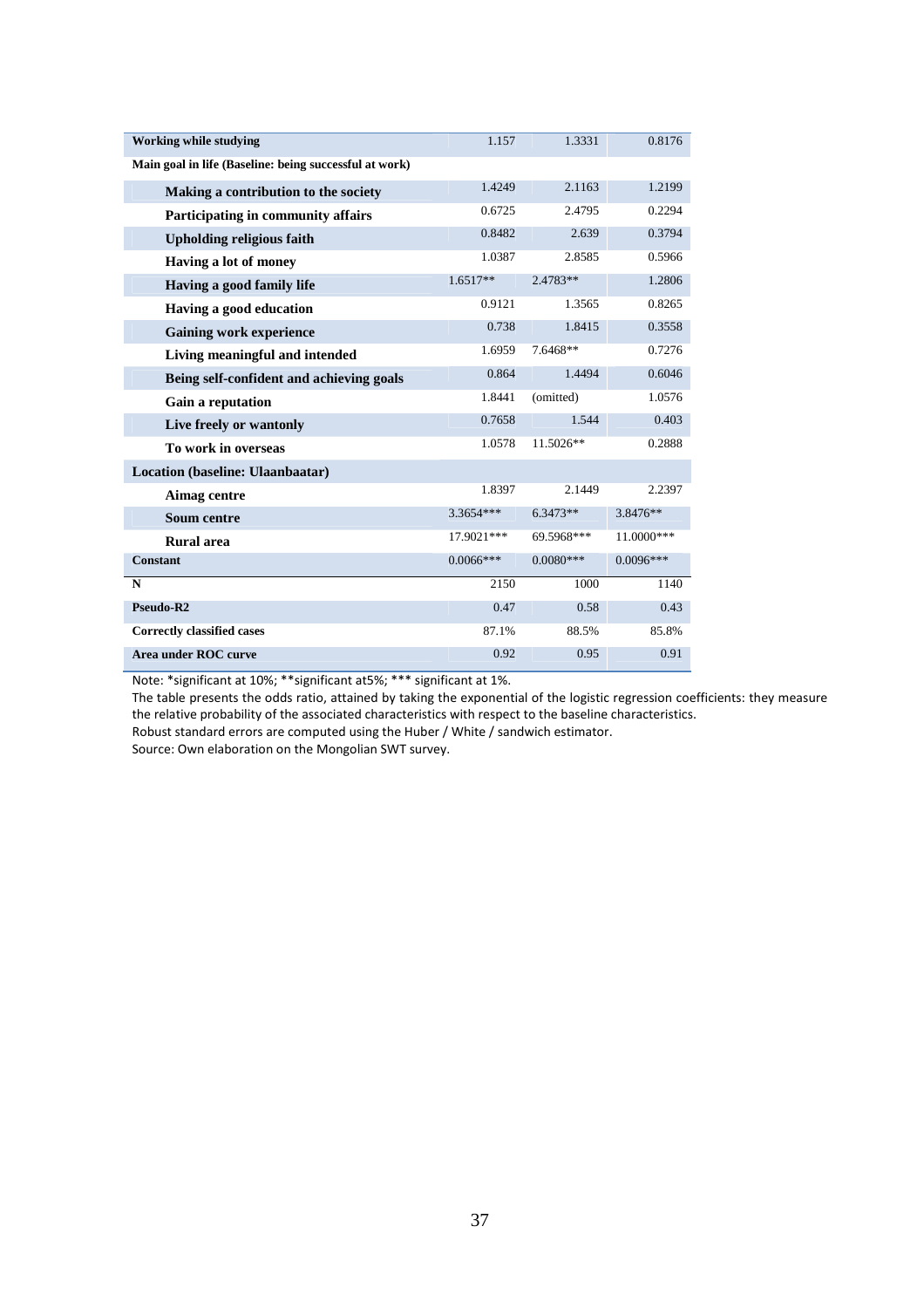## **Figures**





Note: "M" stands for men; "W" for women; and "A" for all.

Note: In the case of China it is impossible to compute the poverty line for households, due to the insufficient detail of the classification of household incomes adopted. No household in China falls below the poverty line. Source: Own elaboration on the SWT survey of several developing countries.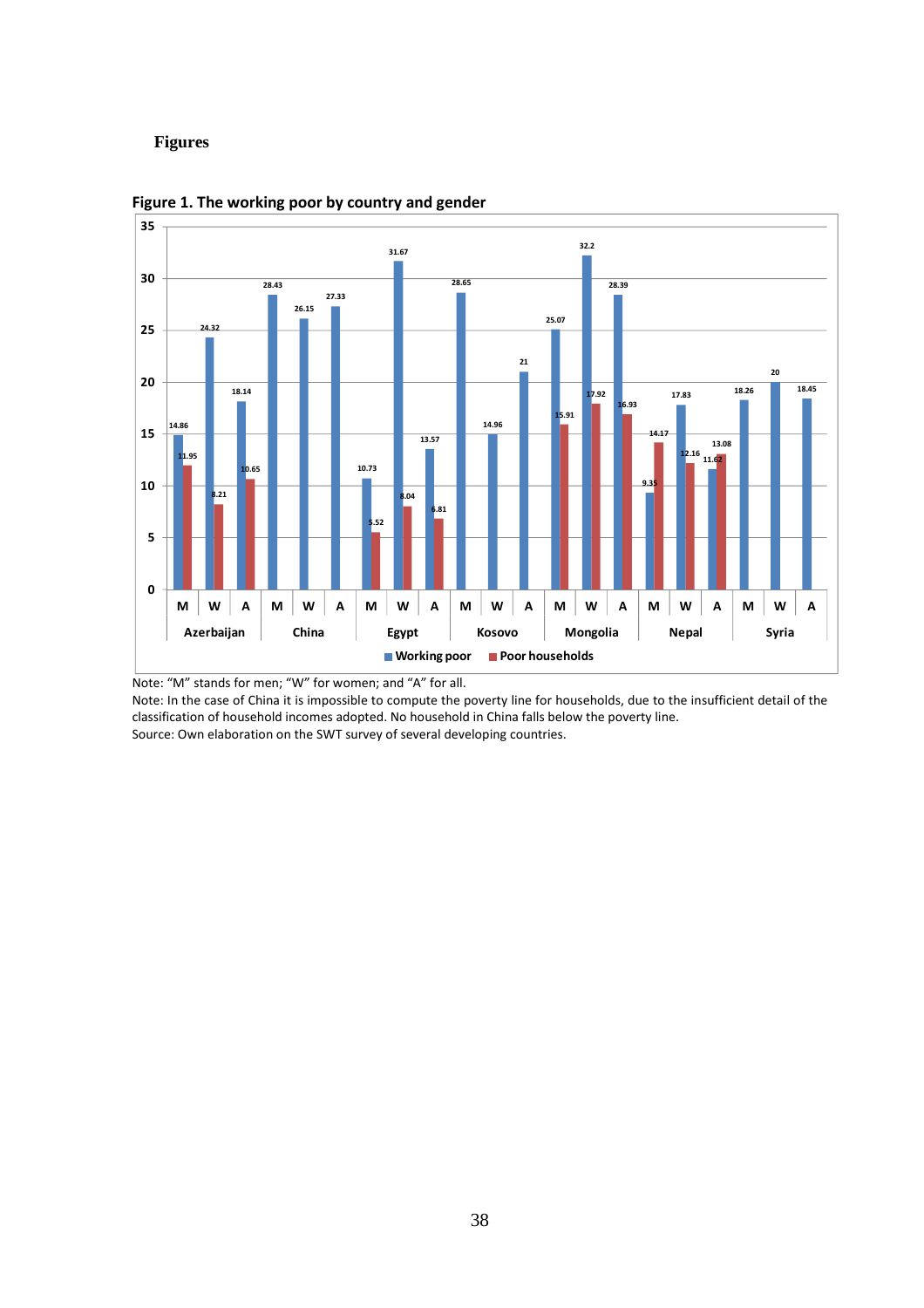## **Annex 1. The Mongolian educational system**

The Mongolian educational system has changed substantially as compared to the time of socialism<sup>1</sup>. The formal school system comprises primary, secondary, and higher education; pre-school education is also provided.

Although a 10 years of schooling general education system was inherited from the previous regime, and is still in place, the composition of primary, incomplete secondary and complete secondary education (3+5+2 structure) has changed several times during the period of transition from plan to market. For example, the structure was changed into a  $6+2+2$ model in 1990. In 1992, it was changed back to the 3+5+2 structure. However, since 1993, the system has adhered to the present  $4+4+2$  structure: a) primary education (4 years, from age 7-11 years); b) basic or incomplete secondary school (4 years, from the age 11-15 years); c) complete secondary school (final 2 years, from age 15-17 years). Despite these reforms, though, the curriculum did not change.

Compulsory education ends at the age of 15, when it is time to attain a diploma of noncomplete secondary education. Primary and lower secondary education together comprise the basic compulsory educational level that the State provides for free, as stated in the country's Constitution. General education includes a combination of basic education and high school (Law on Education, 2002). Also, the last two years of general education are free.

At the end of the first two stages, primary and lower secondary, graduates have two possibilities for high secondary school:

(a) general secondary school;

 $\overline{a}$ 

(b) technical and vocational school, and training, TVET.

Both graduates from incomplete and complete secondary education can join TVET, which further requires 2.5 and at least one year to complete, respectively. TVET comprises specialized complete secondary schools, as well as post secondary diploma programmes housed in higher educational institutions. Correspondingly, graduates from the former are given a complete secondary education diploma and those from the latter a technical specification diploma. TVET graduates have the possibility to access higher educational institutions.

Tertiary education comprises higher education diplomas and bachelor degrees. Institutions involved in higher education are of the following types: colleges, institutions and universities. The length of higher education is three years for the diploma programme (diploma of higher education) and four years for graduate programme (diploma of bachelor degree). However, for some professional courses, the length can vary (e.g. medicine). Graduates from universities and the 16 other higher educational institutions can obtain a diploma, a bachelor degree or a master degree. Some higher educational institutions are approved by the Ministry of Education to provide magistrate (two years) and doctoral programme (three or four years). Pre-doctoral and doctoral courses are offered in some universities. Non-formal and distance educational activities span over the entire system.

<sup>&</sup>lt;sup>1</sup> For a more detailed analysis of the Mongolian educational system and legal framework, see Gerelmaa (2005) and del Rosario (2005).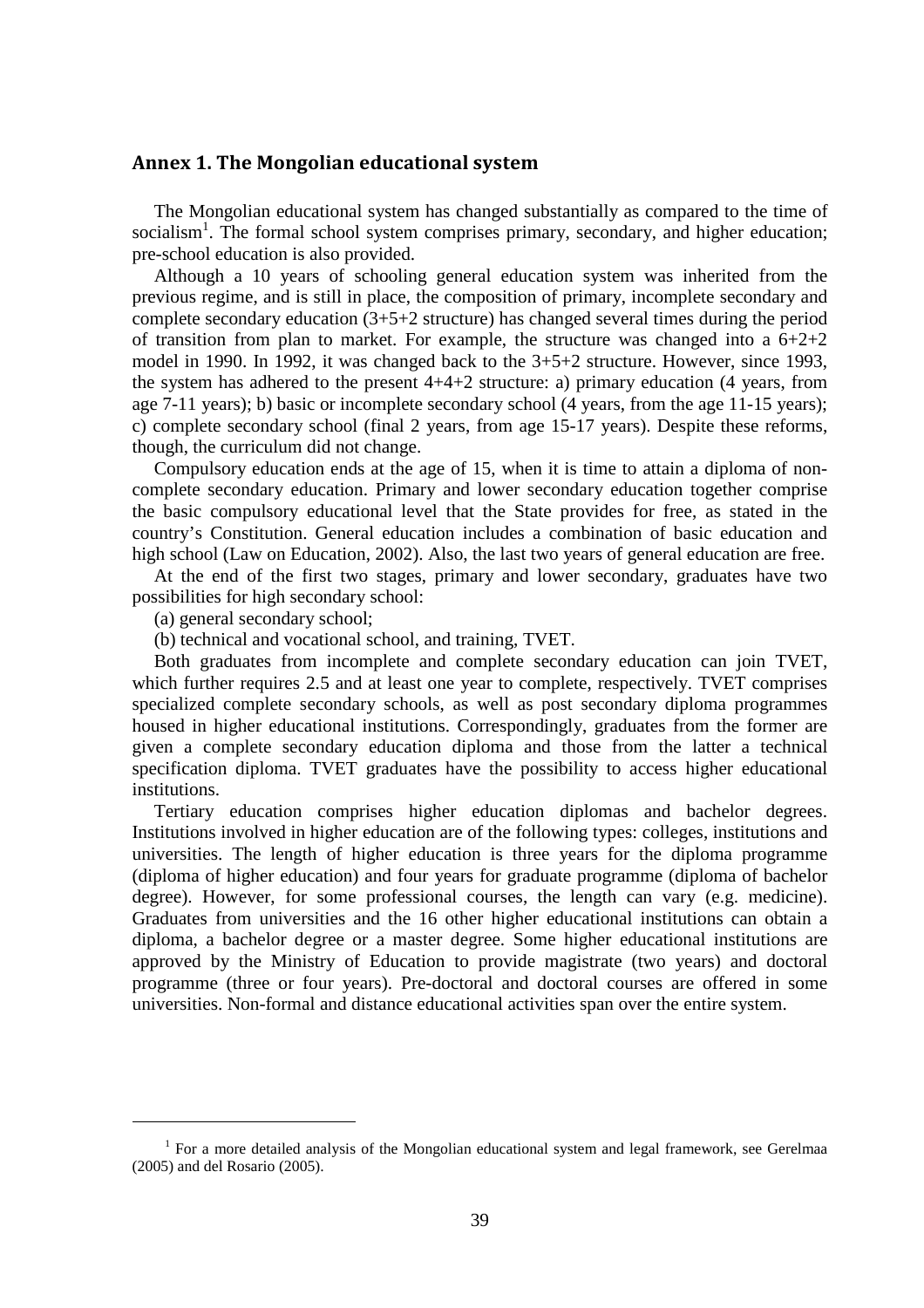## **Annex 2. Variables definition**

|  | Table A2.1. Descriptive statistics |  |
|--|------------------------------------|--|
|  |                                    |  |

| $\mathbf{0}$<br>6301<br>0.212506<br>0.409113<br>$\mathbf{1}$<br><b>Dropout</b><br>0.49997<br>Women<br>6301<br>0.508332<br>$\overline{0}$<br>1<br>0.417553<br>$\boldsymbol{0}$<br>Young teenager (aged 15-19 years)<br>6301<br>0.493195<br>$\mathbf{1}$<br>6301<br>0.311538<br>0.463159<br>$\overline{0}$<br>Young adults (aged 20-24 years)<br>1<br>$\boldsymbol{0}$<br><b>Married woman</b><br>6301<br>0.151405<br>0.358471<br>$\mathbf{1}$<br><b>Married</b> man<br>6301<br>0.112046<br>0.315448<br>$\mathbf{0}$<br>1<br>Divorced, separated, widowed woman<br>6301<br>0.005079<br>0.071089<br>$\mathbf{0}$<br>$\mathbf{1}$<br>Divorced, separated, widowed man<br>6301<br>0.000635<br>0.02519<br>$\overline{0}$<br>1<br>Man with children<br>$\boldsymbol{0}$<br>6301<br>0.882558<br>0.941048<br>2<br>0.89906<br>Woman with children<br>6301<br>0.847961<br>$\mathbf{0}$<br>2<br><b>Household income classes</b><br>From \$60 to \$100<br>6301<br>0.27456<br>0.446328<br>$\overline{0}$<br>1<br>From \$30 to \$60<br>6301<br>0.201873<br>0.40143<br>$\mathbf{0}$<br>$\mathbf{1}$<br>Less than \$30<br>6301<br>0.095382<br>0.293765<br>$\mathbf{0}$<br>1<br><b>Number of household members</b><br>(baseline is 3 members or less)<br>4<br>6301<br>0.238534<br>0.426221<br>$\mathbf{0}$<br>1<br>5<br>6301<br>0.20346<br>0.402604<br>$\mathbf{0}$<br>$\mathbf{1}$<br>6<br>6301<br>0.144422<br>0.351545<br>$\overline{0}$<br>1<br>$\overline{7}$<br>0.27031<br>$\boldsymbol{0}$<br>6301<br>0.079353<br>$\mathbf{1}$<br>8<br>6301<br>0.039994<br>0.19596<br>$\mathbf{0}$<br>1<br>9 or more<br>6301<br>0.02825<br>0.165698<br>$\mathbf{0}$<br>$\mathbf{1}$<br>Has no father<br>6301<br>0.184891<br>0.38824<br>$\mathbf{0}$<br>1<br>Has no mother<br>$\boldsymbol{0}$<br>6301<br>0.061101<br>0.239535<br>$\mathbf{1}$<br>Father education (baseline: tertiary or above)<br><b>Uneducated</b><br>6301<br>0.015712<br>0.124368<br>$\mathbf{0}$<br>$\mathbf{1}$<br><b>Primary education</b><br>6301<br>0.109983<br>0.312893<br>$\mathbf{0}$<br>1<br><b>Basic</b><br>6301<br>0.154103<br>0.361076<br>$\mathbf{0}$<br>$\mathbf{1}$<br>0.223298<br>0.41649<br>Secondary<br>6301<br>$\mathbf{0}$<br>1<br>6301<br>0.07475<br>0.263009<br><b>Vocational technical secondary</b><br>$\overline{0}$<br>1<br><b>Specialized secondary</b><br>0.113633<br>0.31739<br>6301<br>$\boldsymbol{0}$<br>1 | <b>Variable</b>                                | Obs | Mean | Std. Dev. | Min | Max |
|-----------------------------------------------------------------------------------------------------------------------------------------------------------------------------------------------------------------------------------------------------------------------------------------------------------------------------------------------------------------------------------------------------------------------------------------------------------------------------------------------------------------------------------------------------------------------------------------------------------------------------------------------------------------------------------------------------------------------------------------------------------------------------------------------------------------------------------------------------------------------------------------------------------------------------------------------------------------------------------------------------------------------------------------------------------------------------------------------------------------------------------------------------------------------------------------------------------------------------------------------------------------------------------------------------------------------------------------------------------------------------------------------------------------------------------------------------------------------------------------------------------------------------------------------------------------------------------------------------------------------------------------------------------------------------------------------------------------------------------------------------------------------------------------------------------------------------------------------------------------------------------------------------------------------------------------------------------------------------------------------------------------------------------------------------------------------------------------------------------------------------------------------------------------------------------------------------------------------------------------------------------------------------------------------------------------------------------------------------------------------------------|------------------------------------------------|-----|------|-----------|-----|-----|
|                                                                                                                                                                                                                                                                                                                                                                                                                                                                                                                                                                                                                                                                                                                                                                                                                                                                                                                                                                                                                                                                                                                                                                                                                                                                                                                                                                                                                                                                                                                                                                                                                                                                                                                                                                                                                                                                                                                                                                                                                                                                                                                                                                                                                                                                                                                                                                                   |                                                |     |      |           |     |     |
|                                                                                                                                                                                                                                                                                                                                                                                                                                                                                                                                                                                                                                                                                                                                                                                                                                                                                                                                                                                                                                                                                                                                                                                                                                                                                                                                                                                                                                                                                                                                                                                                                                                                                                                                                                                                                                                                                                                                                                                                                                                                                                                                                                                                                                                                                                                                                                                   |                                                |     |      |           |     |     |
|                                                                                                                                                                                                                                                                                                                                                                                                                                                                                                                                                                                                                                                                                                                                                                                                                                                                                                                                                                                                                                                                                                                                                                                                                                                                                                                                                                                                                                                                                                                                                                                                                                                                                                                                                                                                                                                                                                                                                                                                                                                                                                                                                                                                                                                                                                                                                                                   |                                                |     |      |           |     |     |
|                                                                                                                                                                                                                                                                                                                                                                                                                                                                                                                                                                                                                                                                                                                                                                                                                                                                                                                                                                                                                                                                                                                                                                                                                                                                                                                                                                                                                                                                                                                                                                                                                                                                                                                                                                                                                                                                                                                                                                                                                                                                                                                                                                                                                                                                                                                                                                                   |                                                |     |      |           |     |     |
|                                                                                                                                                                                                                                                                                                                                                                                                                                                                                                                                                                                                                                                                                                                                                                                                                                                                                                                                                                                                                                                                                                                                                                                                                                                                                                                                                                                                                                                                                                                                                                                                                                                                                                                                                                                                                                                                                                                                                                                                                                                                                                                                                                                                                                                                                                                                                                                   |                                                |     |      |           |     |     |
|                                                                                                                                                                                                                                                                                                                                                                                                                                                                                                                                                                                                                                                                                                                                                                                                                                                                                                                                                                                                                                                                                                                                                                                                                                                                                                                                                                                                                                                                                                                                                                                                                                                                                                                                                                                                                                                                                                                                                                                                                                                                                                                                                                                                                                                                                                                                                                                   |                                                |     |      |           |     |     |
|                                                                                                                                                                                                                                                                                                                                                                                                                                                                                                                                                                                                                                                                                                                                                                                                                                                                                                                                                                                                                                                                                                                                                                                                                                                                                                                                                                                                                                                                                                                                                                                                                                                                                                                                                                                                                                                                                                                                                                                                                                                                                                                                                                                                                                                                                                                                                                                   |                                                |     |      |           |     |     |
|                                                                                                                                                                                                                                                                                                                                                                                                                                                                                                                                                                                                                                                                                                                                                                                                                                                                                                                                                                                                                                                                                                                                                                                                                                                                                                                                                                                                                                                                                                                                                                                                                                                                                                                                                                                                                                                                                                                                                                                                                                                                                                                                                                                                                                                                                                                                                                                   |                                                |     |      |           |     |     |
|                                                                                                                                                                                                                                                                                                                                                                                                                                                                                                                                                                                                                                                                                                                                                                                                                                                                                                                                                                                                                                                                                                                                                                                                                                                                                                                                                                                                                                                                                                                                                                                                                                                                                                                                                                                                                                                                                                                                                                                                                                                                                                                                                                                                                                                                                                                                                                                   |                                                |     |      |           |     |     |
|                                                                                                                                                                                                                                                                                                                                                                                                                                                                                                                                                                                                                                                                                                                                                                                                                                                                                                                                                                                                                                                                                                                                                                                                                                                                                                                                                                                                                                                                                                                                                                                                                                                                                                                                                                                                                                                                                                                                                                                                                                                                                                                                                                                                                                                                                                                                                                                   |                                                |     |      |           |     |     |
|                                                                                                                                                                                                                                                                                                                                                                                                                                                                                                                                                                                                                                                                                                                                                                                                                                                                                                                                                                                                                                                                                                                                                                                                                                                                                                                                                                                                                                                                                                                                                                                                                                                                                                                                                                                                                                                                                                                                                                                                                                                                                                                                                                                                                                                                                                                                                                                   |                                                |     |      |           |     |     |
|                                                                                                                                                                                                                                                                                                                                                                                                                                                                                                                                                                                                                                                                                                                                                                                                                                                                                                                                                                                                                                                                                                                                                                                                                                                                                                                                                                                                                                                                                                                                                                                                                                                                                                                                                                                                                                                                                                                                                                                                                                                                                                                                                                                                                                                                                                                                                                                   |                                                |     |      |           |     |     |
|                                                                                                                                                                                                                                                                                                                                                                                                                                                                                                                                                                                                                                                                                                                                                                                                                                                                                                                                                                                                                                                                                                                                                                                                                                                                                                                                                                                                                                                                                                                                                                                                                                                                                                                                                                                                                                                                                                                                                                                                                                                                                                                                                                                                                                                                                                                                                                                   |                                                |     |      |           |     |     |
|                                                                                                                                                                                                                                                                                                                                                                                                                                                                                                                                                                                                                                                                                                                                                                                                                                                                                                                                                                                                                                                                                                                                                                                                                                                                                                                                                                                                                                                                                                                                                                                                                                                                                                                                                                                                                                                                                                                                                                                                                                                                                                                                                                                                                                                                                                                                                                                   |                                                |     |      |           |     |     |
|                                                                                                                                                                                                                                                                                                                                                                                                                                                                                                                                                                                                                                                                                                                                                                                                                                                                                                                                                                                                                                                                                                                                                                                                                                                                                                                                                                                                                                                                                                                                                                                                                                                                                                                                                                                                                                                                                                                                                                                                                                                                                                                                                                                                                                                                                                                                                                                   |                                                |     |      |           |     |     |
|                                                                                                                                                                                                                                                                                                                                                                                                                                                                                                                                                                                                                                                                                                                                                                                                                                                                                                                                                                                                                                                                                                                                                                                                                                                                                                                                                                                                                                                                                                                                                                                                                                                                                                                                                                                                                                                                                                                                                                                                                                                                                                                                                                                                                                                                                                                                                                                   |                                                |     |      |           |     |     |
|                                                                                                                                                                                                                                                                                                                                                                                                                                                                                                                                                                                                                                                                                                                                                                                                                                                                                                                                                                                                                                                                                                                                                                                                                                                                                                                                                                                                                                                                                                                                                                                                                                                                                                                                                                                                                                                                                                                                                                                                                                                                                                                                                                                                                                                                                                                                                                                   |                                                |     |      |           |     |     |
|                                                                                                                                                                                                                                                                                                                                                                                                                                                                                                                                                                                                                                                                                                                                                                                                                                                                                                                                                                                                                                                                                                                                                                                                                                                                                                                                                                                                                                                                                                                                                                                                                                                                                                                                                                                                                                                                                                                                                                                                                                                                                                                                                                                                                                                                                                                                                                                   |                                                |     |      |           |     |     |
|                                                                                                                                                                                                                                                                                                                                                                                                                                                                                                                                                                                                                                                                                                                                                                                                                                                                                                                                                                                                                                                                                                                                                                                                                                                                                                                                                                                                                                                                                                                                                                                                                                                                                                                                                                                                                                                                                                                                                                                                                                                                                                                                                                                                                                                                                                                                                                                   |                                                |     |      |           |     |     |
|                                                                                                                                                                                                                                                                                                                                                                                                                                                                                                                                                                                                                                                                                                                                                                                                                                                                                                                                                                                                                                                                                                                                                                                                                                                                                                                                                                                                                                                                                                                                                                                                                                                                                                                                                                                                                                                                                                                                                                                                                                                                                                                                                                                                                                                                                                                                                                                   |                                                |     |      |           |     |     |
|                                                                                                                                                                                                                                                                                                                                                                                                                                                                                                                                                                                                                                                                                                                                                                                                                                                                                                                                                                                                                                                                                                                                                                                                                                                                                                                                                                                                                                                                                                                                                                                                                                                                                                                                                                                                                                                                                                                                                                                                                                                                                                                                                                                                                                                                                                                                                                                   |                                                |     |      |           |     |     |
|                                                                                                                                                                                                                                                                                                                                                                                                                                                                                                                                                                                                                                                                                                                                                                                                                                                                                                                                                                                                                                                                                                                                                                                                                                                                                                                                                                                                                                                                                                                                                                                                                                                                                                                                                                                                                                                                                                                                                                                                                                                                                                                                                                                                                                                                                                                                                                                   |                                                |     |      |           |     |     |
|                                                                                                                                                                                                                                                                                                                                                                                                                                                                                                                                                                                                                                                                                                                                                                                                                                                                                                                                                                                                                                                                                                                                                                                                                                                                                                                                                                                                                                                                                                                                                                                                                                                                                                                                                                                                                                                                                                                                                                                                                                                                                                                                                                                                                                                                                                                                                                                   |                                                |     |      |           |     |     |
|                                                                                                                                                                                                                                                                                                                                                                                                                                                                                                                                                                                                                                                                                                                                                                                                                                                                                                                                                                                                                                                                                                                                                                                                                                                                                                                                                                                                                                                                                                                                                                                                                                                                                                                                                                                                                                                                                                                                                                                                                                                                                                                                                                                                                                                                                                                                                                                   |                                                |     |      |           |     |     |
|                                                                                                                                                                                                                                                                                                                                                                                                                                                                                                                                                                                                                                                                                                                                                                                                                                                                                                                                                                                                                                                                                                                                                                                                                                                                                                                                                                                                                                                                                                                                                                                                                                                                                                                                                                                                                                                                                                                                                                                                                                                                                                                                                                                                                                                                                                                                                                                   |                                                |     |      |           |     |     |
|                                                                                                                                                                                                                                                                                                                                                                                                                                                                                                                                                                                                                                                                                                                                                                                                                                                                                                                                                                                                                                                                                                                                                                                                                                                                                                                                                                                                                                                                                                                                                                                                                                                                                                                                                                                                                                                                                                                                                                                                                                                                                                                                                                                                                                                                                                                                                                                   |                                                |     |      |           |     |     |
|                                                                                                                                                                                                                                                                                                                                                                                                                                                                                                                                                                                                                                                                                                                                                                                                                                                                                                                                                                                                                                                                                                                                                                                                                                                                                                                                                                                                                                                                                                                                                                                                                                                                                                                                                                                                                                                                                                                                                                                                                                                                                                                                                                                                                                                                                                                                                                                   |                                                |     |      |           |     |     |
|                                                                                                                                                                                                                                                                                                                                                                                                                                                                                                                                                                                                                                                                                                                                                                                                                                                                                                                                                                                                                                                                                                                                                                                                                                                                                                                                                                                                                                                                                                                                                                                                                                                                                                                                                                                                                                                                                                                                                                                                                                                                                                                                                                                                                                                                                                                                                                                   |                                                |     |      |           |     |     |
|                                                                                                                                                                                                                                                                                                                                                                                                                                                                                                                                                                                                                                                                                                                                                                                                                                                                                                                                                                                                                                                                                                                                                                                                                                                                                                                                                                                                                                                                                                                                                                                                                                                                                                                                                                                                                                                                                                                                                                                                                                                                                                                                                                                                                                                                                                                                                                                   |                                                |     |      |           |     |     |
|                                                                                                                                                                                                                                                                                                                                                                                                                                                                                                                                                                                                                                                                                                                                                                                                                                                                                                                                                                                                                                                                                                                                                                                                                                                                                                                                                                                                                                                                                                                                                                                                                                                                                                                                                                                                                                                                                                                                                                                                                                                                                                                                                                                                                                                                                                                                                                                   |                                                |     |      |           |     |     |
|                                                                                                                                                                                                                                                                                                                                                                                                                                                                                                                                                                                                                                                                                                                                                                                                                                                                                                                                                                                                                                                                                                                                                                                                                                                                                                                                                                                                                                                                                                                                                                                                                                                                                                                                                                                                                                                                                                                                                                                                                                                                                                                                                                                                                                                                                                                                                                                   | Mother education (baseline: tertiary or above) |     |      |           |     |     |
| <b>Uneducated</b><br>6301<br>0.015712<br>0.124368<br>$\mathbf{0}$<br>1                                                                                                                                                                                                                                                                                                                                                                                                                                                                                                                                                                                                                                                                                                                                                                                                                                                                                                                                                                                                                                                                                                                                                                                                                                                                                                                                                                                                                                                                                                                                                                                                                                                                                                                                                                                                                                                                                                                                                                                                                                                                                                                                                                                                                                                                                                            |                                                |     |      |           |     |     |
| <b>Primary education</b><br>0.136169<br>6301<br>0.342995<br>$\mathbf{0}$<br>$\mathbf{1}$                                                                                                                                                                                                                                                                                                                                                                                                                                                                                                                                                                                                                                                                                                                                                                                                                                                                                                                                                                                                                                                                                                                                                                                                                                                                                                                                                                                                                                                                                                                                                                                                                                                                                                                                                                                                                                                                                                                                                                                                                                                                                                                                                                                                                                                                                          |                                                |     |      |           |     |     |
| <b>Basic</b><br>6301<br>0.170132<br>0.375778<br>$\boldsymbol{0}$<br>1                                                                                                                                                                                                                                                                                                                                                                                                                                                                                                                                                                                                                                                                                                                                                                                                                                                                                                                                                                                                                                                                                                                                                                                                                                                                                                                                                                                                                                                                                                                                                                                                                                                                                                                                                                                                                                                                                                                                                                                                                                                                                                                                                                                                                                                                                                             |                                                |     |      |           |     |     |
| Secondary<br>6301<br>0.251865<br>0.434118<br>$\mathbf{0}$<br>$\mathbf{1}$                                                                                                                                                                                                                                                                                                                                                                                                                                                                                                                                                                                                                                                                                                                                                                                                                                                                                                                                                                                                                                                                                                                                                                                                                                                                                                                                                                                                                                                                                                                                                                                                                                                                                                                                                                                                                                                                                                                                                                                                                                                                                                                                                                                                                                                                                                         |                                                |     |      |           |     |     |
| <b>Vocational 40technical secondary</b><br>6301<br>0.066815<br>0.249721<br>$\boldsymbol{0}$<br>1                                                                                                                                                                                                                                                                                                                                                                                                                                                                                                                                                                                                                                                                                                                                                                                                                                                                                                                                                                                                                                                                                                                                                                                                                                                                                                                                                                                                                                                                                                                                                                                                                                                                                                                                                                                                                                                                                                                                                                                                                                                                                                                                                                                                                                                                                  |                                                |     |      |           |     |     |
| <b>Specialized secondary</b><br>$\boldsymbol{0}$<br>6301<br>0.175686<br>0.380583<br>$\mathbf{1}$                                                                                                                                                                                                                                                                                                                                                                                                                                                                                                                                                                                                                                                                                                                                                                                                                                                                                                                                                                                                                                                                                                                                                                                                                                                                                                                                                                                                                                                                                                                                                                                                                                                                                                                                                                                                                                                                                                                                                                                                                                                                                                                                                                                                                                                                                  |                                                |     |      |           |     |     |
| Worked while at school (baseline: did not work at                                                                                                                                                                                                                                                                                                                                                                                                                                                                                                                                                                                                                                                                                                                                                                                                                                                                                                                                                                                                                                                                                                                                                                                                                                                                                                                                                                                                                                                                                                                                                                                                                                                                                                                                                                                                                                                                                                                                                                                                                                                                                                                                                                                                                                                                                                                                 |                                                |     |      |           |     |     |
| school)<br>As a clerk<br>6301<br>0.015077<br>0.121869<br>$\boldsymbol{0}$<br>$\mathbf{1}$                                                                                                                                                                                                                                                                                                                                                                                                                                                                                                                                                                                                                                                                                                                                                                                                                                                                                                                                                                                                                                                                                                                                                                                                                                                                                                                                                                                                                                                                                                                                                                                                                                                                                                                                                                                                                                                                                                                                                                                                                                                                                                                                                                                                                                                                                         |                                                |     |      |           |     |     |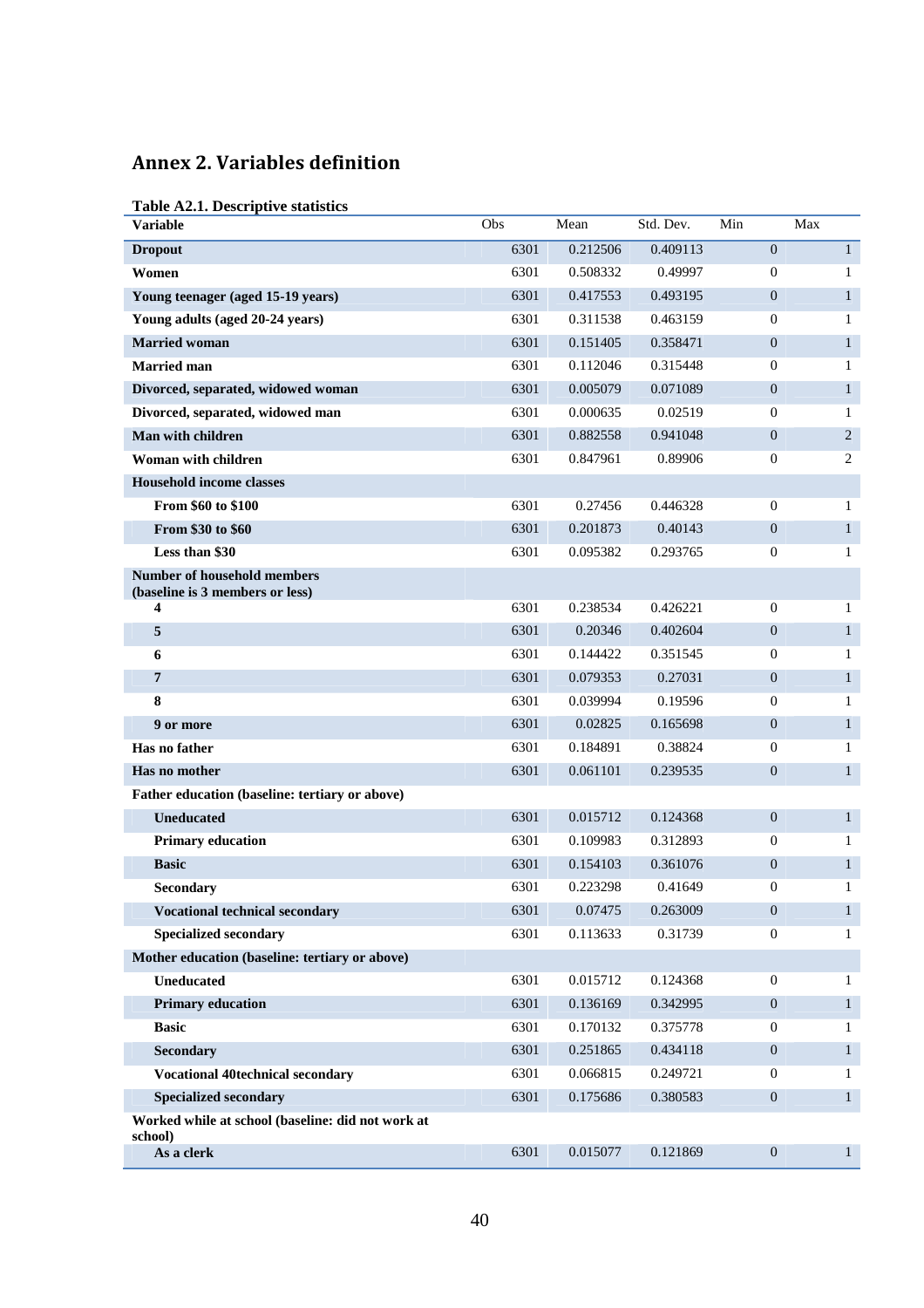| 6301 | 0.020314 | 0.141084 | $\mathbf{0}$     | $\mathbf{1}$ |
|------|----------|----------|------------------|--------------|
| 6301 | 0.013807 | 0.1167   | $\overline{0}$   | $\mathbf{1}$ |
| 6301 | 0.003333 | 0.057639 | $\mathbf{0}$     | 1            |
| 6301 | 0.003333 | 0.057639 | $\overline{0}$   | $\mathbf{1}$ |
| 6301 | 0.00619  | 0.078436 | $\boldsymbol{0}$ | 1            |
| 6301 | 0.006507 | 0.080409 | $\overline{0}$   | $\mathbf{1}$ |
| 6301 | 0.002857 | 0.053376 | $\mathbf{0}$     | $\mathbf{1}$ |
|      |          |          |                  |              |
| 6301 | 0.095858 | 0.29442  | $\mathbf{0}$     | 1            |
| 6301 | 0.024123 | 0.153444 | $\mathbf{0}$     | $\mathbf{1}$ |
| 6301 | 0.006824 | 0.082334 | $\mathbf{0}$     | 1            |
| 6301 | 0.076655 | 0.266064 | $\mathbf{0}$     | $\mathbf{1}$ |
| 6301 | 0.1887   | 0.391301 | $\mathbf{0}$     | 1            |
| 6301 | 0.199651 | 0.39977  | $\mathbf{0}$     | $\mathbf{1}$ |
| 6301 | 0.026345 | 0.160172 | $\mathbf{0}$     | 1            |
| 6301 | 0.017299 | 0.130393 | $\mathbf{0}$     | $\mathbf{1}$ |
| 6301 | 0.049357 | 0.21663  | $\mathbf{0}$     | 1            |
| 6301 | 0.00619  | 0.078436 | $\overline{0}$   | $\mathbf{1}$ |
| 6301 | 0.017616 | 0.131562 | $\mathbf{0}$     | 1            |
| 6301 | 0.017616 | 0.131562 | $\overline{0}$   | $\mathbf{1}$ |
|      |          |          |                  |              |
| 6301 | 0.169656 | 0.37536  | $\overline{0}$   | $\mathbf{1}$ |
| 6301 | 0.223774 | 0.416805 | $\mathbf{0}$     | 1            |
| 6301 | 0.22425  | 0.417121 | $\overline{0}$   | 1            |
|      |          |          |                  |              |

Source: own elaboration on the Mongolian SWTS.

 $\overline{a}$ 

 $\mu$ <sup>iv</sup> This statement is based on the assumption that the marginal utility of money is decreasing with income, like the marginal utility of any other good or commodity. This implies that assuming the same cost of investment in human capital formation, this cost will still be harder to bear for the poorer households.

<sup>v</sup> For comparative purposes, it might be interesting to mention that Mearns (2004) reports the results of previous studies according to which 33% of the Mongolian population was living under the poverty line in the mid-1990s. The poverty line was based on the minimum required dietary intake assumed to be that of the bottom 40% in the income distribution.

 $v<sup>i</sup>$  Del Rosario (2005, p. 17-18) notes that up to 1.2 million Mongolians are involved in some program of adult learning. In addition, in coordination with the Ministry of Education, UNESCO programmes target also the illiteracy rate with the supply of courses additional to the formal ones provided by the Mongolian educational system. However, some observers fear that programmes of adult learning might increase the

<sup>&</sup>lt;sup>i</sup> The Mongolian SWTS is of the same kind of similar surveys carried out in other developing countries in Africa, Asia and Europe, namely Azerbaijan, China, Egypt, Iran, Kosovo, Nepal, Syria. For further information, see http://www.ilo.org/employment/areas/WCMS\_159352/lang--en/index.htm .

<sup>&</sup>lt;sup>ii</sup> A second questionnaire (unused in this paper) gathers information from employers with the aim of determining the extent of demand for young workers and the attitude and expectations of employers when hiring them.

iii This is variable A9 of the questionnaire.